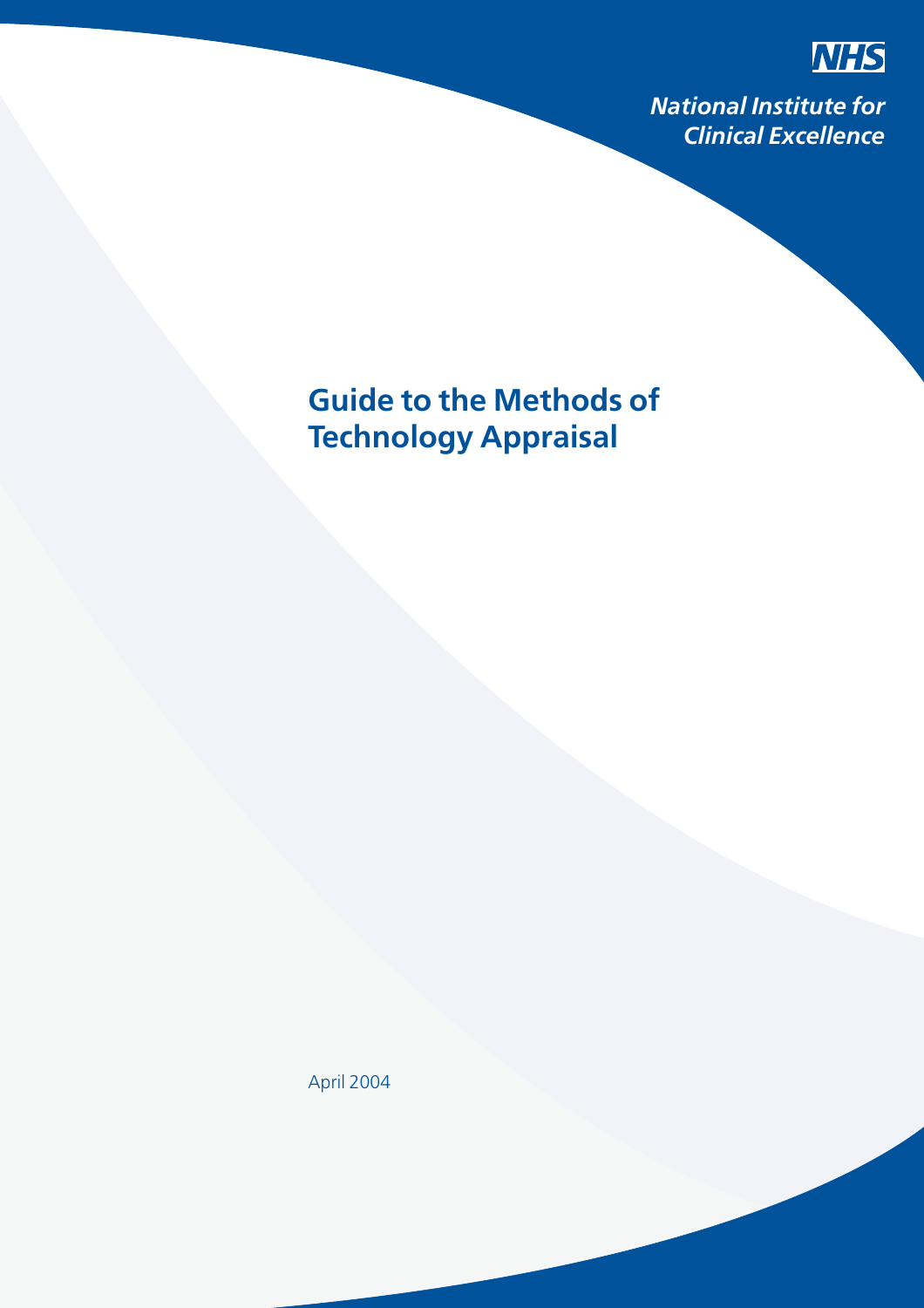## **Guide to the Methods of Technology Appraisal** Issued: April 2004

# **About this document**

This document is one of a set that describes the process and methods that NICE uses to undertake technology appraisals and provide guidance for the organisations invited to contribute to these appraisals.

The documents in the set, which will be published during 2004, are:

- ➤ *Guide to the Technology Appraisal Process* (reference N0514)
- ➤ *Guide to the Methods of Technology Appraisal* (reference N0515)
- ➤ *Contributing to a Technology Appraisal: A Guide for Patient/Carer Groups* (reference N0516)
- ➤ *Contributing to a Technology Appraisal: A Guide for Healthcare Professional Groups* (reference N0517)
- ➤ *Contributing to a Technology Appraisal: A Guide for Manufacturers and Sponsors* (reference N0518)
- ➤ *Contributing to a Technology Appraisal: A Guide for NHS Organisations* (reference N0519)
- ➤ *Technology Appraisal Process: Guidance for Appellants* (reference N0520)

These documents are available from the NICE website (www.nice.org.uk) or from the NHS Response Line (telephone 0870 1555 455 and quote the appropriate reference number).

# **Note: this set of documents replaces the Technology Appraisals Process Series published in June 2001.**

Nothing in this document shall restrict any disclosure of information by the Institute that is required by law (including in particular but without limitation the Freedom of Information Act 2000).

National Institute for Clinical Excellence MidCity Place 71 High Holborn London WC1V 6NA

www.nice.org.uk

ISBN: 1-84257-595-3

Published by the National Institute for Clinical Excellence Printed by Abba Litho Sales Limited, London April 2004

© National Institute for Clinical Excellence, April 2004. All rights reserved. This material may be freely reproduced for educational and not-for-profit purposes within the NHS. No reproduction by or for commercial organisations is allowed without the express written permission of the National Institute for Clinical Excellence.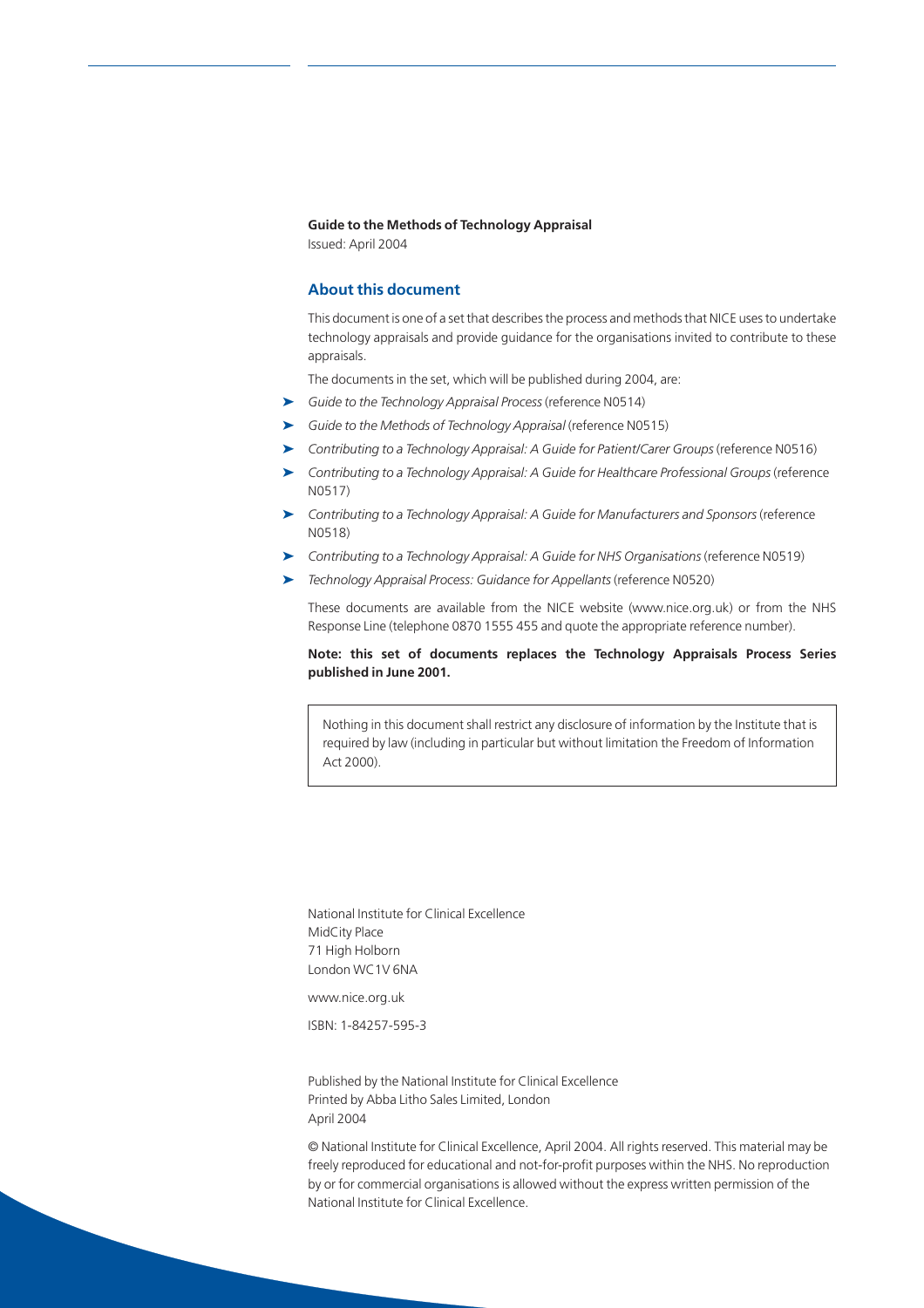# **Contents**

|                | Foreword                                                 | iii            |
|----------------|----------------------------------------------------------|----------------|
|                | Acknowledgements                                         | iv             |
|                | List of abbreviations                                    | İV             |
| 1              | <b>Introduction</b>                                      | 1              |
| 1.1            | The methods of technology appraisal                      | 1              |
| 1.2            | Health technologies and their selection                  | 1              |
| 1.3            | What is technology appraisal?                            | $\overline{2}$ |
| 1.4            | Interpreting clinical and cost effectiveness             | $\overline{2}$ |
| $\overline{2}$ | <b>Developing the scope</b>                              | 7              |
| 2.1            | Introduction                                             | 7              |
| 2.2            | Components of the scope                                  | 7              |
| 2.3            | The scoping workshop                                     | 8              |
| 3              | <b>Evidence for assessment and appraisal</b>             | 10             |
| 3.1            | Introduction                                             | 10             |
| 3.2            | Evidence for relative treatment effects                  | 10             |
| 3.3            | Evidence for cost effectiveness                          | 11             |
| 3.4            | Evidence for other appraisal considerations              | 12             |
| 4              | <b>Suppliers of evidence, commentary and analysis</b>    | 13             |
| 4.1            | Health technology assessment                             | 13             |
| 4.2            | Manufacturers and sponsors                               | 14             |
| 4.3            | Patient/carer groups                                     | 15             |
| 4.4            | Healthcare professionals                                 | 16             |
| 4.5            | Clinical specialists and patient experts                 | 17             |
| 5              | <b>Clinical and cost effectiveness and NHS impact</b>    | 19             |
| 5.1            | Introduction                                             | 19             |
| 5.2            | Guiding principles                                       | 19             |
| 5.3            | Framework for estimating clinical and cost effectiveness | 20             |
| 5.4            | Synthesising evidence on outcomes                        | 23             |
| 5.5            | Valuing health effects                                   | 24             |
| 5.6            | Evidence on costs                                        | 25             |
| 5.7            | Discounting                                              | 26             |
| 5.8            | Modelling methods                                        | 26             |
| 5.9            | Presentation of data and results                         | 27             |
| 5.10           | Impact on the NHS                                        | 29             |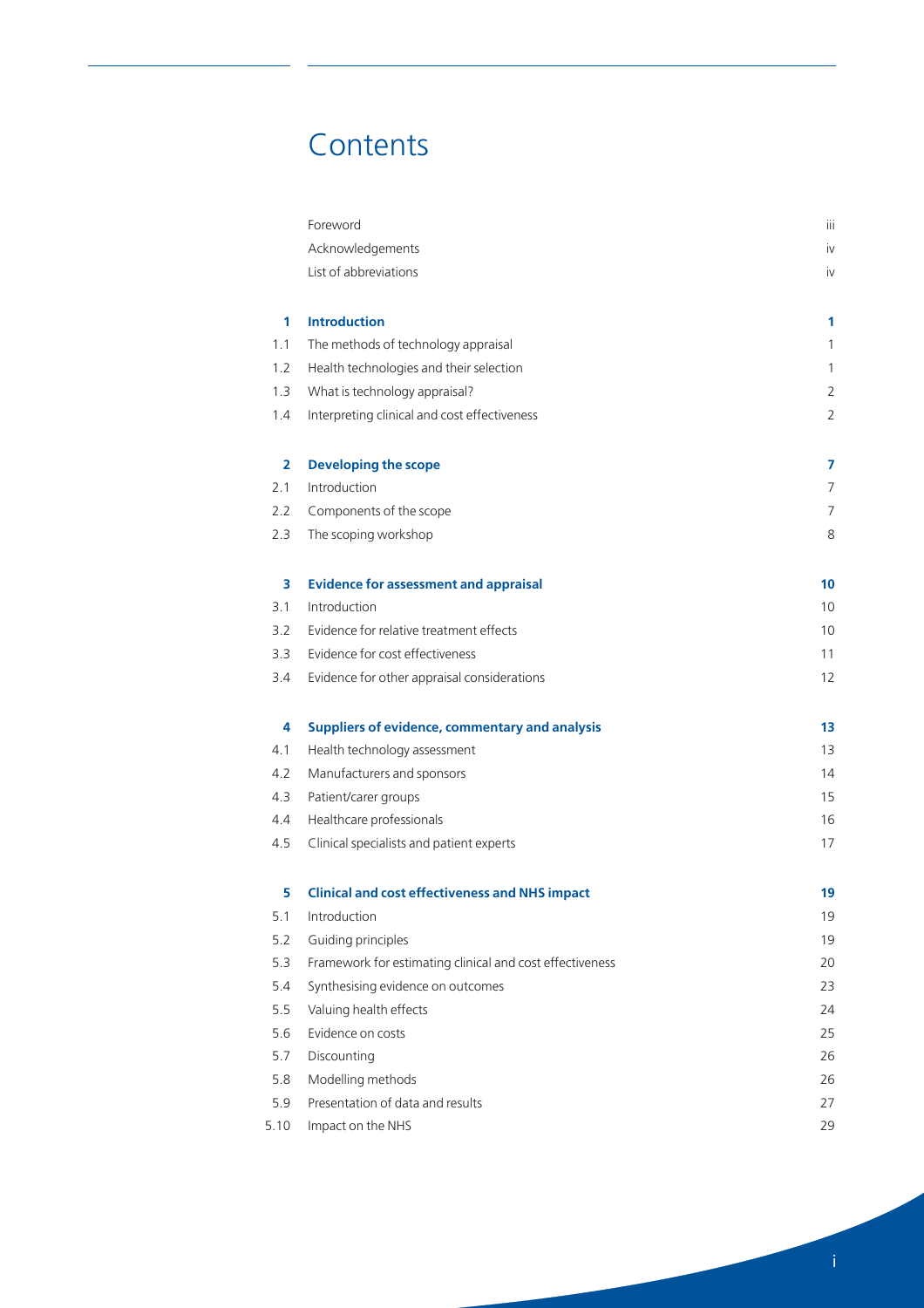| 6          | The appraisal of the evidence                  | 30 |
|------------|------------------------------------------------|----|
| 6.1        | Introduction                                   | 30 |
| 6.2        | Appraisal Committee meeting to develop the ACD | 31 |
| 6.3        | Second Committee meeting to consider the FAD   | 34 |
| 6.4        | Final Guidance                                 | 36 |
|            |                                                |    |
|            | Appendix A Steering Group and Working Party    | 37 |
| Appendix B | Task Groups                                    | 38 |
| Appendix C | Glossary                                       | 40 |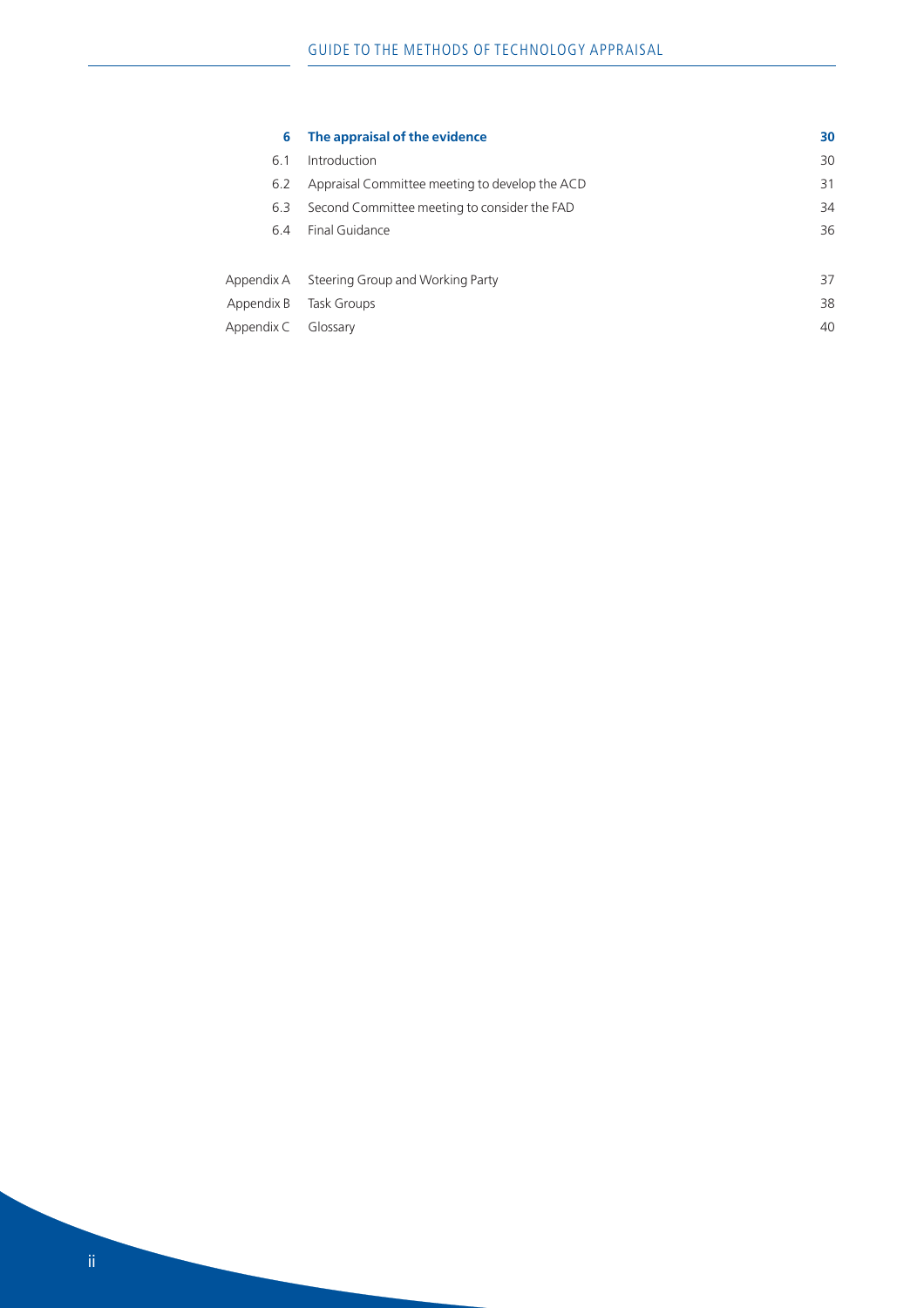# Foreword

The National Institute for Clinical Excellence (NICE, or the Institute) provides guidance to the NHS in England and Wales on the use of selected new and established technologies. The Institute undertakes appraisals of health technologies at the request of the Department of Health and the Welsh Assembly Government. The appraisal by the Institute encompasses the clinical and cost effectiveness of a technology in the context of its use in the NHS as a whole.

The purpose of this document is to provide an overview of the principles and methods of health technology assessment and appraisal within the context of the NICE appraisal process. It describes all aspects of appraisal methodology and is a guide for all organisations considering submitting evidence to the Technology Appraisal Programme of the Institute. It has been developed through a process of literature review, workshop discussion and review.

This document indicates the kind of data and analysis that the Appraisal Committee will find most helpful in accomplishing its task. Substantive departures from this document should therefore not be made without the previous agreement of the Appraisal Programme Director.

Because the methodology of technology appraisal continues to develop, there remain areas of controversy and uncertainty, particularly in relation to the methods of cost-effectiveness analysis. However, it is important for the methods informing the Appraisal Committee's decision-making to adopt a consistent approach regarding cost-effectiveness analysis. For this reason, the Institute has adopted the approach of using a 'reference case' for cost-effectiveness analysis; this was chosen as most appropriate for the Appraisal Committee's purpose. The Institute would like to encourage further development of the methods of technology appraisal. Innovative approaches to any aspect of technology appraisal that is presently undeveloped or where there is no agreed standard would therefore be considered, if necessary, as additions to the reference case. Work of this sort should be agreed with the Appraisal Programme Director.

Before making submissions for an individual appraisal, the perspective and presentation of evidence may be discussed with the Appraisal Programme Director and/or the Technical Lead. However, there are limits to the extent to which the Institute's staff can engage in discussions about submissions. The Scoping Workshop at the beginning of the appraisal process provides an opportunity to discuss methods.

The Institute sponsors research into the methods of technology appraisal and welcomes suggestions to the Appraisal Programme Director for both primary and secondary research that might lead to improvements in methods and make subsequent editions of this document more helpful.

The Institute is aware that, currently, there is a national shortage of the skills required for technology appraisal that affects manufacturers and sponsors and urges universities and professional associations to contribute to remedying the shortage. We suggest that manufacturers and sponsors of technologies who lack the relevant methodological skills in-house should seek them elsewhere rather than attempt a submission of evidence that may fall short of the standards expected. Advice on where to find such skills is normally available from senior academic and other experts or through their professional associations.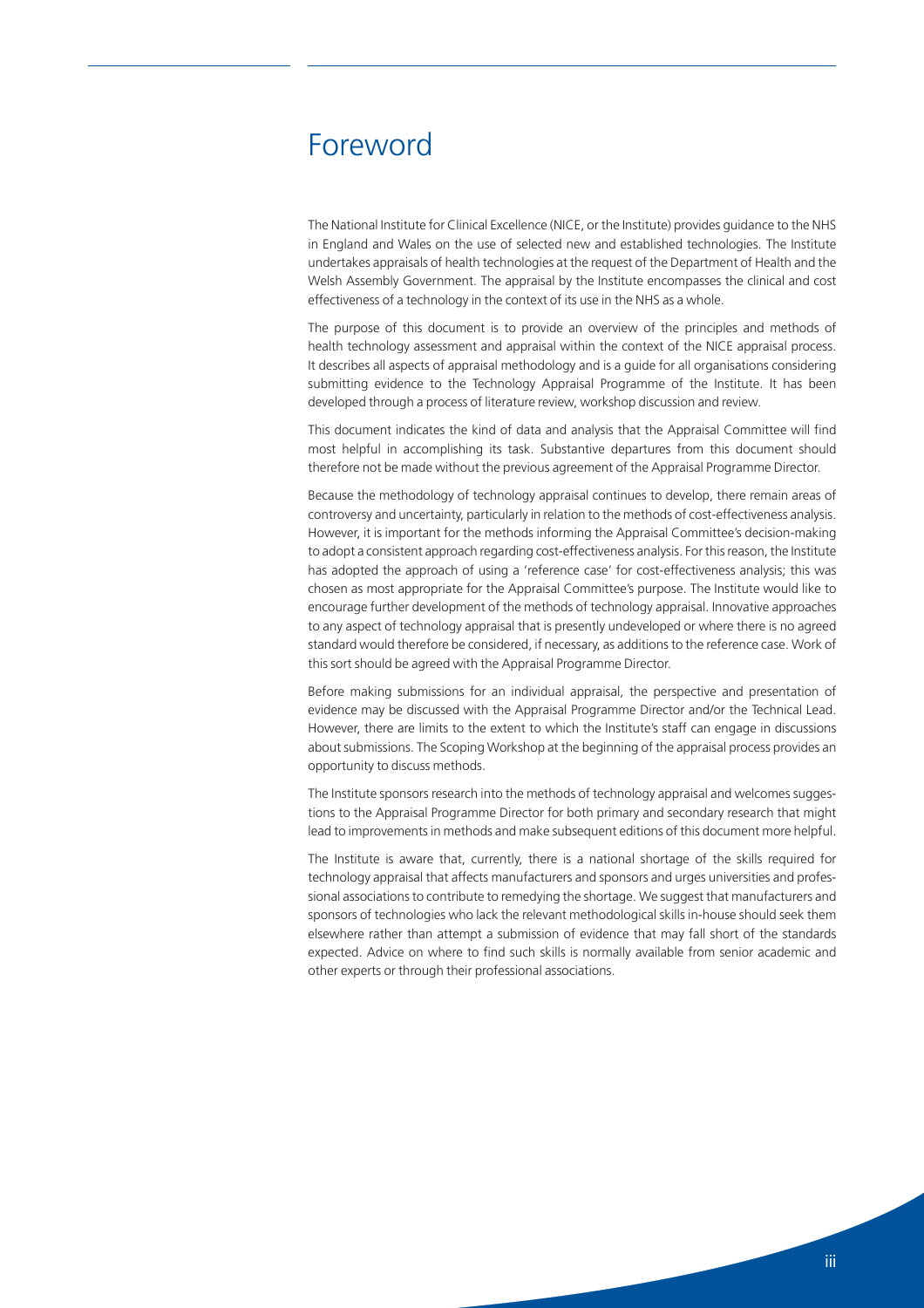# Acknowledgements

The Institute is very grateful to the members of the Methodology Working Party (see Appendix A) for their contribution to the development of this document. It is also very grateful to the members of the four Task Groups (see Appendix B) who took part in a series of meetings to discuss, prepare and edit the text that forms the basis of this document.

# List of abbreviations

- HRQL Health-related quality of life
- ICER Incremental cost-effectiveness ratio
- NCCHTA National Coordinating Centre for Health Technology Assessment
	- NHS National Health Service
	- NICE National Institute for Clinical Excellence
	- PSS Personal social services
	- QALY Quality-adjusted life year
		- RCT Randomised controlled trial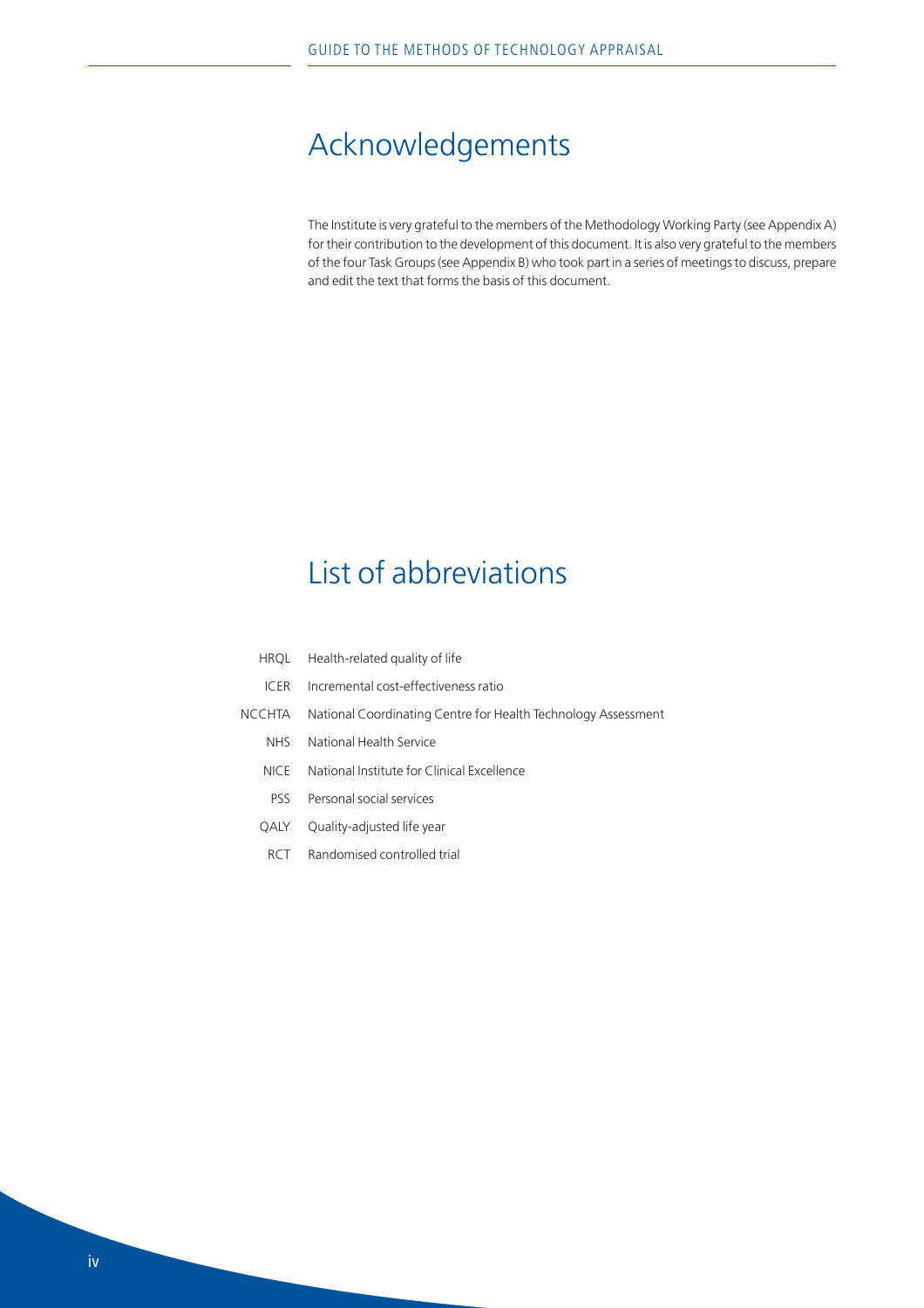# 1 Introduction

# **1.1 The methods of technology appraisal**

- 1.1.1 The purpose of this document is to provide an overview of the principles and methods of assessment and appraisal within the context of the NICE appraisal process. The aims are to introduce the general methodological concepts underlying each stage of the appraisal process and to describe what is required of participants considering the submission of evidence to NICE.
- 1.1.2 Accompanying this methodological guidance document is a companion document describing the Institute's appraisal process, *Guide to the Technology Appraisal Process*.
- 1.1.3 The Institute's appraisal process relies on information and input from a number of sources, including the Assessment Group (see section 4.1.1), manufacturers and sponsors, healthcare professionals and patient/carer representatives. This document is the foundation for the following detailed documents addressing issues of relevance to individual groups participating in an appraisal.
	- ➤ *Contributing to a Technology Appraisal: A Guide for Patient/Carer Groups*
	- ➤ *Contributing to a Technology Appraisal: A Guide for Healthcare Professional Groups*
	- ➤ *Contributing to a Technology Appraisal: A Guide for Manufacturers and Sponsors*
	- ➤ *Contributing to a Technology Appraisal: A Guide for NHS Organisations*
	- ➤ *Technology Appraisal Process: Guidance for Appellants*
- 1.1.4 These documents will be published during 2004 and will be available on the Institute's website (www.nice.org.uk) and from the NHS Response Line (see the inside front cover for details).
- 1.1.5 The Institute is aware that many who are not expert in technology appraisal will read this document. A basic glossary of terms has therefore been included (Appendix C, page 40).
- 1.1.6 The preappraisal and appraisal processes are summarised in Figures 1–3 (pages 3 to 6).

# **1.2 Health technologies and their selection**

- 1.2.1 The Institute undertakes appraisals of new and established technologies, as formally requested by the Department of Health and the Welsh Assembly Government. Health technologies referred to NICE include:
	- ➤ pharmaceuticals
	- ➤ medical devices
	- ➤ diagnostic techniques
	- ➤ surgical procedures
	- ➤ other therapeutic technologies
	- ► health promotion activities.
- 1.2.2 The purpose of the appraisal carried out by the Institute is as described in the directions of the Secretary of State for Health and the Welsh Assembly Government: that is, to appraise the health benefits and the costs of those technologies notified by the Secretary of State for Health and the Welsh Assembly Government and to make recommendations to the NHS in England and Wales.
- 1.2.3 The Department of Health and the Welsh Assembly Government select technologies for appraisal based on one or more of the following criteria.<sup>1</sup>
	- ➤ Is the technology likely to result in a significant health benefit, taken across the NHS as a whole, if given to all patients for whom it is indicated?

<sup>1</sup> Further information about the process for selecting technologies for referral to the Institute can be obtained in England from the Head of the NICE Liaison Unit, Department of Health, Quarry House, Quarry Hill, Leeds, LS2 7UE (www.doh.gov.uk/nice/index.htm) and in Wales from Head of Performance, Quality and Regulation Division 2, NHS Quality Division, Welsh Assembly Government, Cathays Park, Cardiff, CF1 3NQ.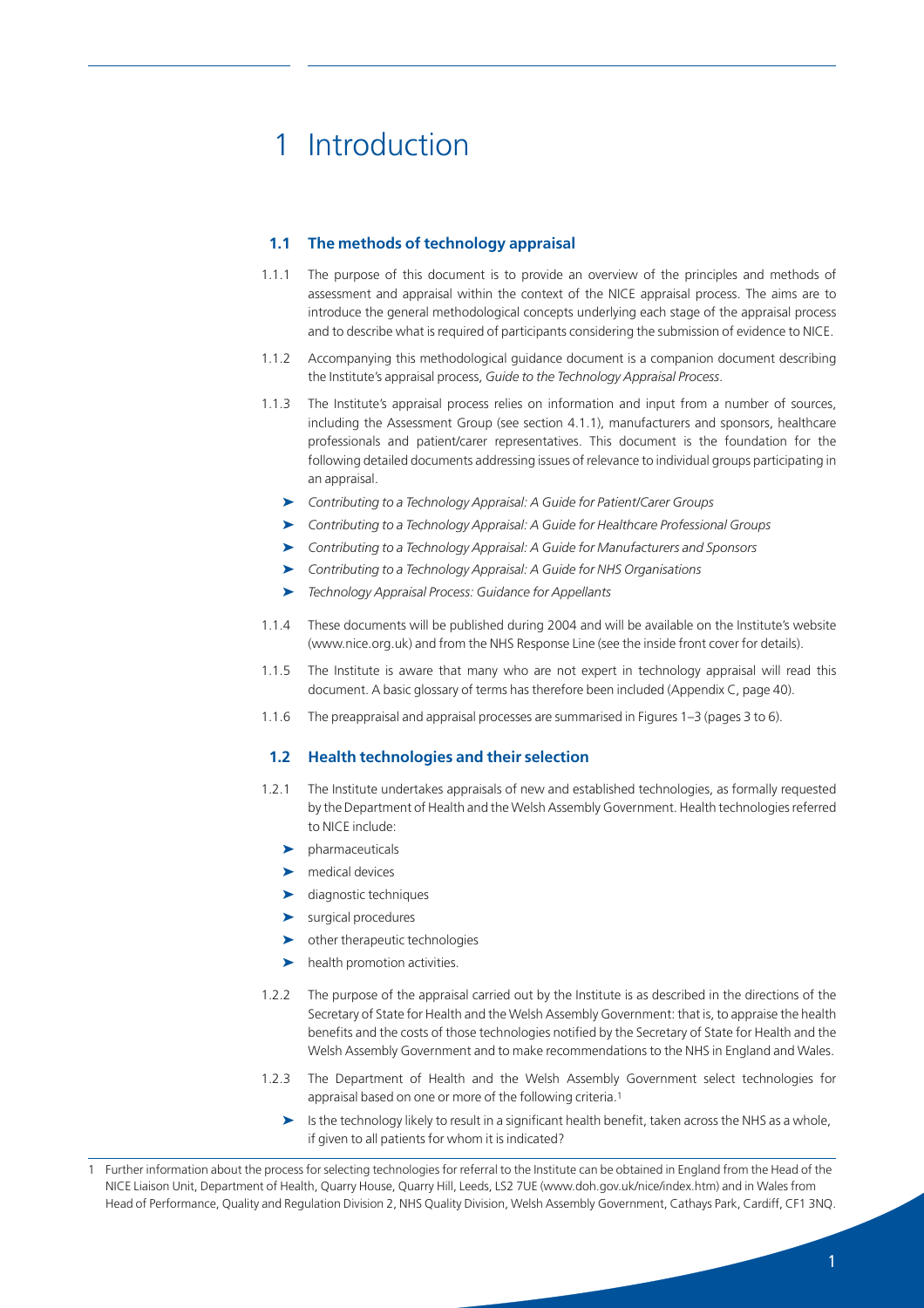- ➤ Is the technology likely to result in a significant impact on other health-related Government policies (for example, reduction in health inequalities)?
- ➤ Is the technology likely to have a significant impact on NHS resources (financial or other) if given to all patients for whom it is indicated?
- ➤ Is the Institute likely to be able to add value by issuing national guidance? For example, in the absence of such guidance is there likely to be significant controversy over the interpretation or significance of the available evidence on clinical and cost effectiveness?

# **1.3 What is technology appraisal?**

The appraisal of a health technology is divided into three distinct phases:

- ➤ scoping
- ➤ assessment
- ➤ appraisal.

#### **1.3.1 Scoping**

1.3.1.1 During the scoping process, the Institute determines the specific questions to be addressed for each technology appraisal so as to define the issues of interest (for example, population, comparators) as clearly as possible and the questions that should be addressed by the Appraisals Committee when considering the clinical and cost effectiveness of the technology. Consultees and commentators are consulted during the scoping process. The Institute revises the scope in response to comments received and develops a final scoping document that describes the boundaries of the appraisal and the parameters that will be investigated. The scope is further developed into a protocol for the technology assessment. The scoping process is described in detail in chapter 2.

# **1.3.2 Assessment**

1.3.2.1 The assessment process (see also chapter 3) is a systematic and independent evaluation of the relevant evidence available on the technology; the aim is to produce an estimate, including uncertainty, of its clinical and cost effectiveness for a specific indication. Assessment normally has two mutually dependent components: a systematic review of the evidence and an economic evaluation. The assessment process requires an understanding of the appraisal question and the context within which it is to be addressed, covering, for example, currently available care, any alternative technologies, and appropriate methods of comparing the technologies. This assessment, therefore, consists of an objective analysis of the quality, findings and implications of the (mainly research) evidence available as it relates to the appraisal question and context. Strengths, weaknesses and gaps in the evidence are identified and evaluated.

# **1.3.3 Appraisal**

1.3.3.1 The appraisal process (see also chapter 6) is a consideration of the outputs of the assessment process within the context of additional information supplied by consultees, commentators, clinical specialists and patient experts. The Appraisal Committee considers the evidence available in the Assessment Report and elsewhere. The Committee then formulates an appraisal decision, applying judgements on the importance of a range of factors that differ from appraisal to appraisal. While there is a boundary between assessment and appraisal, it is not precisely defined and judgement in the assessment process about, for example, choice of outcome measures to be investigated will influence the appraisal process.

# **1.4 Interpreting clinical and cost effectiveness**

1.4.1 In general, technologies can be considered clinically effective if, in normal clinical practice, they confer an overall health benefit, taking account of any harmful effects, when compared with relevant alternatives. They can also be considered cost effective if their health benefits are greater than their opportunity cost in terms of the health benefits associated with programmes that may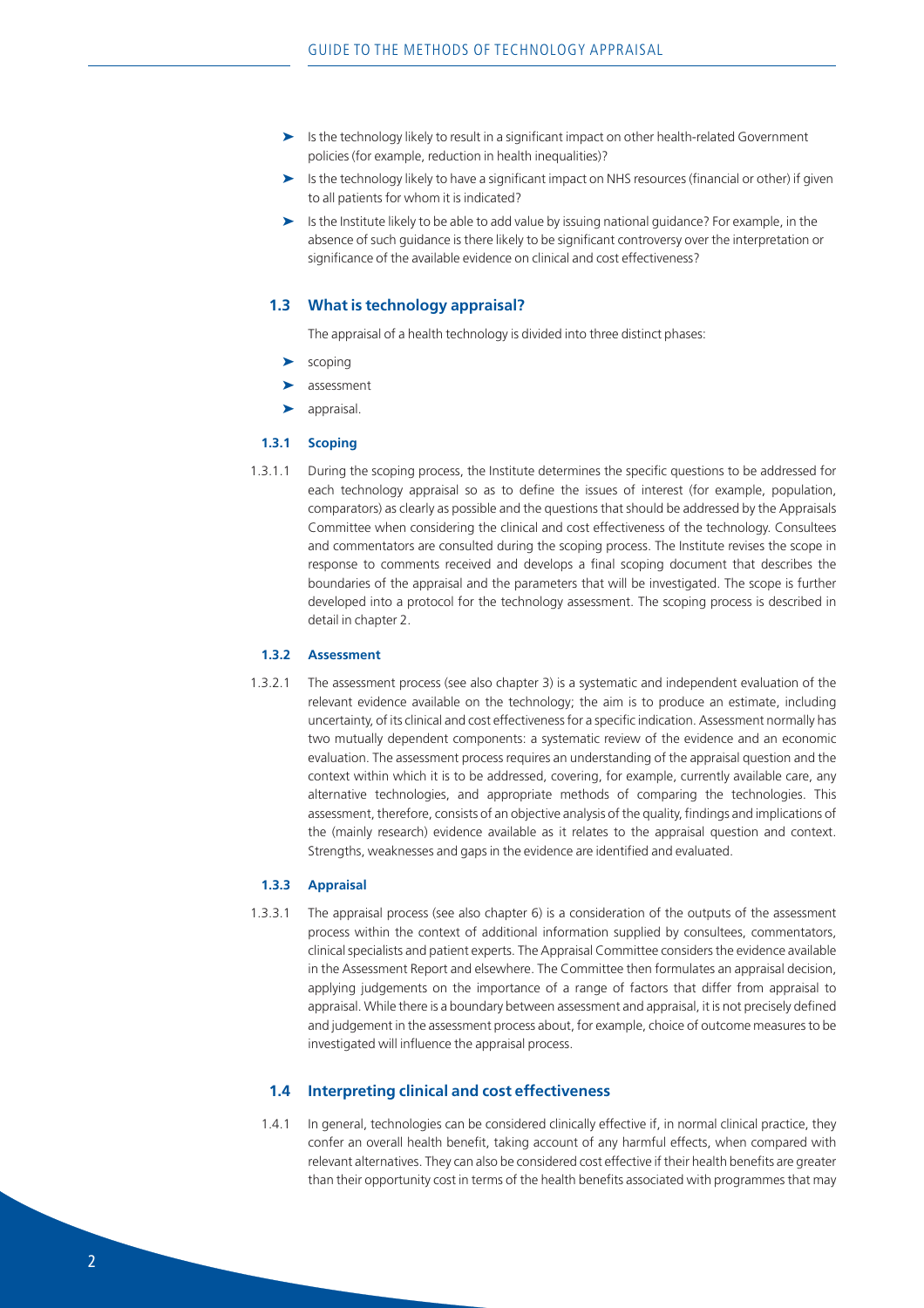be displaced to fund the new technology. In other words, the general consequences for the wider group of patients in the NHS are considered alongside the effects for those patients who directly benefit from the technology of interest.

### *Figure 1 Steps in developing the scope.*

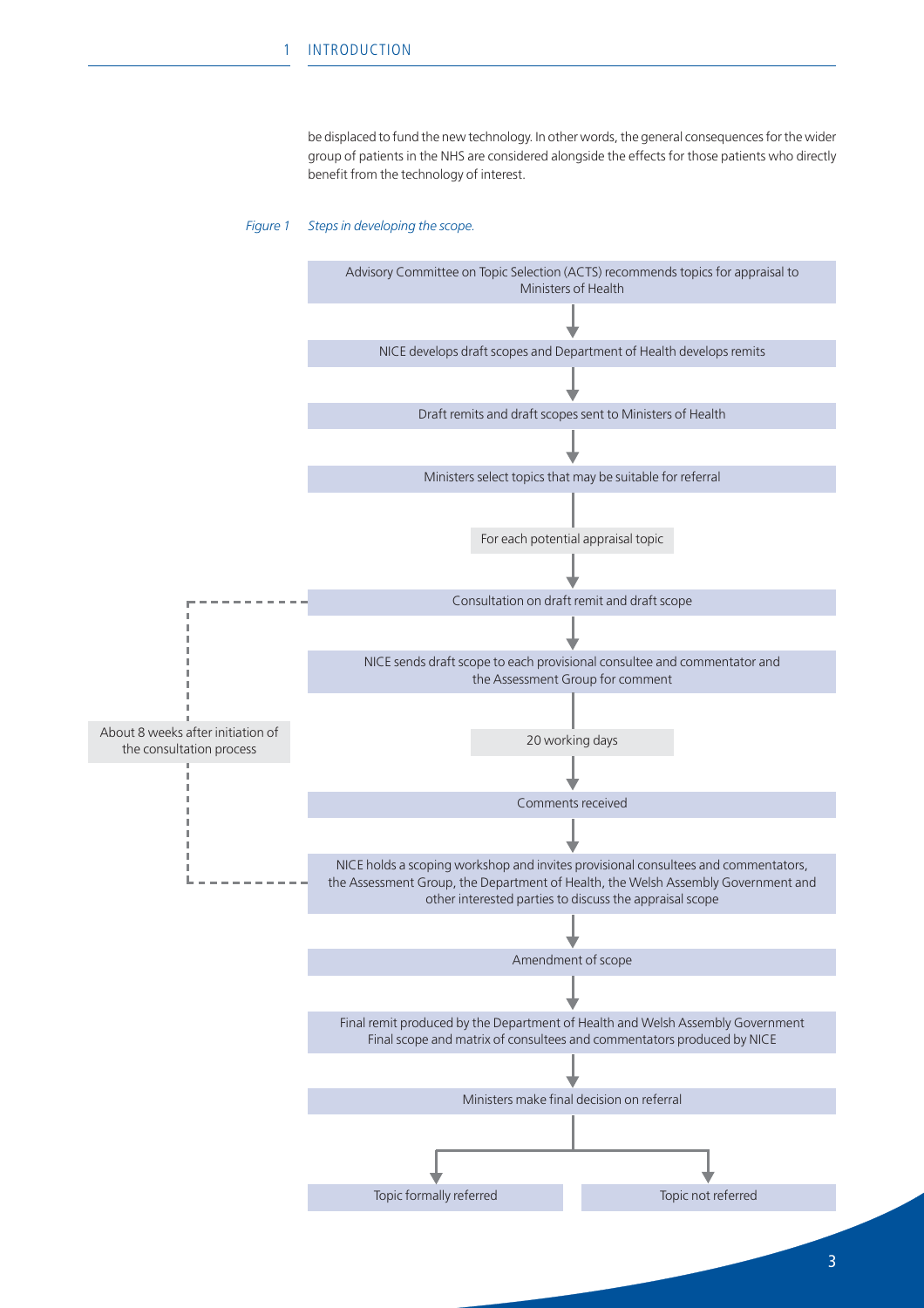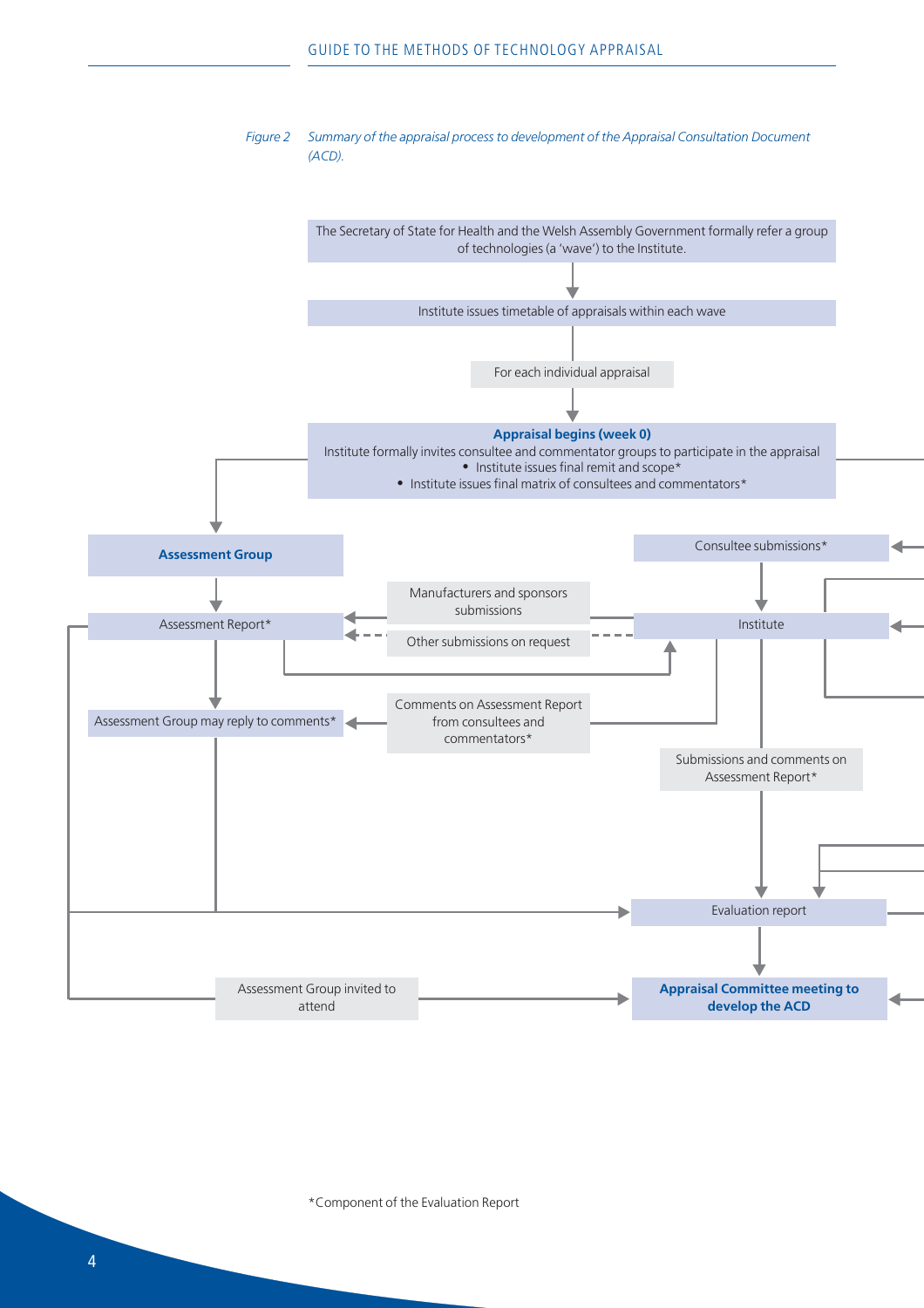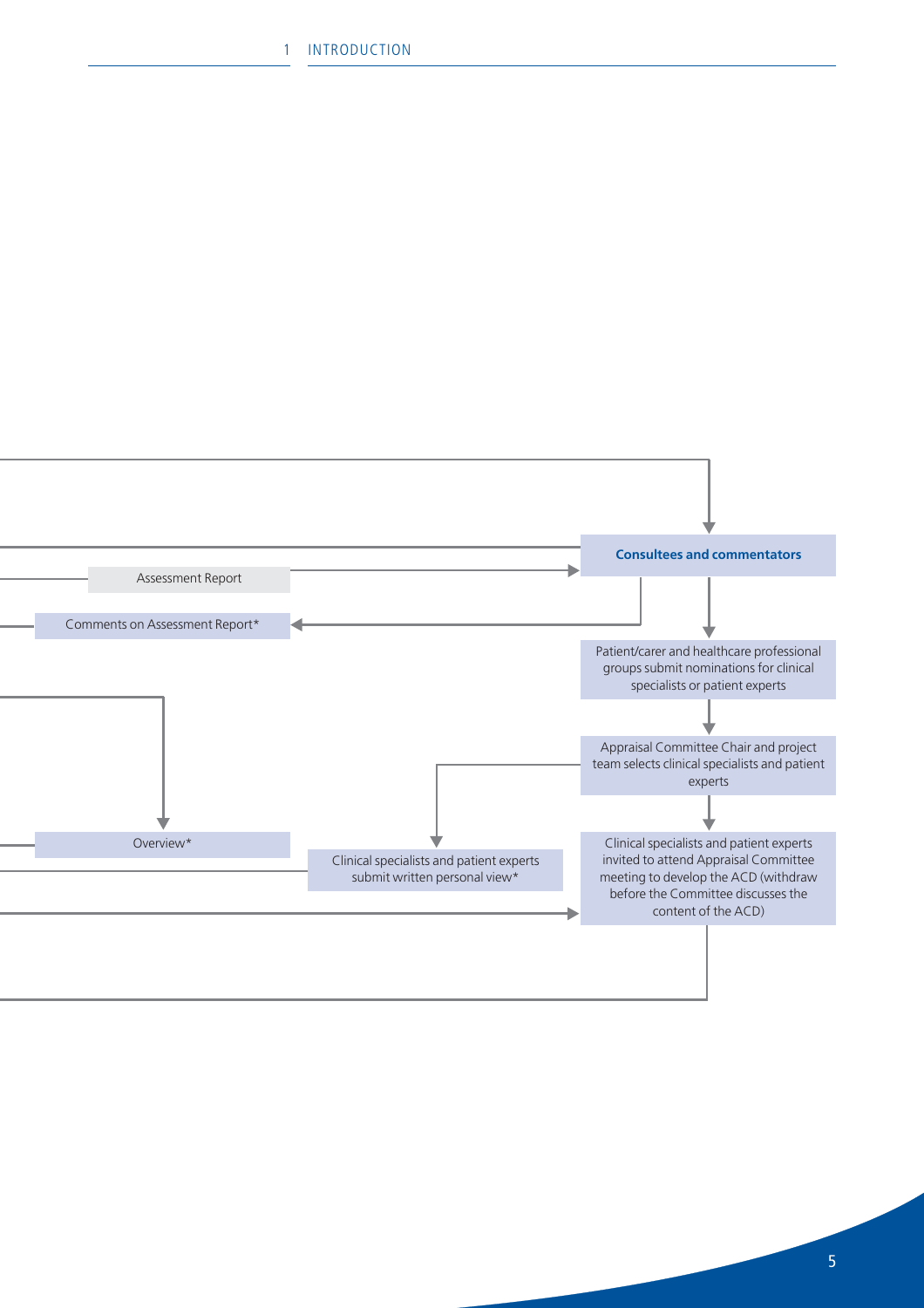![](_page_11_Figure_1.jpeg)

*Figure 3 Summary of the appraisal process from consultation on the appraisal consultation document to publication of guidance.*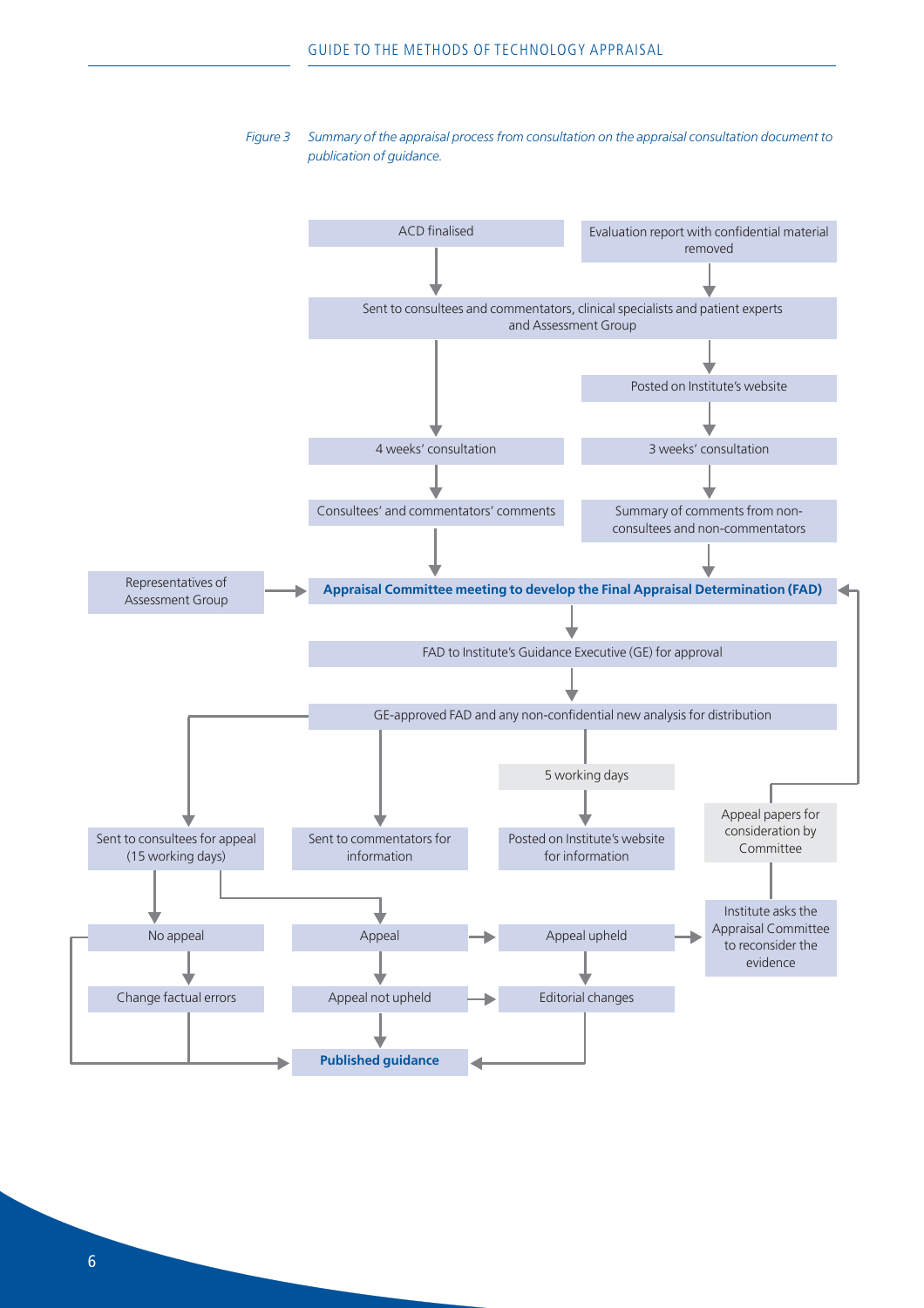# 2 Developing the scope

# **2.1 Introduction**

- 2.1.1 Although the Department of Health and the Welsh Assembly Government provide the Institute with a remit for the appraisal, it is important to define in detail what the appraisal will and will not examine. This process is called 'scoping' and it is an important step because it determines the shape of future work.
- 2.1.2 The purpose of a scope is to provide a framework for the appraisal. The scope defines the issues of interest (for example, population, comparators) as clearly as possible and sets the boundaries for the work undertaken by the Assessment Group and the Appraisal Committee.
- 2.1.3 The Institute undertakes an initial scoping exercise by conducting a preliminary search of the literature and working with an Assessment Group. Potential consultees, commentators and clinical specialists are then consulted on the draft scope and they are also invited to a scoping workshop to discuss their views. Discussion at the scoping workshop should ensure that all relevant issues have been considered and that the focus and boundaries of the appraisal have been clearly defined. The final scope for the appraisal is produced following the scoping workshop. The Assessment Group uses this scope to develop its assessment protocol.
- 2.1.4 The parameters of clinical and cost effectiveness that are defined in the scope include:
	- ➤ the clinical problem and the population(s) and any relevant subgroups for whom treatment with the technology is being appraised
	- ➤ the technology and the setting for its use (for example, hospital [inpatient and outpatient], community)
	- ➤ the relevant comparator technologies (and the setting for their use)
	- ➤ the principal health outcome measures appropriate for the analysis
	- ➤ the measures of costs to be assessed
	- ➤ the time horizon over which benefits and costs will be assessed
	- ➤ other considerations, for example, identification of patient subgroups for whom the technology might potentially be particularly clinically and cost effective
	- ➤ special considerations and issues that are likely to affect the appraisal
	- $\blacktriangleright$  the extent of the evidence.

# **2.2 Components of the scope**

# **2.2.1 The clinical problem and defining the patient population(s)**

- 2.2.1.1 The scope gives a clear definition of the spectrum of disease (or other clinical problem) relevant to the new technology. Where possible, the scope also specifies the population who may be treated within this spectrum (including its age and sex distribution, and co-morbidities). The scope will normally reflect:
	- ➤ demographic characteristics (age, sex, ethnic or socio-economic group) and biological disease differences (for example, distinguishing between stable and unstable angina or type 1 and type 2 diabetes)
	- ➤ different severities of disease
	- ➤ the degree to which harmful effects of the new technology may affect different groups (for example, pregnant women or people with serious co-morbidity)
	- ➤ the capacity of different patient subgroups to benefit from the technology.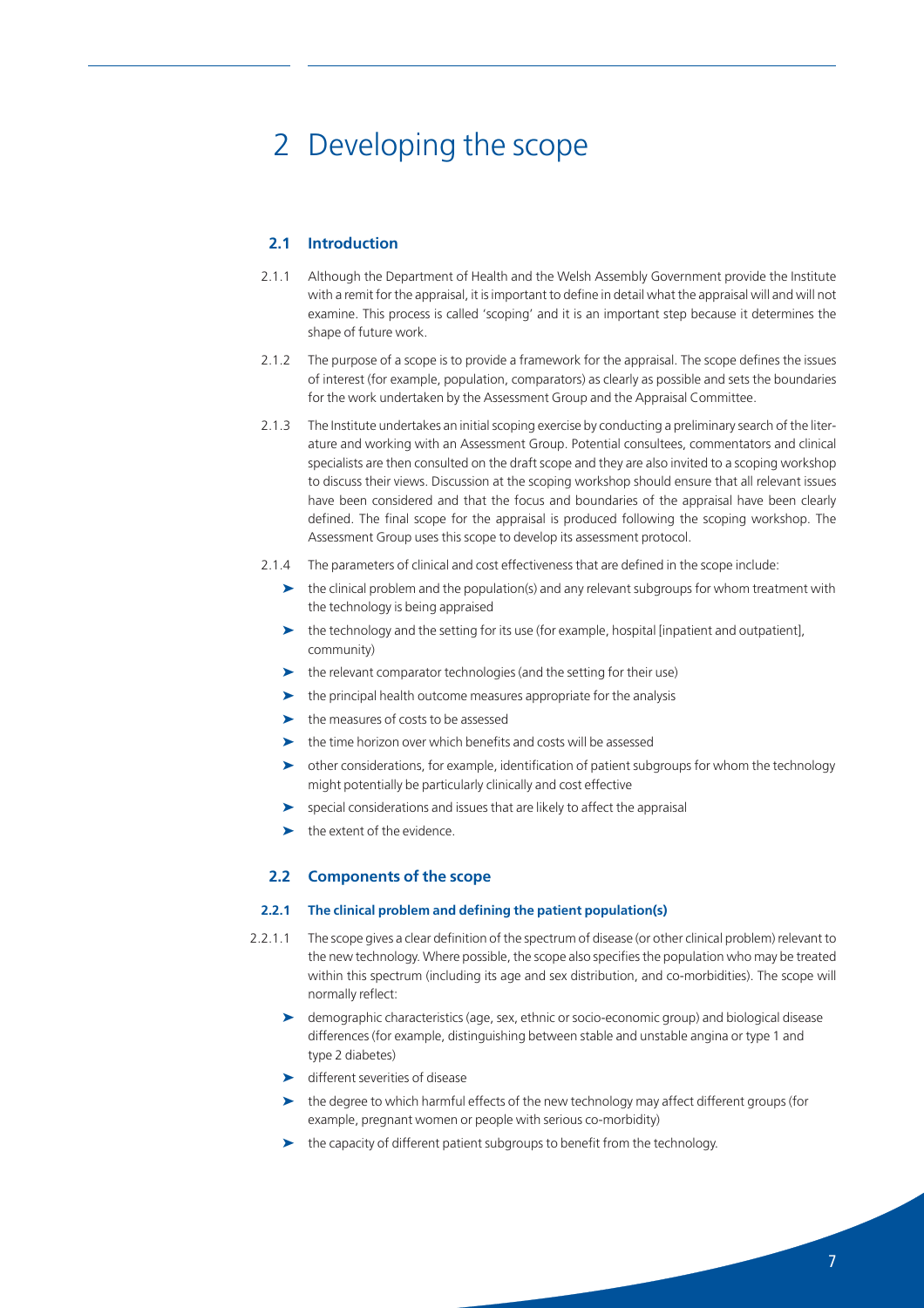#### **2.2.2 The technology and its treatment setting**

2.2.2.1 Information is required about the development status of the technology and the current range of comparator technologies and their licensed uses. The circumstances of use are carefully specified – particularly where these differ from the circumstances in which alternative treatments for the same patient group might be used.

# **2.2.3 The comparator technologies**

2.2.3.1 Comparator technologies are specified as precisely as the technology being appraised. There are frequently several potential comparator technologies, as, for example, practice is not necessarily consistent across England or Wales, and between the UK and elsewhere. All relevant comparators are identified, with consideration given to current practice and the natural history of the condition without suitable treatment. Although best alternative care is the essential comparator, treatments representing routine UK care are also important where they differ from best alternative care. Sometimes both technology and comparator form part of a treatment sequence.

## **2.2.4 The health outcome measures**

2.2.4.1 As far as possible, principal measures of health outcome are identified as early as possible. For the valid analysis of clinical effectiveness, the principal outcome(s) will be clinically relevant; that is, they measure health effects and adverse effects that are important to patients. The most suitable outcome measures for the evaluation of cost effectiveness will normally be those that are clinically relevant.

### **2.2.5 The measures of costs**

2.2.5.1 An identification of the potential direct and indirect resource costs for the NHS and personal social services (PSS) that would be expected from the introduction of the technology is presented.

# **2.2.6 The time horizon over which benefits and costs are assessed**

2.2.6.1 The time span used in the appraisal usually reflects the period over which the main differences between technologies from the point of view of both their likely health effects and use of healthcare resources are expected to be experienced, taking into account the limitations of supporting evidence.

#### **2.2.7 Special considerations and other issues likely to impact upon the appraisal**

2.2.7.1 Where appropriate, the scope also includes brief details of other considerations that could form part of the appraisal. This may include related policy developments such as clinical guidelines or the National Service Frameworks, details of specific patient subgroups or service settings either of particular interest or to be excluded from consideration, highlighting of issues regarding the available evidence base (for example, emerging key trials) and information on the timing of regulatory approval of the technologies.

# **2.3 The scoping workshop**

- 2.3.1 After consultees and commentators have submitted their comments on the draft scope, a meeting ('scoping workshop') is held to which the Assessment Group, all provisional consultees and commentators, the Department of Health, the Welsh Assembly Government and other interested parties are invited. This workshop is chaired by a senior member of the appraisals team or an Executive Director of the Institute. The workshop aims to generate discussion on the scope of the appraisal from different perspectives in order both to produce an appropriate final scope of the appraisal and to lead to the development of a protocol that will be used by the Assessment Group if the topic is formally referred to the Institute.
- 2.3.2 During the workshop, interested parties contribute their opinions regarding the appropriate format for the appraisal and give their views on important issues to be considered. Discussions also identify key questions to be included within the appraisal's scope in order to define the relevant issues to be considered and, in particular, to address the following: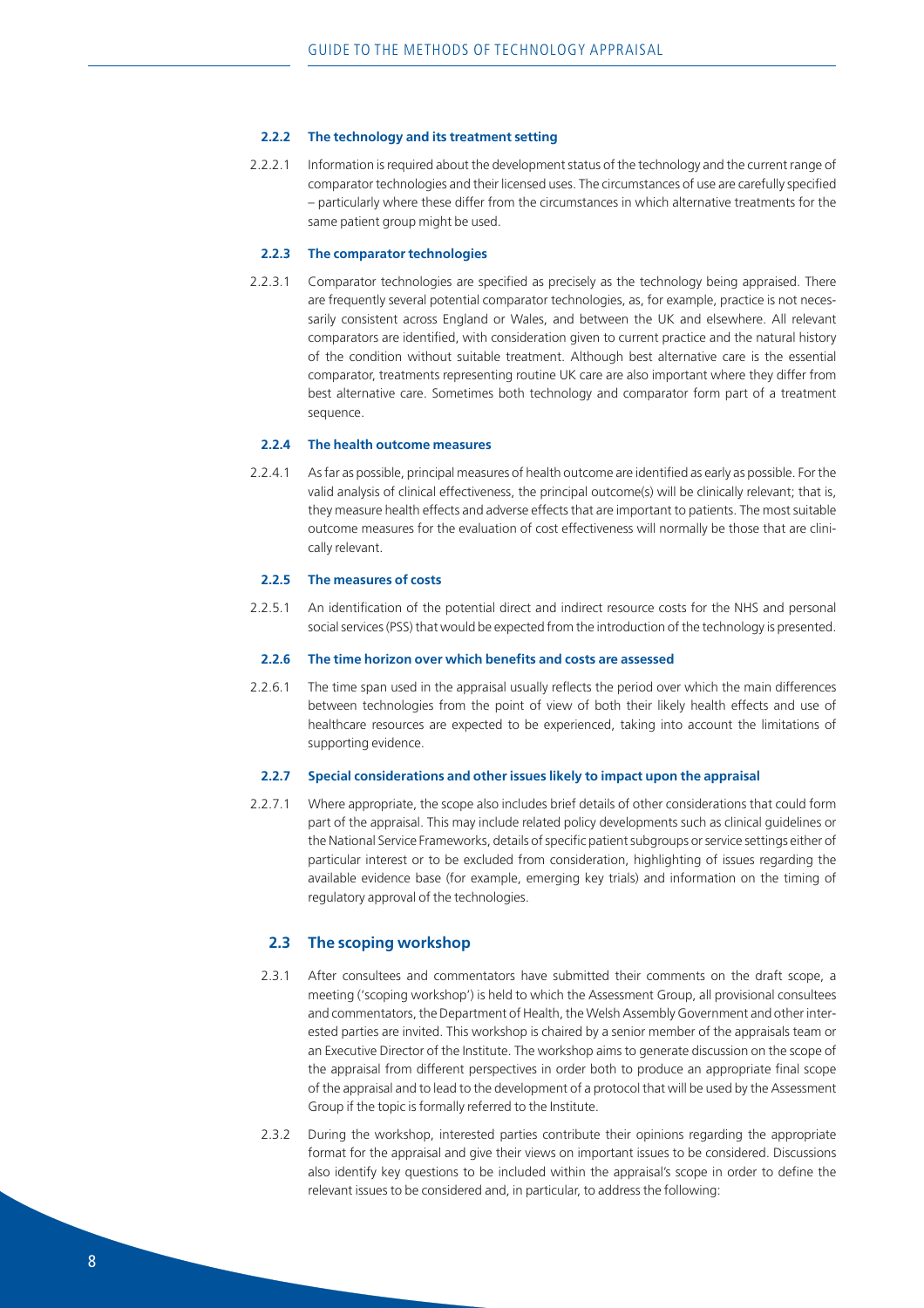- ➤ map the clinical problem and relevant clinical pathways
- ➤ identify current best treatments (if known)
- ➤ identify comparator technologies
- ➤ identify key health outcomes, including quality of life
- ➤ identify key clinical and economic studies
- ➤ consider the potential structure for models developed to assess cost effectiveness.
- 2.3.3 Further information relating to the consultee workshop is included in the Institute's *Guide to the Technology Appraisal Process*.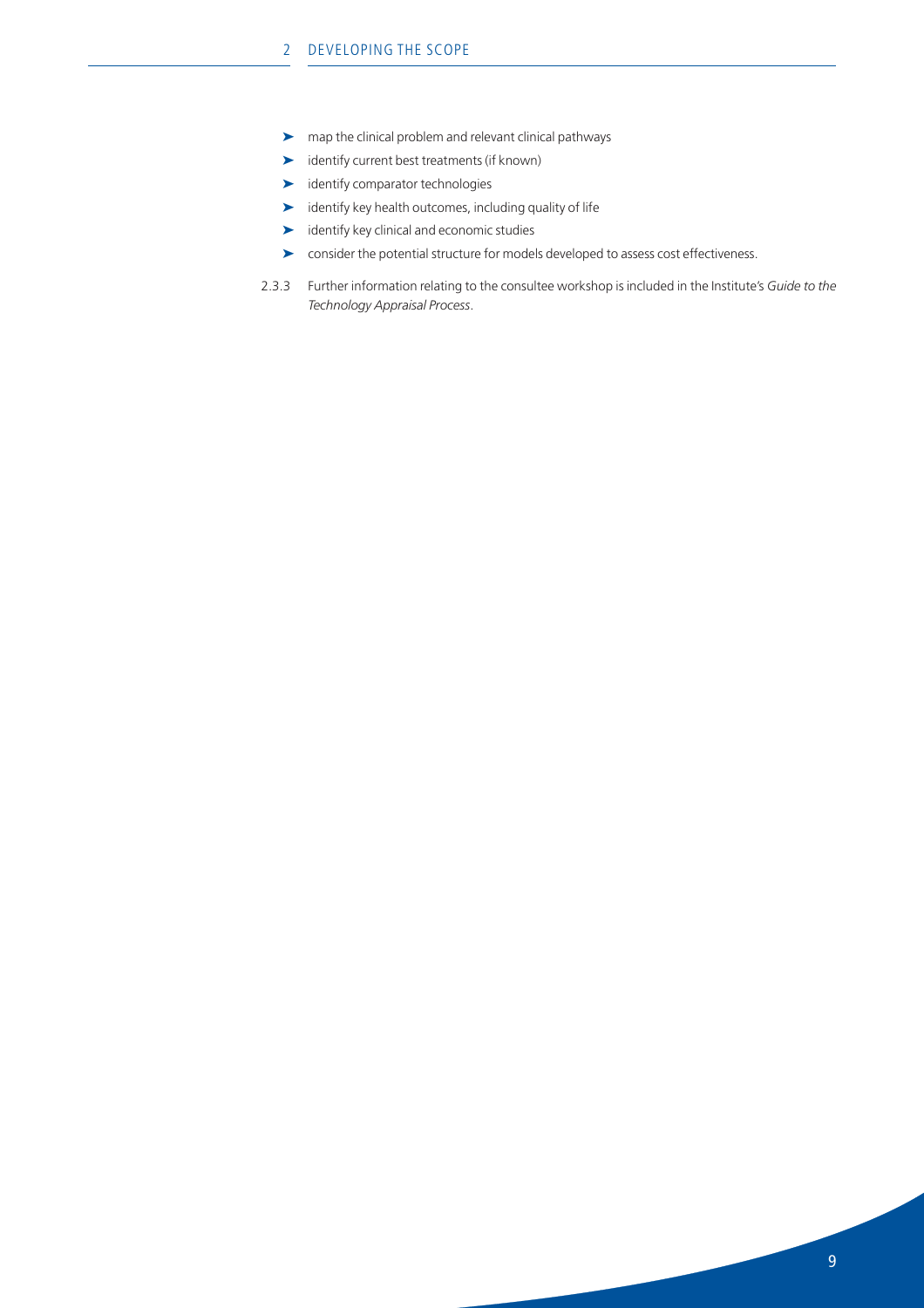# 3 Evidence for assessment and appraisal

# **3.1 Introduction**

- 3.1.1 Consideration of a comprehensive and high-quality evidence base is fundamental to the appraisal process. Evidence on a number of aspects of care, of various types and from multiple sources, may be relevant to the appraisal considerations. These are outlined in the sections below. To ensure that the guidance issued by the Institute is appropriate and robust, it is essential that the evidence and the analysis and their interpretation are of the highest standard and are transparent to scrutiny.
- 3.1.2 The evidence submitted to the Appraisal Committee should be:
	- ➤ relevant to the issue under consideration in terms of patient groups, comparators, perspective and outcomes
	- ➤ complete (all relevant evidence must be identified)
	- ➤ inclusive of all study design information (including the type of study, the circumstances of its undertaking and the selection of outcomes and costs) and inclusive of all intended-to-treat patients
	- ➤ fit for purpose (contributing to an overall assessment of the clinical benefit and quality of life, preferably in such units that allow comparison of the benefits from different technologies and between different patient groups).
- 3.1.3 Similarly, the analyses and modelling should be methodologically sound and, in particular, minimise any bias (for example, by using evidence from randomised controlled trials [RCTs] to estimate relative treatment effects, and the presentation of explicit criteria by which studies are included and excluded). Models should also:
	- $\blacktriangleright$  be replicable
	- $\blacktriangleright$  have face validity (that is, be plausible)
	- ▶ be open to external scrutiny.

# **3.2 Evidence for relative treatment effects**

# **3.2.1 Introduction**

- 3.2.1.1 The treatment effect of a technology can, in essence, be summarised as the difference between the health state or quality of life that would be experienced on average by patients receiving the technology and the health state or quality of life of the same group were they to receive alternative care.
- 3.2.1.2 The primary research methods and designs that are used to measure the treatment effect can be broadly categorised into experimental or observational studies. The most reliable evidence about the relative treatment effects of a technology is obtained from experimental studies with high internal and external validity that have inclusion and exclusion criteria that have been defined a priori. The different types of study design can therefore be ranked according to a hierarchy that describes their relative validity for estimating relative treatment effect. Hierarchies typically grade studies as follows: from level 1 (RCTs), through level 2 (controlled observational studies, for example, cohort studies, case–control studies), and level 3 (observational studies without control groups, for example, case series), to level 4 (expert opinion based on pathophysiology, bench research or consensus views).
- 3.2.1.3 Studies lower in the hierarchy are more prone to bias including publication, retrieval, selection, performance, measurement and attrition biases. However, it is important to recognise that (even as regards the analysis of relative treatment effects) RCT data are often limited to selected populations, short time spans and selected comparator treatments. Therefore, good-quality observational studies will often be needed to supplement the RCT data. In addition, the value of evidence from anywhere in the hierarchy will depend on its quality and relevance.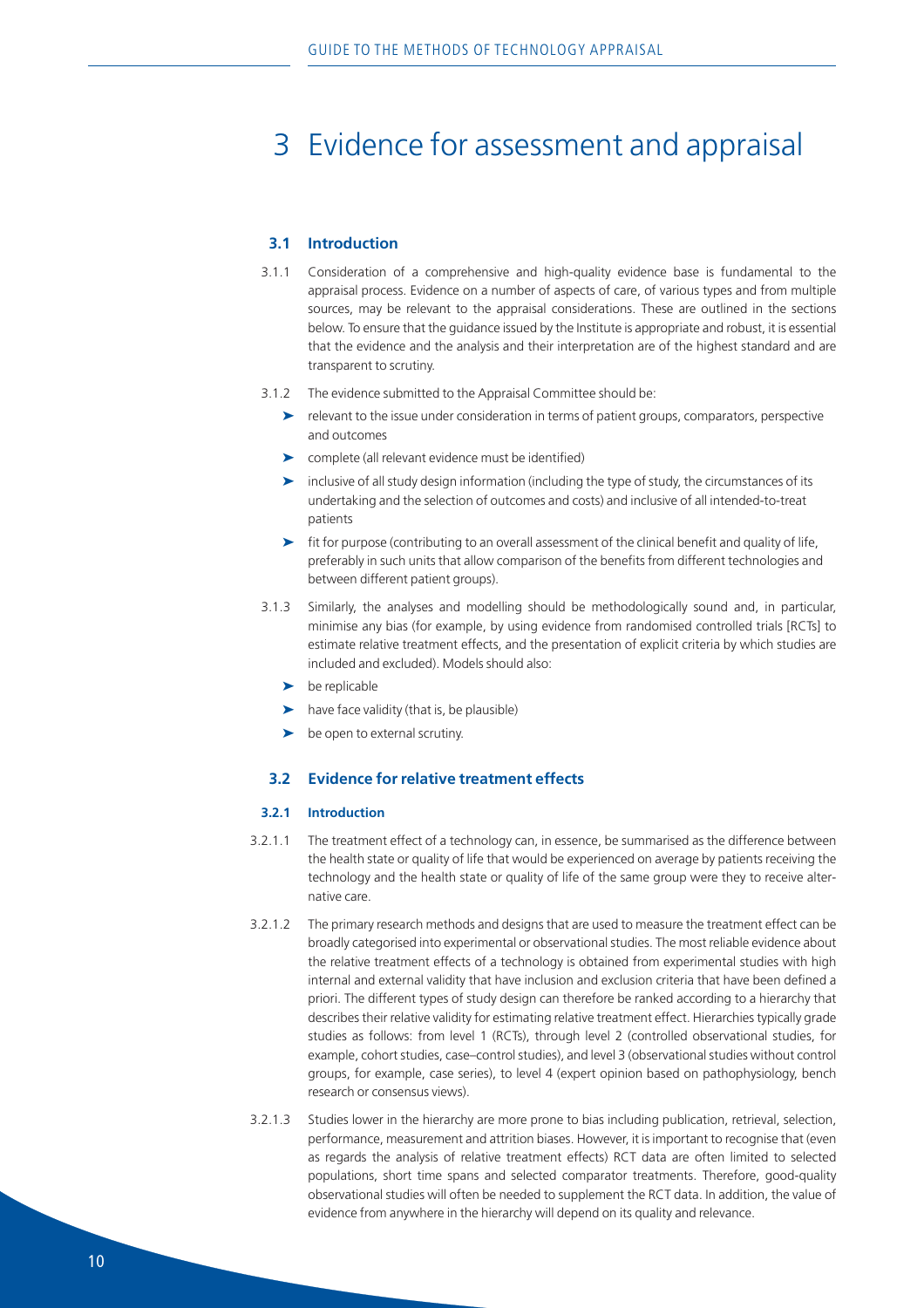3.2.1.4 In some appraisals, there will also be pre-existing, well-conducted, systematic reviews and metaanalyses, which may be considered in parallel with the primary evidence. If congruent with the appraisal scope, up to date and well conducted, such reviews could be considered at the top of the hierarchy.

#### **3.2.2 Randomised controlled trials**

- 3.2.2.1 RCTs are designed to minimise potential external influences in order to isolate the effects of a single variable in a precisely defined patient group. The outcome of the trial should theoretically be a minimally biased estimate of the magnitude of any benefits or risks associated with the technology relative to those that are associated with the control. RCTs are therefore ranked first in the hierarchy of evidence for measures of relative treatment effect.
- 3.2.2.2 The Institute has a strong preference for evidence from 'head-to-head' RCTs that directly compare the technology and the appropriate comparator. Wherever such evidence is available and includes relevant outcome evidence, this is preferred over other study designs. Where no head-to-head trials are available, consideration is given to indirect comparisons, subject to careful and fully described analysis and interpretation.
- 3.2.2.3 The relevance of the RCT evidence to the appraisal depends on both the external and internal validity of each trial. Internal validity concerns the quality of the data for the trial's particular circumstances. The data quality depends on features of the design and conduct of a trial, including blinding, the method of randomisation and the completeness of follow-up. Other important considerations are the size of the trial (and therefore its precision), the selection of outcomes (and therefore its relevance) and analysis by intention to treat (in order not to misrepresent the effectiveness of a technology with a high patient drop-out rate). External validity concerns the generalisability of the trial evidence – that is, the applicability of the results to wider patient groups over a longer follow-up than is reported in the trials and to routine clinical practice including appropriate comparator technologies.
- 3.2.2.4 In some circumstances, little or no RCT evidence may be available and it may have limited external validity, or be of uncertain quality.

# **3.2.3 Non-RCT evidence**

- 3.2.3.1 The problems of confounding, lack of blinding, incomplete follow-up and frequently lack of a clear denominator and endpoint will usually be much worse in non-randomised studies than in RCTs. But in some circumstances, evidence from these studies may be needed to supplement what is available from RCTs to estimate relative treatment effect over longer time horizons than RCTs. In the absence of valid RCT evidence, evidence from the highest available level of study design will be considered with reference to the inherent limitations of the specific design.
- 3.2.3.2 The methods used to synthesise non-RCT data are evolving and complex, requiring caution in the interpretation of the results obtained.
- 3.2.3.3 In considering cost effectiveness, evidence that is usually required from sources other than RCTs includes:
	- ➤ long-term outcomes including mortality
	- ➤ intermediate-term side effects and long-term adverse (or unanticipated beneficial) effects.
- 3.2.3.4 Inferences about relative treatment effects drawn from observational evidence will necessarily be more circumspect than those from RCTs with properly controlled evidence. Where possible, the use of more than one independent source of such indirect evidence needs to be examined to gain some assurance of the validity of any conclusions drawn.
- 3.2.3.5 Whatever the sources of evidence available on a particular technology and patient group, they will be integrated into an independent systematic review with explicit, valid and replicable methods (see section 5.4.1).

# **3.3 Evidence for cost effectiveness**

3.3.1 The evidence requirements for economic evaluations include the quantification of the effect of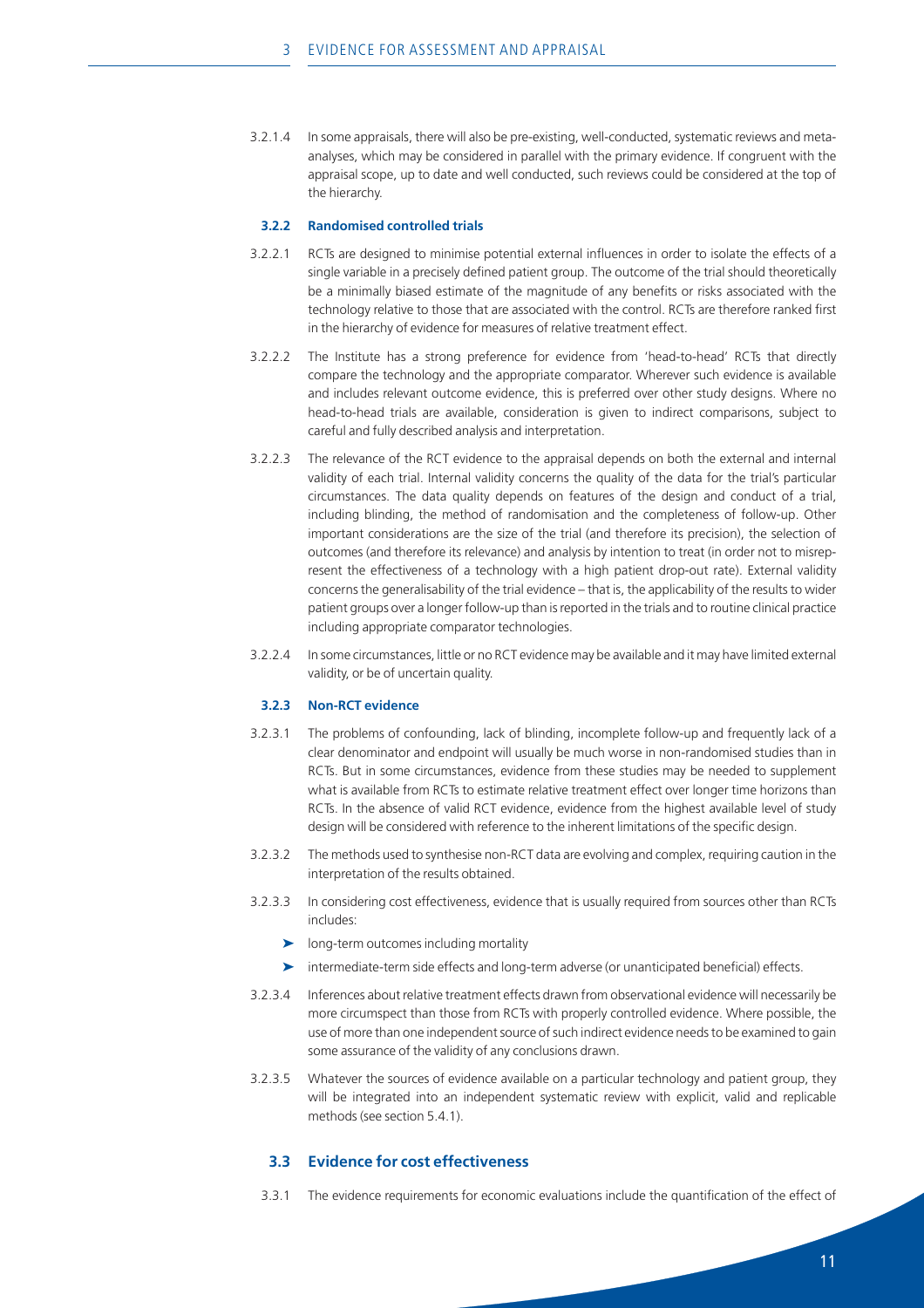the technologies under comparison on the course of the relevant disease, the impact of those effects on patients' health-related quality of life (HRQL) and the valuation of those impacts to reflect the preferences of the general population. For costs, evidence requirements include quantifying the effect of the technologies on resource use in terms of physical units (for example, days in hospital, visits to a GP) and valuing those effects in monetary terms using appropriate prices and unit costs. The types of evidence required will differ according to the parameter being estimated.

3.3.2 Evidence on cost effectiveness may be obtained from original analyses but also includes the findings of a systematic review of existing published economics literature.

# **3.4 Evidence for other appraisal considerations**

# **3.4.1 Introduction**

3.4.1.1 In addition to evidence on treatment effect and cost effectiveness, the appraisal of health technologies requires consideration of a range of other issues. A variety of types of evidence generated from a range of sources, of both quantitative and qualitative origin, are relevant to these areas.

# **3.4.2 Acceptability, appropriateness and preference**

- 3.4.2.1 Potentially, a health technology may have a substantial treatment effect and be cost effective, though it may not be considered to be an acceptable or appropriate technology (compared with alternative technologies) by patients, carers or healthcare professionals. Individuals or groups may prefer particular health technologies, for example, because of the frequency or nature of adverse events, the route or frequency of administration, or the physical design or appearance of the technology. In addition, they may be concerned about the ethics of using a particular technology.
- 3.4.2.2 These are important considerations for an appraisal, because they influence judgements on the usefulness of technologies and the extent of choice between them. Relevant evidence on these considerations can come in various forms, be based on quantitative or qualitative measurements and originate from a range of sources that have different intrinsic methodological strengths. Such evidence includes literature reviews, adverse effect/adherence/continuation data collected in research studies, patient surveys (for example, of adverse effects or preferences) and summarised testimonies from clinical specialists and patients.

# **3.4.3 Feasibility and impact**

3.4.3.1 Health technologies may be clinically and cost effective but it may also be necessary to consider organisational issues that impact on patients and carers or those providing care. Such factors may affect the feasibility of a technology's implementation (for example, the location or availability of specialist services) or the size of the impact of implementation (for example, knock-on effects on support services or staff recruitment and training requirements). Evidence on these factors may take a variety of forms, including case studies and implementation and evaluation studies.

#### **3.4.4 Equity**

3.4.4.1 The Institute considers equity in terms of how the effects of a health technology may deliver differential benefits across the population. Evidence on equity may also take a variety of forms and come from different sources. These may include general-population-generated utility weightings applied in health economic analyses, societal values elicited through social survey and other methods, research into technology uptake in population groups, evidence on differential treatment effects in population groups, and epidemiological evidence on risks or incidence of the condition in population groups.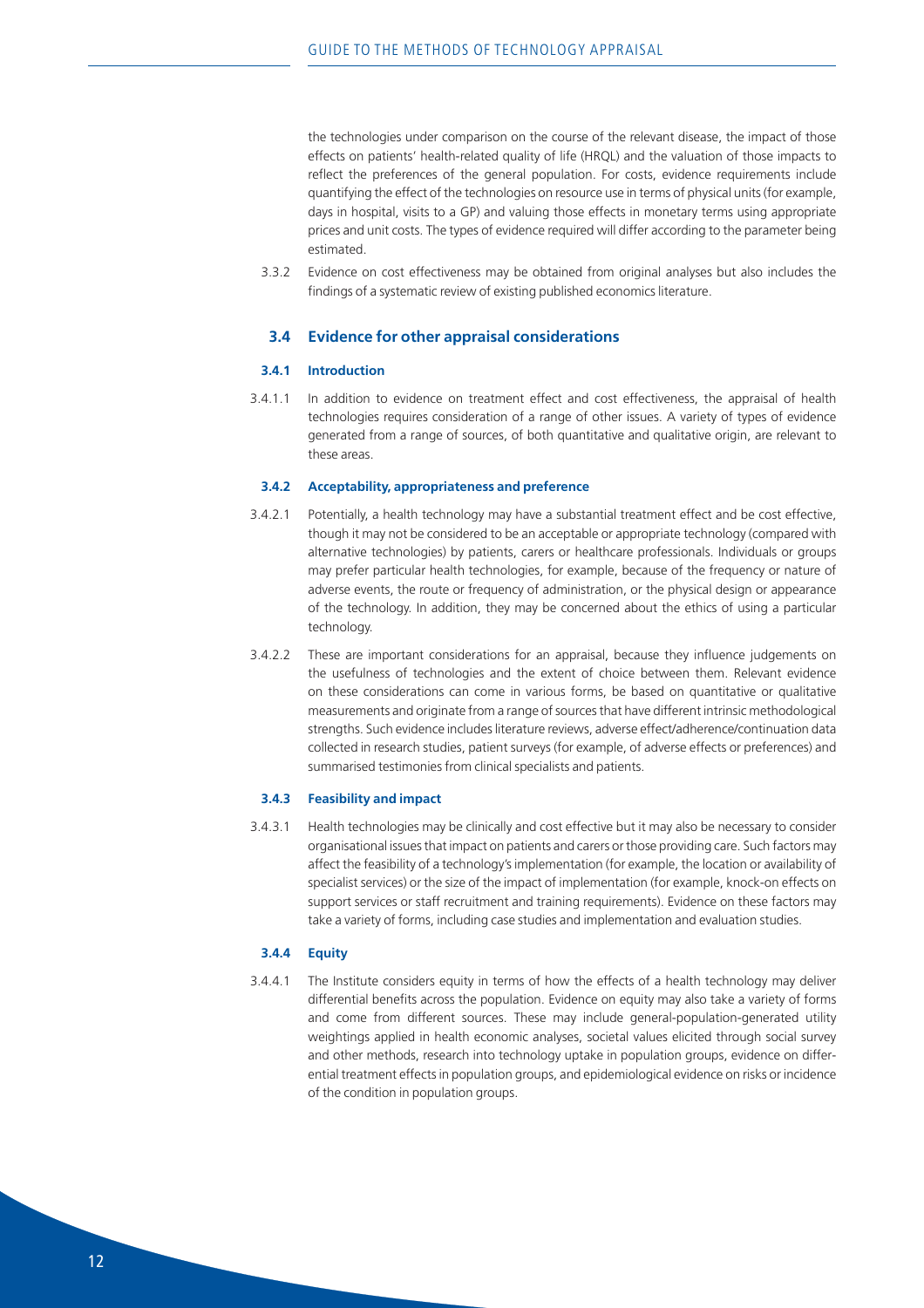# 4 Suppliers of evidence, commentary and analysis

The Institute will normally be supplied with evidence from the following groups:

- ➤ an independent academic health technology assessment group (the 'Assessment Group')
- ➤ manufacturers and sponsors of technologies
- ➤ patient/carer groups
- ➤ healthcare professionals
- ➤ clinical specialists and patient experts.

Detailed information for individual groups participating in an appraisal that wish to submit written or oral evidence is provided in the additional documents listed in section 1.1 and is available on the Institute's website.

# **4.1 Health technology assessment**

# **4.1.1 The Assessment Group**

4.1.1.1 The Assessment Group comprises a panel of independent, academic experts from one of a number of academic centres that is commissioned by the NHS Health Technology Assessment Programme through the National Coordinating Centre for Health Technology Assessment (NCCHTA) to critically review the available evidence concerning a technology under appraisal and produce an Assessment Report.

# **4.1.2 The Assessment Report**

- 4.1.2.1 The Assessment Group develops an assessment protocol for the technology under appraisal. The protocol is derived from the scope of the appraisal, which is informed by the comments from organisations invited to attend the scoping workshop during the development of the scope.
- 4.1.2.2 The Assessment Group then prepares the Assessment Report, which is an independent synthesis of the evidence from published information and the submissions from manufacturers and sponsors regarding the clinical and cost effectiveness of the technology/technologies. The Report provides a systematic review of the literature and a review of manufacturer and sponsor submissions to the Institute.
- 4.1.2.3 The Assessment Group additionally consults clinical and methodological experts, and patient groups, in gathering of evidence for the Assessment Report.
- 4.1.2.4 The Assessment Report is not an exhaustive review of all the information on a given technology, but is a focused review of the evidence pertinent to the defined scope within the context of current clinical practice and based upon the protocol. There is no preset level of cut-off in the hierarchy of evidence acceptable. The type of evidence accepted is pragmatically determined by the quantity and quality of evidence available for each indication under assessment, and for the interpretation of each of the outcome measures in question. The extent to which the Assessment Group uses submitted evidence depends on how closely it fits with the criteria defined in the assessment protocol, following recognised methodological guidance.
- 4.1.2.5 The Assessment Report may include a de novo assessment of cost effectiveness, including an economic model.
- 4.1.2.6 The Assessment Report is an important part of the input into the appraisal, but it is not the only evidence that informs the Appraisal Committee's consideration of the technology under appraisal. The Assessment Report is the responsibility of the authors, namely the Assessment Group, who do not propose recommendations on the use of the technology for the NHS, the final responsibility for which rests with the Institute.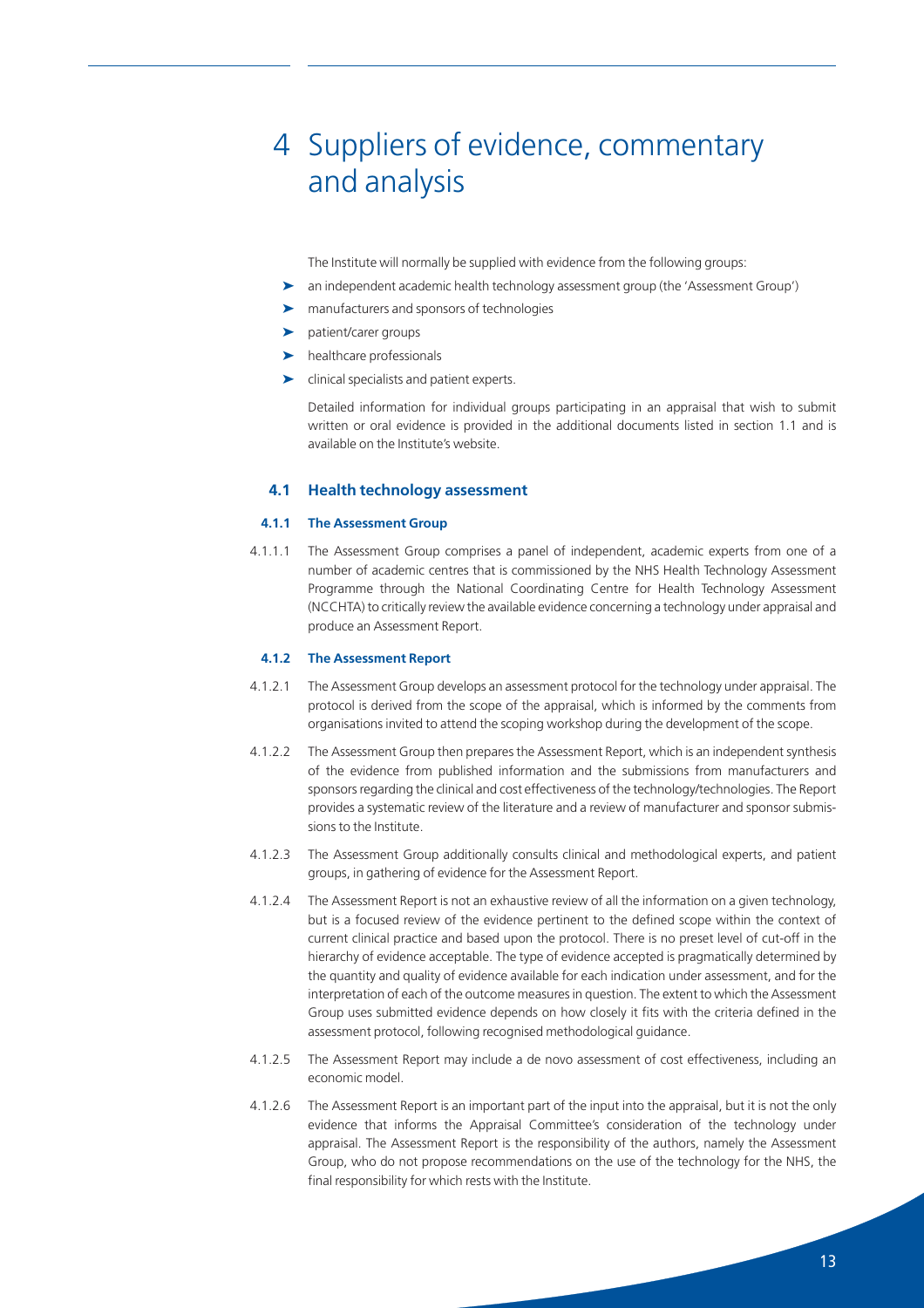### **4.2 Manufacturers and sponsors**

Submissions are invited from manufacturers and sponsors of the technology or technologies being appraised.

# **4.2.1 Evidence submitted to NICE**

- 4.2.1.1 A full systematic review is undertaken by the Assessment Group and is issued for consultation before the Appraisal Committee meeting to develop the Appraisal Consultation Document (ACD). This gives consultees and commentators an early opportunity to highlight any major issues they wish to raise about either the methods of the review or the study selection. The consultees and commentators have a further opportunity to comment on the Assessment Report in the period after the ACD is issued and before the Appraisal Committee meeting to develop the Final Appraisal Determination (FAD) (see the *Guide to the Technology Appraisal Process*).
- 4.2.1.2 Manufacturers and sponsors identify all evidence relevant to the appraisal. This includes a list of all studies sponsored by them or known to them, in the form of all clinical trials, follow-up studies and registry evidence. It also includes relevant study evidence to which they have privileged access and which is not in the public domain. In particular, where technologies are undergoing appraisal in the period immediately before the expected date of regulatory approval, care should be taken that sufficient detail of the clinical trial evidence is made available to allow the Institute to fulfil the appraisal according to the defined scope.
- 4.2.1.3 For cohort studies and case series, a full report of baseline characteristics and the best equivalent evidence on the best care currently available for patients is needed.
- 4.2.1.4 At the earliest opportunity, ideally the scoping workshop, manufacturers are requested to make available details of the studies they intend to include in their submissions. Where there is extensive unpublished information, the Assessment Group may request the study reports before the submission date.
- 4.2.1.5 If the manufacturer and product sponsors include any estimates of effects in their submission, they must be explicit about the sources of all parameters used, including details of any searches they have undertaken for relevant studies, showing how and when the searches were done and how the retrieved records were assessed for relevance. The submission must also include details of all eligible studies that were identified and, if any eligible studies were not used to calculate the estimate of effect, details must be given of the reason for their exclusion. Where a meta-analysis has been conducted it should use accepted methods and be reported appropriately.

# **4.2.2 Summary of requirements for submissions by manufacturers and sponsors**

- 4.2.2.1 Submissions should normally include the following.
	- ➤ A complete list of all studies concerning the health technology under appraisal sponsored by manufacturers or sponsors or known to them (the Institute or the Assessment Group may request further information on studies included in the list).
	- ➤ An executive summary of not more than five pages.
	- ➤ A main submission of not more than 50 written pages. The main submission should, as a minimum, include sections on the following.
		- The aims of treatment and current approved indications for the technology.
		- An assessment of clinical effectiveness, containing a synthesis of clinical effectiveness evidence.
		- An assessment of cost effectiveness containing a reference case analysis of cost effectiveness based on the synthesis of clinical effectiveness evidence. A justification for any cost-effectiveness analysis not fulfilling the reference case requirement is essential.
		- An assessment of resource impact containing estimates of the impact of the technology on the NHS, including uptake/treatment rates, population health gain, resource implications and financial costs.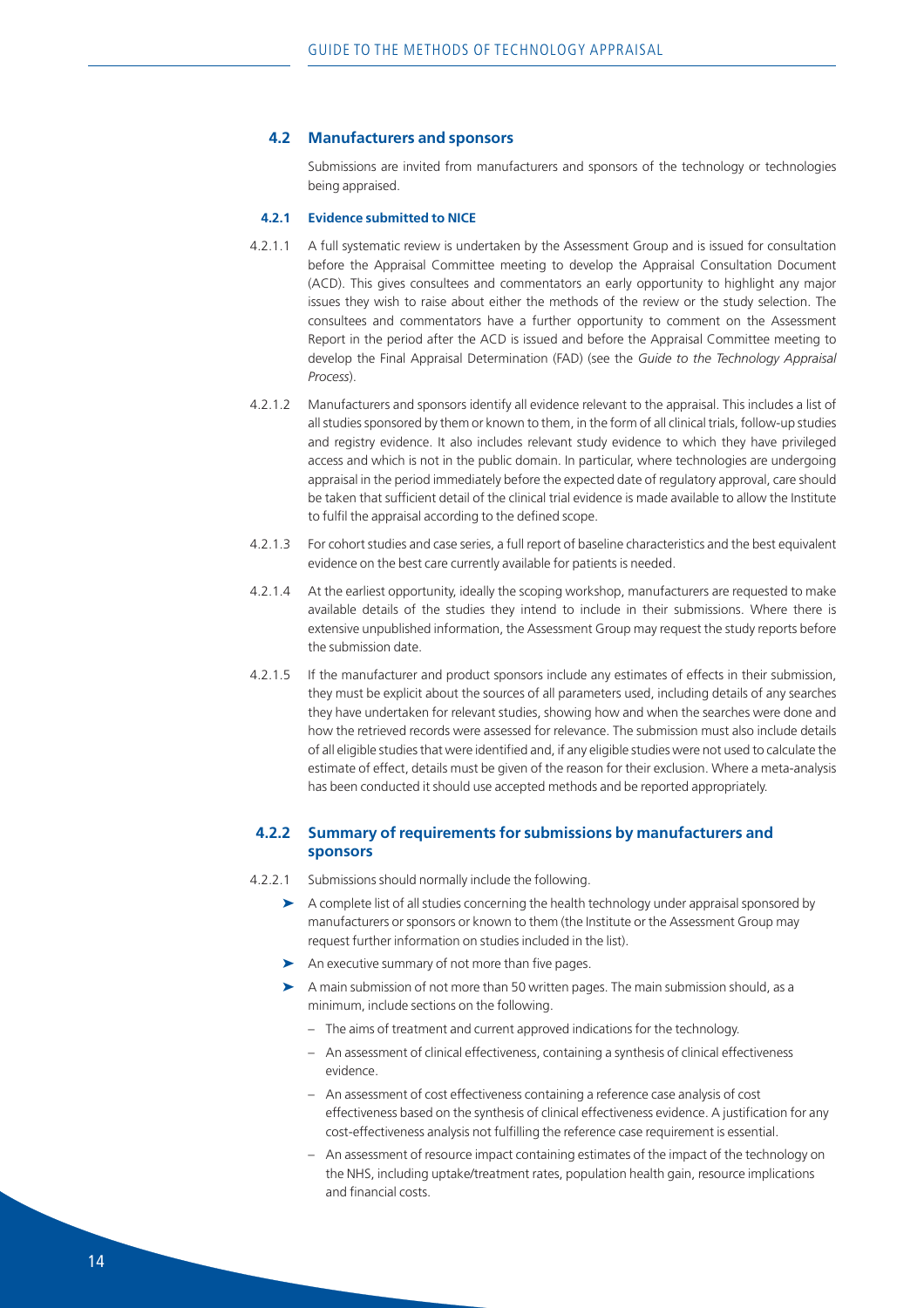- ➤ An appendix containing supporting documentation for data and analysis contained and referenced in the main submission. Documentation contained in the appendix for data and analysis not used in the main submission will not be accepted.
- ➤ An appendix containing excluded evidence with the rationale for exclusion.
- ➤ An electronic copy of the model used in the cost-effectiveness analysis.
- 4.2.2.2 Further information on the content of manufacturer and sponsor submissions is available in the Institute's document *Contributing to a Technology Appraisal: A Guide for Manufacturers and Sponsors*.

## **4.2.3 Unpublished and part-published evidence**

4.2.3.1 To ensure that all relevant evidence is taken into account, it is important that attempts are made to identify evidence that is not in the public domain. Such evidence includes data from unpublished clinical trials and additional data from trials that have either been published only in abstract form or for which selected information has been reported. Because such information may be systematically different from the published evidence, it must be critically appraised and sensitivity analysis conducted to examine the effects of its incorporation or exclusion.

# **4.2.4 Evidence submitted in confidence**

4.2.4.1 Under exceptional circumstances, the Institute will accept unpublished evidence under agreement of confidentiality – for example, if the information is commercially sensitive ('commercial in confidence') or if its use might adversely affect future publication rights ('academic in confidence'). To ensure that the appraisal process is as transparent as possible, it is highly desirable that evidence pivotal to the Committee's decisions should be available publicly. Ideally, all the evidence seen by the Appraisal Committee should be available to all consultees and commentators. Manufacturers and sponsors (as well as all others submitting evidence) are therefore required to keep 'in confidence' restrictions to a minimum, provide the rationale for submitting material as confidential and permit the Institute to acknowledge that it exists.

# **4.3 Patient/carer groups**

Submissions are invited from all patient/carer groups involved in the appraisal. Patient evidence can include the views, assessments and evaluations of:

- ➤ individual patients
- ➤ individual carers
- ➤ groups (such as groups of patients, carers or voluntary organisations that represent patients).

# **4.3.1 Evidence submitted to NICE**

- 4.3.1.1 Patient evidence refers to any information originating from patients and/or carers that may inform the appraisal of the technology.
- 4.3.1.2 There are two principal reasons for presenting patient evidence.
	- ➤ Patients and carers are a unique source of expert information about the personal impact of a disease and its treatment, which can help set the correct scope for the assessment of the evidence and enable the realistic interpretation of the clinical and economic evidence as the appraisal progresses.
	- ➤ Patient evidence can identify the limitations in the published research literature in particular, the failure to capture the true concerns of individual patients related to quality of life over and above measurements using standardised instruments (such as questionnaires) developed using psychometric techniques.
- 4.3.1.3 For the purpose of informing its technology appraisals, the Institute is looking for a concise and balanced overview that reflects the range of patient and carer perspectives, including both majority views and, where applicable, potentially important views that may be held by only a few patients. The Institute is interested in capturing a range of patient and carer views on, and experiences of, living with the condition, and the impact of a technology on a patient's symptoms and physical, social, psychological and emotional state. It is also interested in what it might be like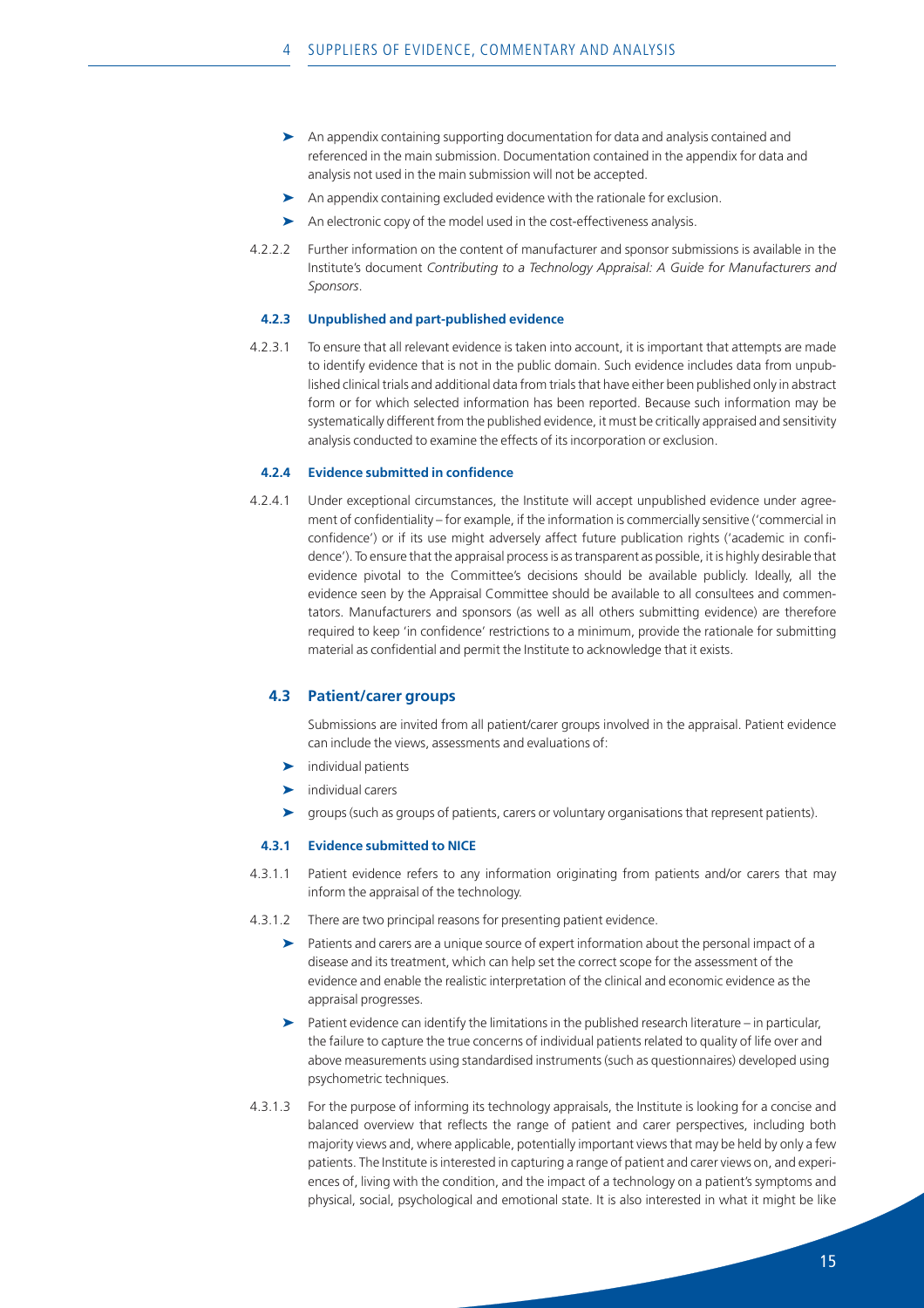living without the technology. Patient evidence is most useful when presented as a synthesis of information, balancing positive and negative views, rather than as a series of individual testimonials.

- 4.3.1.4 Examples of issues for which patient evidence may provide important information include patient and carer perspectives on:
	- ➤ the effectiveness of the technology (that is, how patients and carers assess and value the technology both in its own right and compared with other treatment options)
	- ► the appropriateness of the technology (that is, is it appropriate for all patients or only for certain subgroups of patients with the condition?)
	- ➤ the acceptability of the technology (that is, what factors influence patients' willingness to use a given technology – for example, adverse effects – and issues for patients' families or carers that might influence the uptake of a given technology)
	- ➤ the impact of a health technology on factors that matter most to patients including physical or psychological symptoms, disability, function, long-term outlook, quality of life and lifestyle
	- ➤ equity issues (that is, the perspectives of specific groups or subgroups of patients who may be advantaged or disadvantaged in terms of access to the technology).

# **4.3.2 Dimensions of patient experience**

- 4.3.2.1 Patient experience of treatment and therapy can be classified under broad headings that reflect different elements of patient experience:
	- ➤ experience of disease diagnosis and of the types of treatment that are available, including the specific technology being appraised
	- ➤ comparing and managing life with and without the technology
	- ➤ changes and adjustments to patients/carers' lives that are associated with the process of initiating and maintaining treatment with the technology
	- ➤ changes induced by the effects of the technology itself
	- ➤ experience of disease progression with or without treatment.
- 4.3.2.2 Within each of the elements above, patient evidence may provide information about patient and carer perspectives on:
	- ➤ living with the condition
	- ➤ outcomes that patients value most from the technology
	- ➤ the difference the technology could make to:
		- the physical well being of patients (for example, symptoms, pain, mobility, disability)
		- lifestyles and the choices that matter to patients and carers (for example, impact on daily activities, work, hobbies, social life, relationships)
		- the psychological health of patients/carers (for example, mood, anxiety, distress)
		- the emotional health of patients/carers (for example, well being, impact on relationships)
		- the balance between quality of life and length of life
		- the various treatment choices that matter to patients and carers
		- the impact on the lives of family members and carers
	- ➤ costs to the patient (financial and other) associated with the technology (including time, transport costs, carer costs).

# **4.4 Healthcare professionals**

Submissions are invited from all professional bodies involved in the appraisal including:

- ➤ the Royal Colleges of the appropriate clinical disciplines
- ➤ the specialist societies of the appropriate clinical disciplines
- ➤ other appropriate professional bodies and NHS organisations.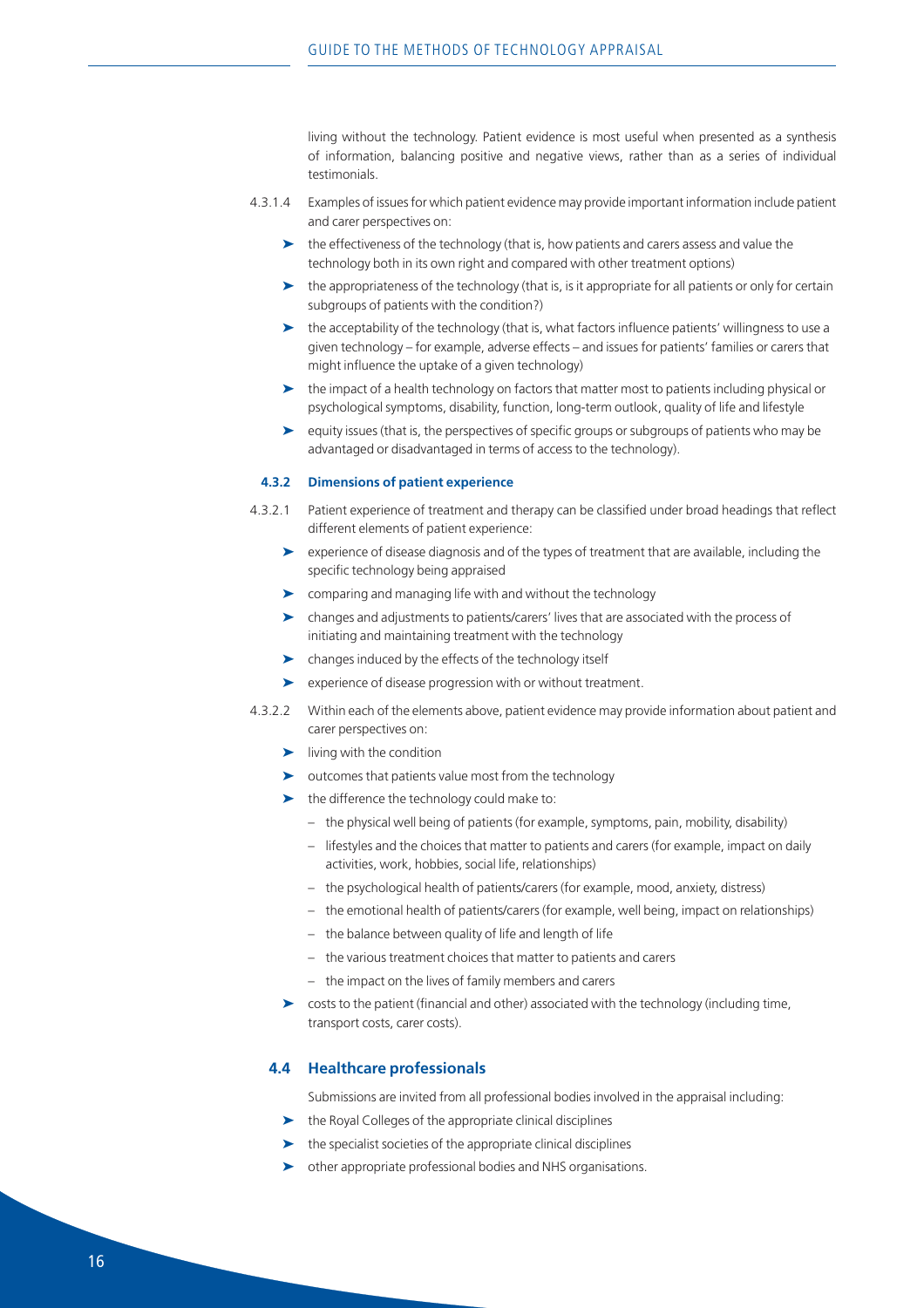# **4.4.1 Evidence submitted to NICE**

- 4.4.1.1 Healthcare professionals provide a view of the technology within the context of current clinical practice. This view is not typically available from the published literature. It importantly extends the evidence that is derived from pre- and post-licensing studies, which often relates to efficacy and safety under clinical trial conditions rather than effectiveness in routine clinical practice.
- 4.4.1.2 The written submissions provide a unique contribution outlining the professional view of the place of the technology in current clinical practice. This includes evidence that relates to some or all of the following:
	- ➤ patient group variations, in particular, differential baseline risk of the condition and capacity for different subgroups of patients to benefit
	- ➤ the identification of appropriate outcome measures and the appropriate use of surrogate outcome measures
	- ➤ the relative significance of side effects/adverse reactions and the clinical benefits
	- ➤ the particular circumstances in which treatment is delivered, including:
		- the need for concomitant treatments
		- the settings in which treatment is delivered (for example, primary or secondary care, or in specialist clinics)
		- the requirements for additional professional input (for example, community care, specialist nursing, other healthcare professionals)
	- ➤ the current best alternative treatments, particularly where published trials are not recent or do not closely follow UK practice
	- ➤ information on recent and informal unpublished evidence (any such additional information must be accompanied by sufficient detail to enable a judgement to be made as to whether it meets the same standards as the evidence used in the systematic review prepared by the Assessment Group and to enable potential sources of bias to be determined)
	- ➤ evidence from registries and nationally co-ordinated clinical audit
	- ➤ published clinical guidelines produced by specialist societies accompanied by the evidence hierarchy on which they are based
	- ➤ evidence from and assessment of current clinical practice, especially the use of the technology 'off licence'
	- ➤ the impact of possible guidance on delivery of the service
	- ➤ the impact of possible guidance on the education and training requirements of NHS staff.

# **4.5 Clinical specialists and patient experts**

4.5.1 During the Institute's scoping process, consultees and commentators are asked to nominate individuals to act as expert witnesses to the Appraisal Committee and give oral evidence.

# **4.5.2 The clinical specialist and patient experts**

- 4.5.2.1 Two groups of experts clinical specialists and patient experts attend the Committee meeting to help in the discussion of the technology being appraised. No members of either group will have any personal financial involvement with the manufacturers or sponsors of the technology.
	- ➤ **Clinical specialists** are selected on the basis of specialist expertise and personal knowledge of the use of the technology and other treatments for the condition. They may provide a range of differing perspectives of the use of the technology within the context of current clinical practice.
	- ➤ **Patient experts** have experience of the use of the technology and the condition either personally or as part of a representative group. Their evidence provides:
		- an individual view of the risks and benefits of the technology based on personal experience as a patient or carer
		- an understanding of the wider range of patient or carer views.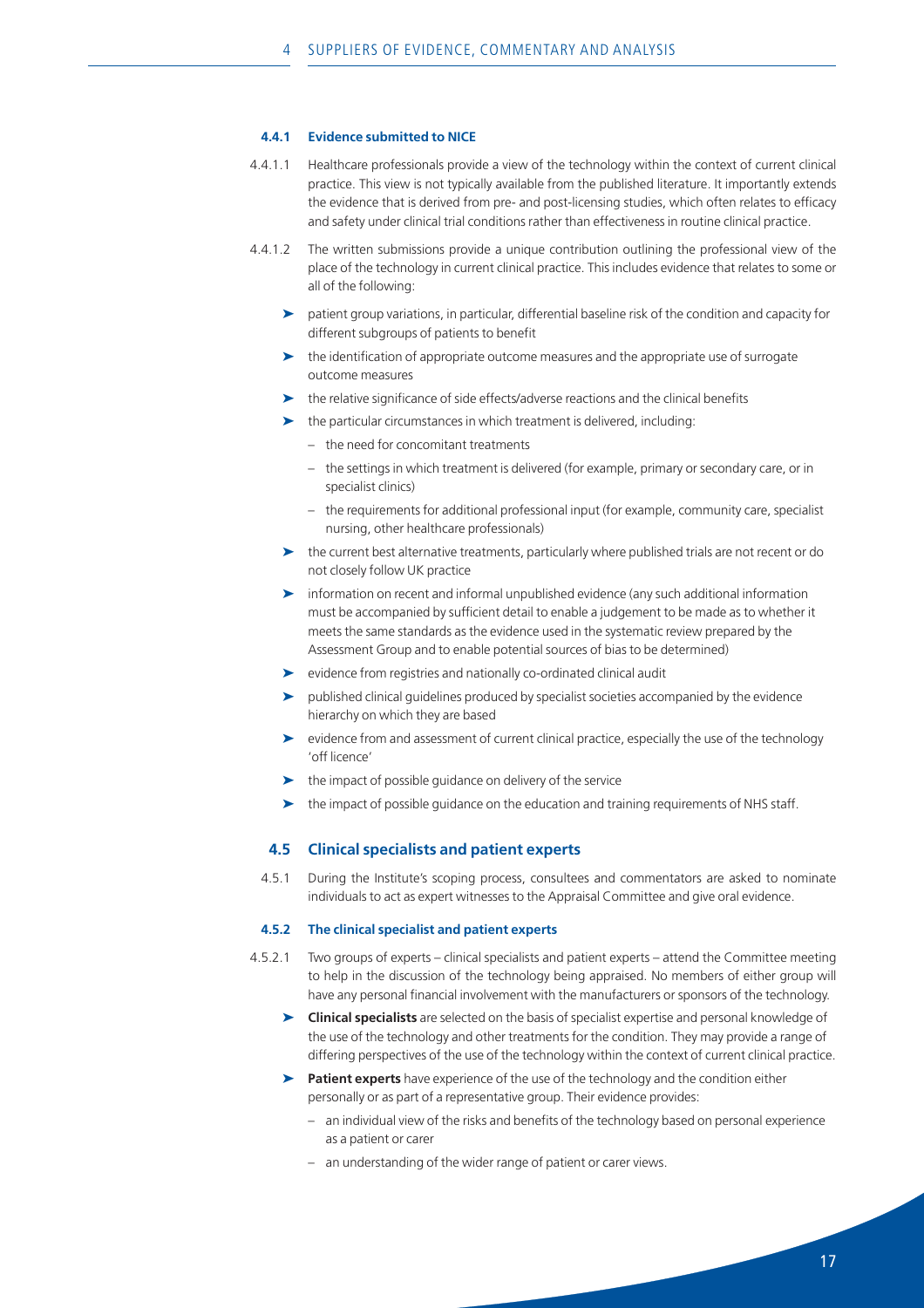## **4.5.3 Format of the evidence**

- 4.5.3.1 Although the clinical specialists and patient experts provide different types of evidence, there is often significant overlap.
- 4.5.3.2 The experts attending the Committee meeting are asked to submit, in advance, a brief written personal view of the role of the technology and its use in the NHS, as well as to provide oral evidence during the meeting. The purpose of the oral evidence provided by the experts is to enhance the evidence that is provided in the written submissions from consultees (described above), rather than to cover similar ground. During the open part of the meeting, clinical specialists and patient experts are encouraged to interact fully in the debate with the Committee, including both responding to and posing questions. The clinical specialists and patient experts are asked to withdraw from the meeting before the Committee discusses the content of the ACD.
- 4.5.3.3 The oral views can usefully inform the debate in a variety of ways, including the following.
	- ➤ Identifying important variations in clinical practice in both the management of the condition in general and specifically in the current use of the technology; this might include:
		- geographical variations
		- the identification of subgroups
		- constraints on local implementation
		- specific issues for implementation that affect patients and carers directly.
	- ➤ Identifying the requirements and importance of support for the implementation of any guidance on the technology; this might include requirements for extra staffing or equipment in NHS units, special requirements within the community for patients and carers (for example, travel to hospital for treatment), and ways in which concordance with treatment can be improved.
	- ➤ Giving personal perspectives on the use of the technology and the difficulties encountered, including the important benefits to patients and the range and significance of adverse effects as perceived by patients.
	- ➤ Providing views on the nature of any rules, informal or formal, for starting and stopping use of the technology; this might include the requirement for additional testing to identify appropriate subgroups for treatment or to assess response and the potential for discontinuation.
	- ➤ Identifying how the introduction of the technology may impact on the education and training requirements of NHS staff.
	- ▶ Responding to queries that arise from:
		- the lead team presentation (the lead team being two Committee members who make a brief presentation to introduce the topic of the appraisal, see section 6.2.1)
		- issues raised by the Chair and other Committee members
		- issues raised by other experts.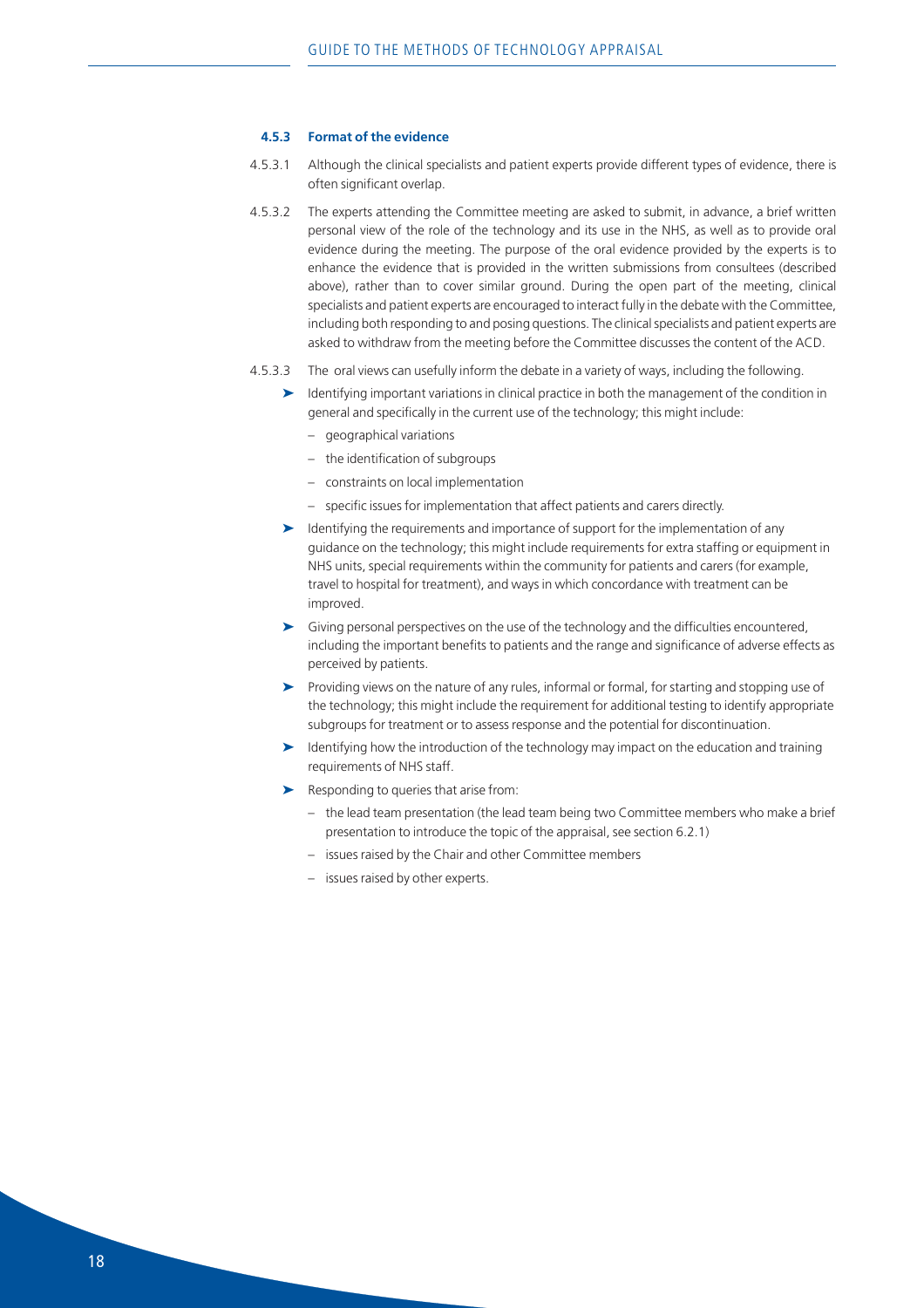# 5 Clinical and cost effectiveness and NHS impact

# **5.1 Introduction**

This chapter details what the Institute considers to be appropriate methods for assembling and synthesising evidence on the technology being appraised in order to estimate its clinical and cost effectiveness. The estimates of clinical and cost effectiveness are, individually, key inputs into the decision-making of the Appraisal Committee. It should also be emphasised that they are interdependent because comprehensive, transparent and reproducible synthesis of all relevant evidence on health effects is needed for high-quality cost-effectiveness analysis. In describing these methods, the Institute seeks to promote high-quality analysis and to encourage consistency in analytical approaches. However, the Institute acknowledges the need for the flexibility to report studies in other ways to reflect particular circumstances.

The chapter is divided into nine sections:

- ➤ Guiding principles
- ➤ Framework for estimating clinical and cost effectiveness
- Synthesising evidence on outcomes
- ➤ Valuing heath effects
- Evidence on costs
- ➤ Discounting
- ➤ Modelling methods
- ➤ Presentation of data and results
- ➤ Impact on the NHS.

# **5.2 Guiding principles**

## **5.2.1 Clinical and cost effectiveness**

- 5.2.1.1 In order to inform the Appraisal Committee's decision-making, the analytical framework within which evidence is synthesised to estimate clinical and cost effectiveness needs to exhibit a number of important features.
	- ➤ Consistency between submissions is needed to allow comparison between appraisals of different technologies and over time.
	- ▶ All relevant comparators for the technology being appraised need to be included in the analysis.
	- ➤ All relevant evidence needs to be assembled systematically and synthesised in a transparent and reproducible manner.
	- ➤ The costs that are most relevant are those of the NHS and the PSS.
	- ➤ Measures of health-related benefits used should be comparable, to promote consistency between appraisals and to allow comparison with the benefits from other technologies that may be displaced if technologies are adopted.
	- ➤ The time horizon should be sufficient to reflect important cost and benefit differences between the technologies being compared.
	- ➤ The uncertainty surrounding the estimates of cost effectiveness needs to be explored.

# **5.2.2 Synthesis and modelling**

5.2.2.1 The process of assembling evidence for health technology assessment needs to be systematic. That is, evidence must be identified, quality assessed and, where appropriate, pooled using explicit criteria and justifiable and reproducible methods. These principles apply to all categories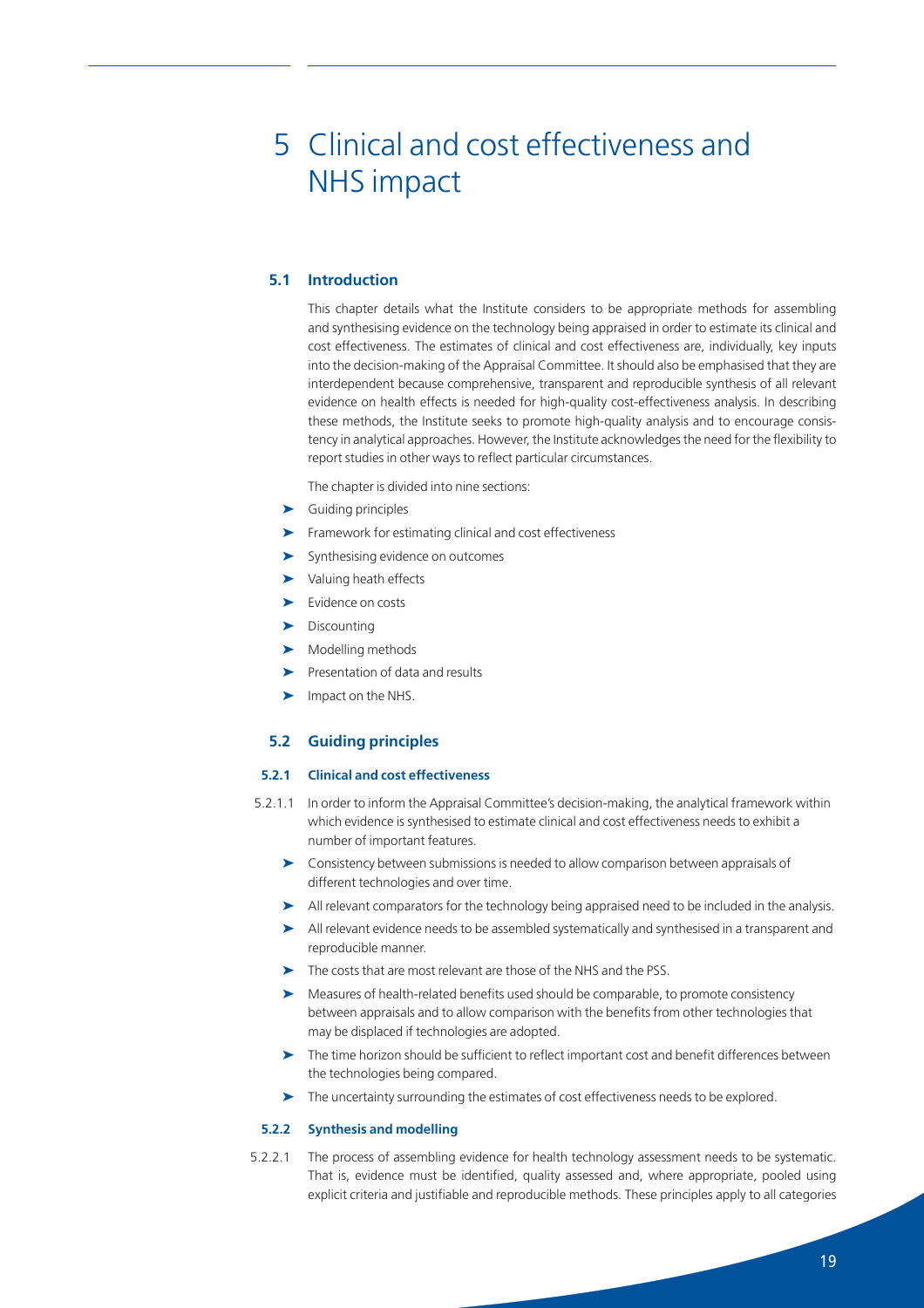of evidence that are used to estimate clinical and cost effectiveness, evidence for which will typically be drawn from a number of different sources. These sources might include cohort studies for parameters relating to the natural history of the condition, randomised trials for relative treatment effects, and cross-sectional surveys for resource use and costs.

5.2.2.2 It is necessary for clinical and cost effectiveness to be considered over an appropriate time horizon, to be relevant to UK practice and patients, and to compare all relevant treatment options for the relevant patient groups. It will be necessary, therefore, to construct an analytical framework within which to synthesise the available evidence in order to estimate clinical and cost effectiveness relevant to the clinical decision-making context. This framework will usually require the development of a model. This may be a decision analytic model using aggregated data or a statistical model using patient-level data. Further details of modelling methods are provided in section 5.8.

# **5.2.3 Requirements for evidence**

- 5.2.3.1 The requirements for evidence of effectiveness include the quantification of the effect of the technologies on the course of the disease, the effect of the technologies on patients' HRQL and the valuation of those effects in a manner that reflects the preferences of the general population.
- 5.2.3.2 Data are required to quantify the effect of the technologies on use of resources in terms of physical units (for example, days in hospital, visits to a GP) and valuing those effects in monetary terms using appropriate prices and unit costs.
- 5.2.3.3 There are always likely to be deficiencies in the evidence base available for health technology assessment. For example, small sample sizes may result in some parameters being estimated with a low degree of precision, or evidence on effectiveness might come from outside the UK healthcare system or relate to subgroups of patients other than those of principal interest for the appraisal. Despite such weaknesses in the evidence base, decisions still have to be made about the use of technologies. Therefore, analyses should use the best evidence available, be explicit about data limitations and any attempts to overcome these, and quantify as fully as possible how the limitations of the data are reflected in the uncertainty in the results of the analysis.

# **5.2.4 Analysis of uncertainty**

5.2.4.1 It is important for the Appraisal Committee to know about the uncertainty associated with clinical and cost effectiveness information. This requires the appropriate use of rigorous methods to quantify the implications of parameter and methodological uncertainty for the results of an analysis. This quantification of decision uncertainty may then feed into subsequent decisions about the need for future research. More detail about dealing with uncertainty in analyses is presented in sections 5.9.3 and 5.9.4.

# **5.3 Framework for estimating clinical and cost effectiveness**

Directions on particular aspects of economic evaluation are presented below. Where applicable, the position statement is set out (in italics) followed by explanation and justification.

## **5.3.1 The concept of the reference case**

- 5.3.1.1 *The Institute has to make decisions across different technologies and disease areas. It is, therefore, important that analyses of clinical and cost effectiveness undertaken to inform the appraisal adopt a consistent approach. To facilitate this, the Institute has defined a 'reference case' that specifies the methods considered by the Institute to be the most appropriate for the Appraisal Committee's purpose and consistent with an NHS objective of maximising health gain from limited resources. Submissions to the Institute should include an analysis of results generated using these reference case methods. This does not preclude additional analyses being presented where one or more aspects of methods differ from the reference case. However, these must be justified and clearly distinguished from the reference case.*
- 5.3.1.2 There is considerable debate about the most appropriate methods to be used for some aspects of health technology assessment. This uncertainty relates to choices that are essentially value judgements – for example, which perspective to adopt and whose preferences to use for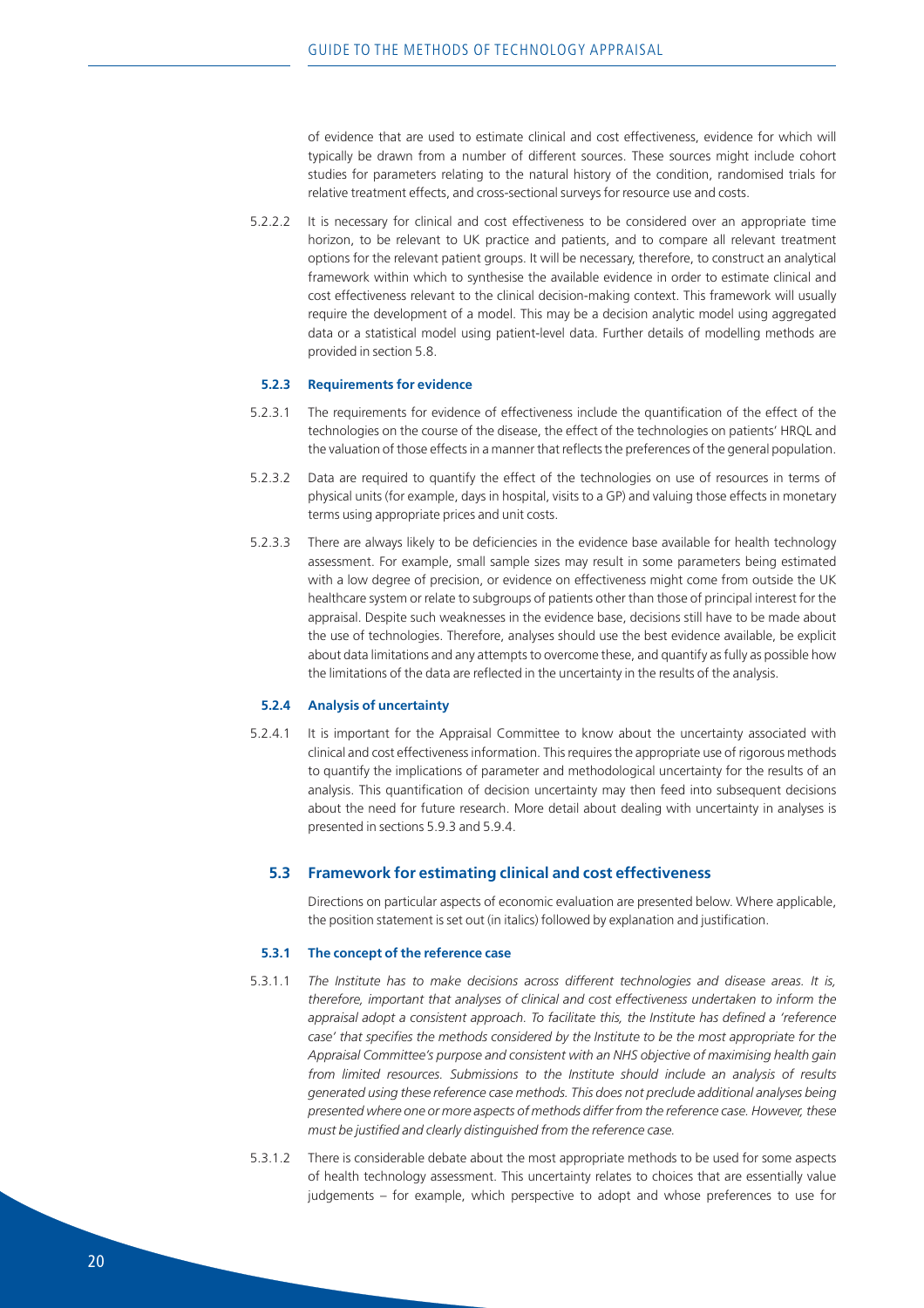valuation of health outcomes. It also includes methodological choices that relate to more technical aspects of an analysis – for example, the most appropriate approach to classifying HRQL. The reference case specifies the methods considered by the Institute to be the most appropriate for the Appraisal Committee's purpose and consistent with an NHS objective of maximising health gain from limited resources. The key elements of the analysis in the reference case are summarised in Box 5.1 below.

# *Box 5.1 Summary of reference case*

| <b>Element of health</b><br>technology assessment                 | <b>Reference case</b>                                                                                                                | <b>Section</b><br>providing<br>details |
|-------------------------------------------------------------------|--------------------------------------------------------------------------------------------------------------------------------------|----------------------------------------|
| Defining the decision problem                                     | The scope developed by the Institute                                                                                                 | 5.3.2                                  |
| Comparator                                                        | Alternative therapies routinely used in the<br><b>NHS</b>                                                                            | 5.3.2                                  |
| Perspective on costs                                              | NHS and PSS                                                                                                                          | 5.3.3                                  |
| Perspective on outcomes                                           | All health effects on individuals                                                                                                    | 5.3.3                                  |
| Type of economic evaluation                                       | Cost-effectiveness analysis                                                                                                          | 5.3.4                                  |
| Synthesis of evidence on<br>outcomes                              | Based on a systematic review                                                                                                         | 5.4.1                                  |
| Measure of health benefits                                        | Quality-adjusted life years (QALYs)                                                                                                  | 5.5                                    |
| Description of health states<br>for calculation of QALYs          | Health states described using a<br>standardised and validated generic<br>instrument                                                  | 5.5                                    |
| Method of preference<br>elicitation for health state<br>valuation | Choice-based method, for example, time<br>trade-off, standard gamble (not rating<br>scale)                                           | 5.5                                    |
| Source of preference data                                         | Representative sample of the public                                                                                                  | 5.5                                    |
| Discount rate                                                     | An annual rate of 3.5% on both costs and<br>health effects                                                                           | 5.7.2                                  |
| Equity position                                                   | An additional QALY has the same weight<br>regardless of the other characteristics of<br>the individuals receiving the health benefit | 5.9.7                                  |

- 5.3.1.3 It is recognised that, in some instances, data required to present reference case results are not available. Similarly, there may be important barriers to applying reference case methods. In these cases, the reasons for a failure to meet the reference case should be clearly specified and justified, and the likely implications should, as far as possible, be quantified. The Appraisal Committee will then make a judgement regarding the weight it attaches to the results of such a non-reference case analysis.
- 5.3.1.4 For consultees making submissions to the Institute, it is important that any data that might provide an input into the reference case are clearly and fully presented even if they themselves do not provide a full reference case analysis. This is particularly important where consultees hold relevant data that are not in the public domain. In this situation, the data provided by the consultees may provide an important input into the economic analysis undertaken by the Assessment Group.

# **5.3.2 Defining the decision problem**

5.3.2.1 *Estimating clinical and cost effectiveness should begin with a clear statement of the decision problem. This will require a definition and justification of the technologies being compared and*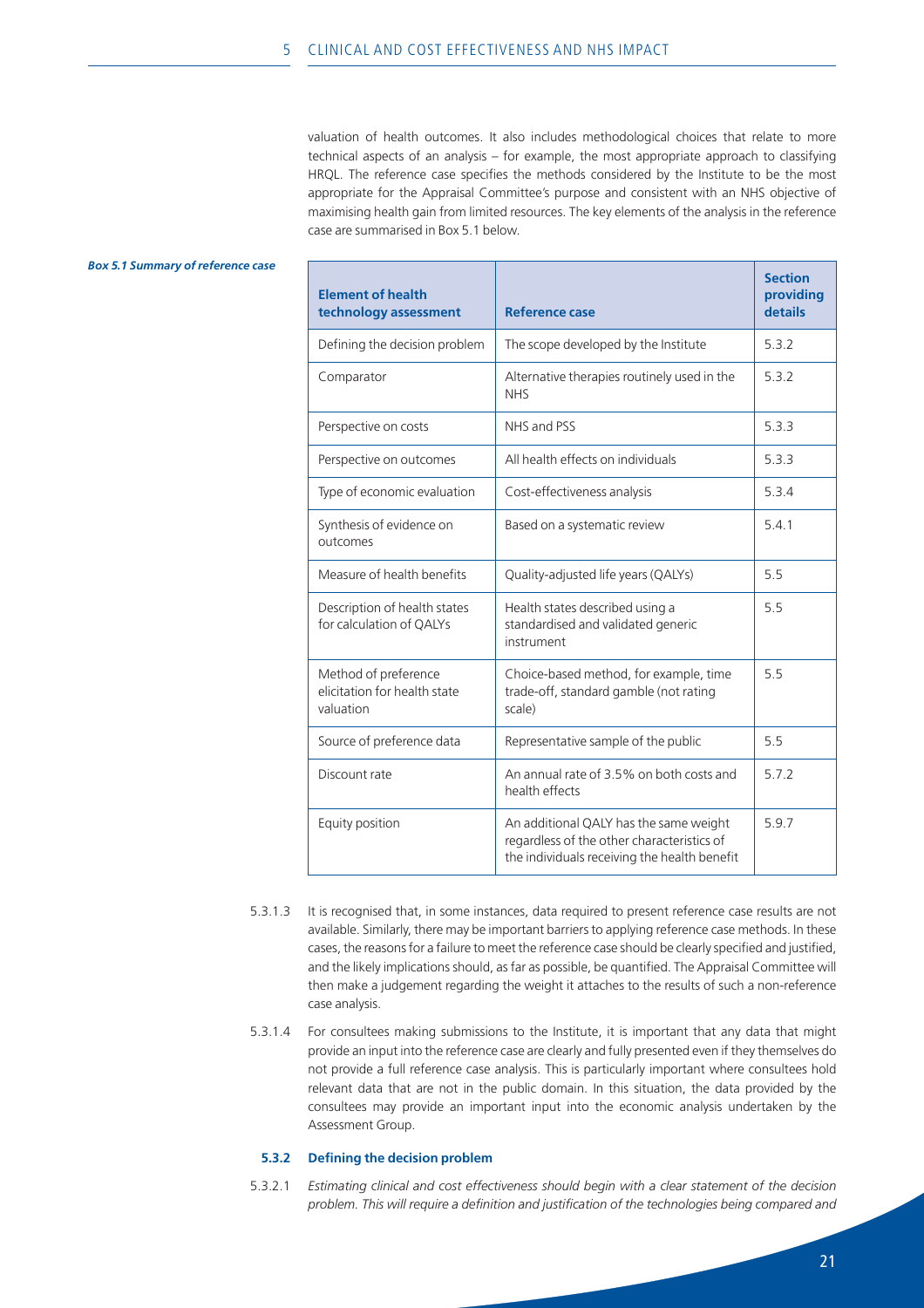*the relevant patient group(s). These characteristics should be consistent with the Institute's scope for the appraisal.*

5.3.2.2 The main technology of interest, the comparator(s) and the relevant patient group(s) will be defined in the scope developed by the Institute (see chapter 2).

# **5.3.3 Perspective**

- 5.3.3.1 *For the reference case, the perspective on outcomes should be all direct health effects whether for patients or, where relevant, other individuals (principally carers). The perspective adopted on costs should be that of the NHS and PSS. If the inclusion of a wider set of costs or outcomes is expected to influence the results significantly, such analyses should be presented in addition to the reference case analysis.*
- 5.3.3.2 The reference case perspective on outcomes is consistent with an objective of maximising health gain from available resources. Some features of healthcare delivery that are often referred to as 'process characteristics' may ultimately have health consequences – for example, the length of waiting lists for elective surgery. When there are significant characteristics of healthcare technologies that have a value to individuals that is independent of any direct effect on health, these should be noted. These characteristics include the convenience with which healthcare is provided and the level of information available for patients.
- 5.3.3.3 The Institute works in a specific context; in particular, it does not influence the budget that is set for the NHS. Hence, the appropriate objective of the Institute is to offer guidance that represents an efficient use of limited NHS and PSS resources. For these pragmatic reasons, the appropriate reference case perspective on costs is that of the NHS and PSS. In non-reference case analyses, significant resource costs imposed outside the NHS may also be considered and in offering guidance the Institute may take account of these costs. The resource costs that come under this heading could include direct costs on patients or carers (for example, travel costs) or costs to other public sector organisations, but will not normally include productivity costs.

## **5.3.4 Type of economic evaluation**

- 5.3.4.1 *For the reference case, cost-effectiveness analysis is the appropriate form of economic evaluation. This seeks to establish whether differences in costs between options can be justified in terms of changes in health effects. Health effects should be expressed in terms of qualityadjusted life years (QALYs).*
- 5.3.4.2 The focus on cost-effectiveness analysis is justified by the more extensive use and publication of these methods compared with cost–benefit analysis, and the focus of the Institute on maximising health gains from a fixed NHS/PSS budget. Given its widespread use, the QALY is considered to be the most appropriate generic measure of health benefit that reflects both mortality and HRQL effects. It is recognised that alternative measures exist (for example, the healthy-year equivalent) but few economic evaluations have used these methods and their strengths and weaknesses are not fully understood. If the assumptions underlying QALYs (for example, constant proportional trade-off and additive independence between health states) are considered inappropriate in a particular case, then evidence to this effect should be produced and analyses using alternative measures may be presented as a non-reference case analysis.
- 5.3.4.3 Despite the role of cost per QALY in the reference case, the Institute recognises that other forms of cost-effectiveness analysis and cost–benefit analysis may have a role to play, as non-reference case analyses in specific situations. For example, cost–benefit analysis may be particularly useful when non-health consequences are important in an evaluation. In such cases, willingness-to-pay methods may be used to value all consequences in monetary terms. Where such methods are used they should be fully described and the uncertainty in the results fully explored.

### **5.3.5 Time horizon**

- 5.3.5.1 *The time horizon for estimating clinical and cost effectiveness should be sufficiently long to reflect any differences in costs or outcomes between the technologies being compared.*
- 5.3.5.2 Many technologies have impacts on costs and outcomes over a patient's lifetime. This is particularly the case with treatments for chronic disease, for example, ischaemic heart disease, diabetes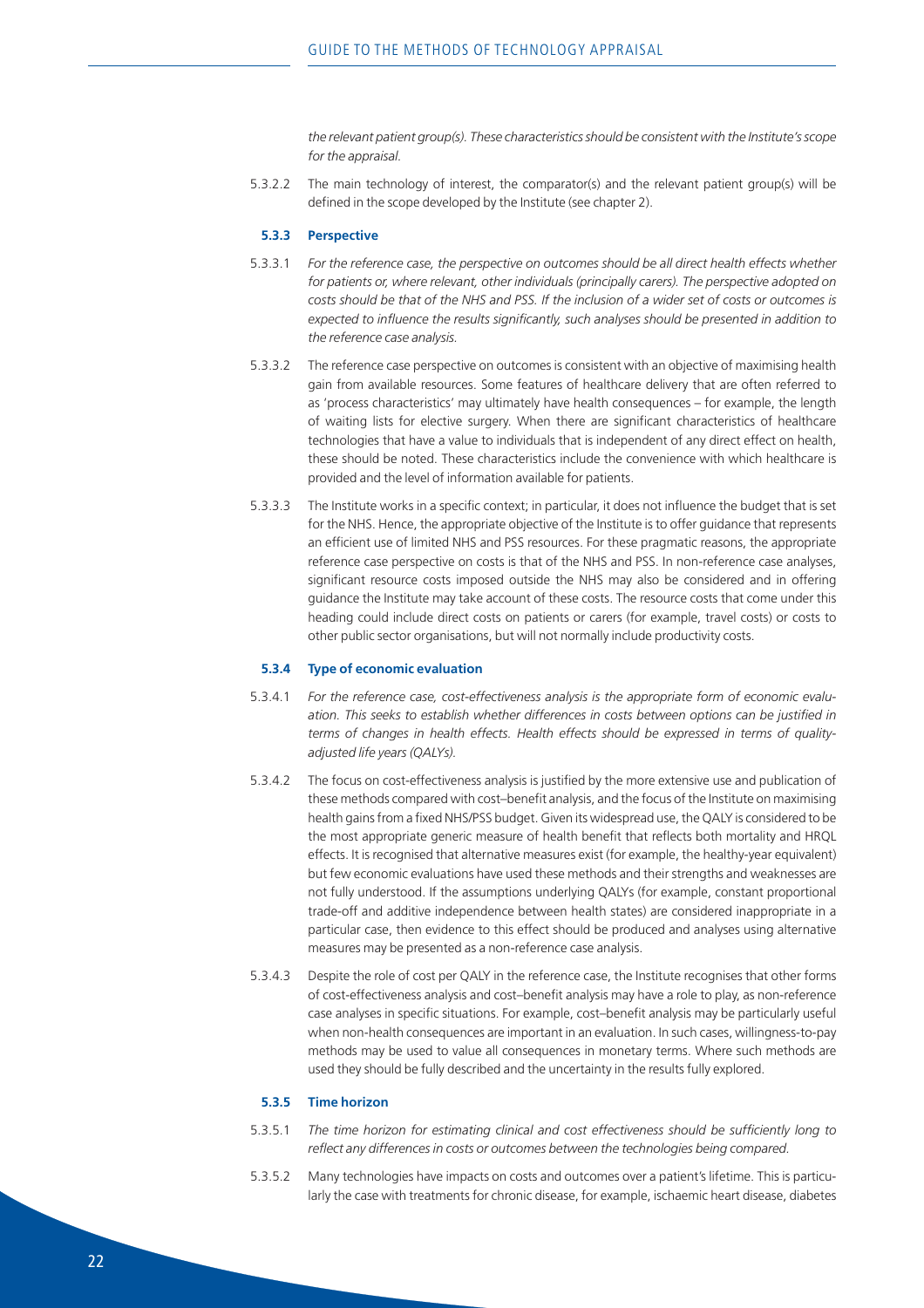and many types of cancer. In such instances, a lifetime time horizon for clinical and cost effectiveness is appropriate. Such a time horizon is also required in order to quantify the implications of any differential mortality effect between alternative technologies. For a lifetime time horizon, extrapolation modelling is often necessary. The modelling framework needs to be based on a comparison of several alternative scenarios reflecting different assumptions about future treatment effects (see section 5.8 on modelling). Such assumptions should include both the limiting assumption of no further benefit as well as more optimistic assumptions.

5.3.5.3 A time horizon shorter than lifetime could be justified when there is no differential mortality effect between options, and differential costs and HRQL relate to a relatively short period – for example, in the case of an acute infection. Resolving uncertainty around the time horizon used in the modelling, especially that related to the duration of the clinical trials, is a critical component of the work of the Appraisal Committee.

# **5.4 Synthesising evidence on outcomes**

*The objective of the analysis of clinical effectiveness is to produce an unbiased estimate of the mean clinical effectiveness of the technologies being compared. The analysis of clinical effectiveness should consider the range of typical patients, normal clinical circumstances, clinically relevant outcomes and comparison with relevant comparators. The analysis should include measures of both relative and absolute effectiveness, appropriate measures of uncertainty and data from all relevant studies.* 

# **5.4.1 Systematic review**

- 5.4.1.1 All health effects should be identified and quantified, with all data sources clearly described. As a reference case, all evidence on outcomes should be obtained from a systematic review, which can be defined as the systematic location, appraisal and synthesis of evidence in order to obtain a reliable overview.
- 5.4.1.2 Assessments of diagnostic techniques should follow the general principles of systematic reviews for other healthcare technologies as set out in this document. However, it is recognised that the specifics of, for example, the meta-analysis of studies of the sensitivity and specificity of diagnostic tests are quite different from reviews of the effects of therapeutic interventions. This is an area of active methodological research. The findings of such research will be reflected in future updates of this document. Until then, assessments of diagnostic techniques will be required to use a recognised method of evidence synthesis and provide a satisfactory justification for any novel approaches.

#### *Relevant studies*

- 5.4.1.3 For estimates of relative treatment effect, it is accepted that the conclusions of the systematic review will be most valid if they are based on evidence from head-to-head RCTs; however, it is recognised that such evidence may not be available. In such circumstances, the implications of potential selection bias resulting from the use of indirect trial comparisons and non-RCT evidence should be assessed in an analysis of uncertainty.
- 5.4.1.4 Trial data may not be sufficient to quantify baseline health effects and allow an estimate of the effectiveness of the technology being appraised. Thus, quantifying the baseline health effects of existing treatments on the disease natural history separately from the relative effects of the new technology is often a useful way of estimating absolute health outcomes. This approach is also useful to adjust the absolute treatment effects observed in randomised trials, which include a range of patient subgroups or treatment locations, to the specific subgroups of interest in an appraisal and to clinical practice in England and Wales. The methods used to identify and critically appraise sources of data for these estimates should be stated and justified.

#### *Study selection and data extraction*

5.4.1.5 Once the search strategy has been developed and literature searching undertaken, a list of possible primary studies will be compiled. Each study must be assessed to determine whether it meets the inclusion criteria of the review. The validity of the decision process is increased if more than one reviewer assesses all records retrieved by the search strategy and agreement between reviewers is measured.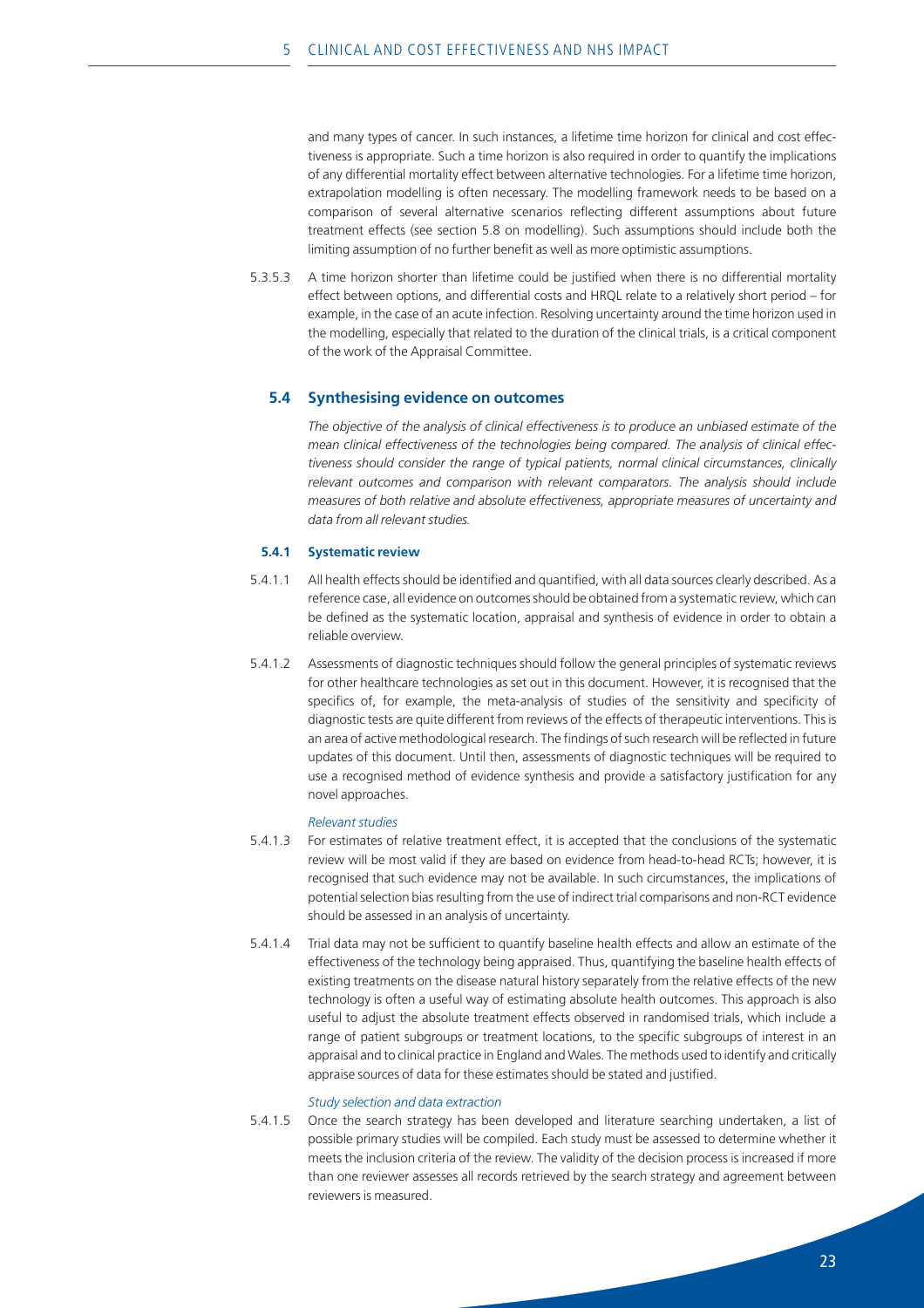5.4.1.6 A systematic review is performed retrospectively and thus may be regarded as an observational study. Therefore, it is open to bias and should be conducted according to a previously prepared protocol. The protocol formalises the decisions made at the design stage, thereby reducing the risk of bias and ensuring that the review is reproducible. A log of ineligible studies should be maintained with the rationale for exclusion to allow assessment of the robustness of the literature search and study selection processes.

#### *Critical appraisal*

5.4.1.7 The validity of the results of an individual study will depend on the robustness of its overall design and execution. Therefore, each study meeting the criteria for inclusion should be subjected to critical appraisal. This information forms the basis of the systematic review. It is also important to critically appraise unpublished and part-published evidence to examine the effects of its incorporation or exclusion.

## *Treatment effect modifiers*

5.4.1.8 Many factors can potentially affect the overall estimate of health effects obtained from a study and may explain apparent differences in outcomes between studies. Common examples are characteristics of patients such as age, sex, severity of disease, choice and measurement of outcomes, care setting, additional routine care and, because clinical techniques develop, the year of the study. Such treatment effect modifiers need to be identified before data analysis, either by a thorough review of the subject area or discussion with experts in the area.

# **5.4.2 Meta-analysis**

- 5.4.2.1 *Synthesis of outcome data through meta-analysis is appropriate provided there is sufficient relevant and valid data that use measures of outcome that are comparable. Where such data are not available, the analysis may have to be restricted to a qualitative overview that critically appraises individual studies and presents their results. Forrest plots are a useful tool to illustrate the individual study population results. The characteristics and limitations of the data (that is, population, intervention, setting, sample size and validity of the evidence) need to be fully reported.*
- 5.4.2.2 Before any statistical pooling is carried out, an assessment of the degree of, and the reasons for, heterogeneity in the study results should be undertaken – that is, variability in the effects between studies that may suggest that individual studies reflect different study circumstances. Statistical heterogeneity of study results can be addressed using a random (as opposed to fixed) effects model. Known clinical heterogeneity (for example, patient characteristics, or intervention dose or frequency) can be managed by judicious use of methods such as subgroup analyses and meta-regression. For methodological heterogeneity (for example, where different trials are of different quality) the results of sensitivity analyses (varying the studies in the meta-analysis) should be reported. If the risk of an event substantially differs among the control groups of the studies included in a meta-analysis, an assessment of whether the relative risk is constant over different baseline risks should be undertaken. This is especially important when the relative risk is to be used within an economic decision model and the baseline rate in the model is very different to the control event rates of the studies in the meta-analysis.
- 5.4.2.3 Forrest plots should include lines for studies that are believed to contain eligible data even if the data are missing from the analysis in the published study. An estimate of the proportion of eligible data that are missing (because some studies will not include all relevant outcomes) will be needed for each analysis.
- 5.4.2.4 A group of related technologies, whether or not they are formally identified as part of a recognised 'class', might have similar but not necessarily identical effects. Where the Institute is appraising a number of related technologies within a single appraisal, both separate and combined analysis of the benefits of the individual technologies should be undertaken.

# **5.5 Valuing health effects**

5.5.1 *For cost-effectiveness analysis, the value of health effects should be expressed in terms of QALYs for the appropriate time horizon. For the reference case, a standardised and validated generic (non-disease-specific) instrument is required to quantify the effects of technologies in terms*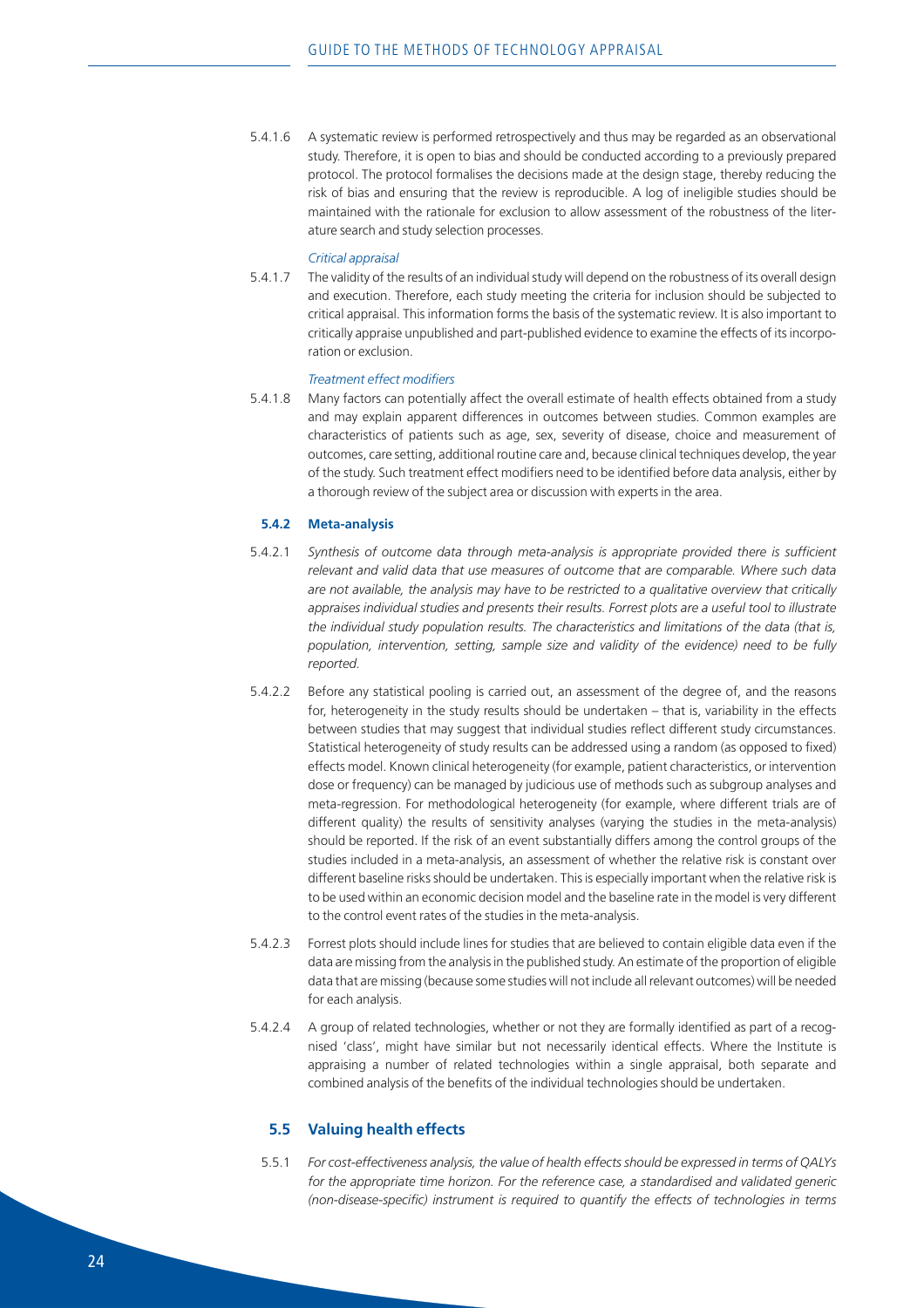*of HRQL for patients. The value of changes in patients' HRQL (that is, utilities) should be based on public preferences elicited using a choice-based method. Evidence should be presented to indicate that any data taken from the literature have been identified systematically.*

- 5.5.2 To calculate QALYs for any technology, it is necessary to use a classification system to describe patients' HRQL over time. To allow comparisons across technologies, the Institute requires that health states should be measured in patients using a generic and validated classification system for which reliable UK population preference values, elicited using a choice-based method such as the time trade-off or standard gamble (but not rating scale), are available.
- 5.5.3 It is well established that different classification systems do not give consistent utility values to the same health states and hence results from the use of different systems cannot always be compared. Given the comparative nature of the Institute's work and the need for consistency across appraisals, the Institute would ideally wish that all appraisals used the same system. Currently, the most appropriate choice in the UK appears to be the EQ-5D. While it is widely used and simple to incorporate into studies, the EQ-5D may not be appropriate in all circumstances. Given the evolving state of the art in this area, the Institute believes it would be inappropriate to require the use of the EQ-5D to the exclusion of any other methods that meet its underlying criteria. Those submitting data should provide reasons for their choice of instrument. They should also indicate whether they have any evidence that will help the Committee to understand to what extent, and for what reason, their choice of instrument will have impacted on the valuation of the QALYs gained.
- 5.5.4 Additional (non-reference case) analyses may be submitted where patients' HRQL has been measured using disease-specific instruments if these can be justified. Similarly, analyses incorporating utility values based on patients' (rather than public) preferences may be submitted if they can be justified and they markedly alter the results compared with the reference case.

# **5.6 Evidence on costs**

## **5.6.1 NHS and PSS costs**

- 5.6.1.1 *For the reference case, costs should relate to resources that are under the control of the NHS and PSS where differential effects on costs between the technologies under comparison are possible. These resources should be valued using the prices relevant to the NHS and PSS. Where the actual price paid for a resource may differ from the public list price (for example, pharmaceuticals, medical devices), the public list price should be used. Sensitivity analysis should assess the implications of variations from this price. Evidence should be presented to demonstrate that resource use and cost data have been identified systematically.*
- 5.6.1.2 Given the perspective in the reference case, it is appropriate for the financial costs relevant to the NHS/PSS to be used as the basis of costing, even though these may not always reflect the full social opportunity cost of a given resource. As far as possible, estimates of unit costs and prices for particular resources should be used consistently across appraisals. A first point of reference in identifying such costs and prices should be any current official listing published by the Department of Health and/or the Welsh Assembly Government.
- 5.6.1.3 The methods of identification of resource use and unit cost data are not as well defined as for evidence for the identification of clinical effectiveness. Where cost data are taken from literature, the methods used to identify the sources should be defined. Where several alternative sources are available, a justification for the costs chosen should be provided. Where appropriate, sensitivity analysis should be used to assess the implications for results of using alternative data sources.
- 5.6.1.4 Value added tax (VAT) should be excluded from all economic evaluations but included in budget impact calculations at the appropriate rate (currently 17.5%) when the resources in question are liable for this tax.

# **5.6.2 Non-NHS and non-PSS costs**

5.6.2.1 *Although not part of the reference case, there will be occasions where non-NHS/PSS costs will be differentially affected by the technologies under comparison. In these situations, the Institute*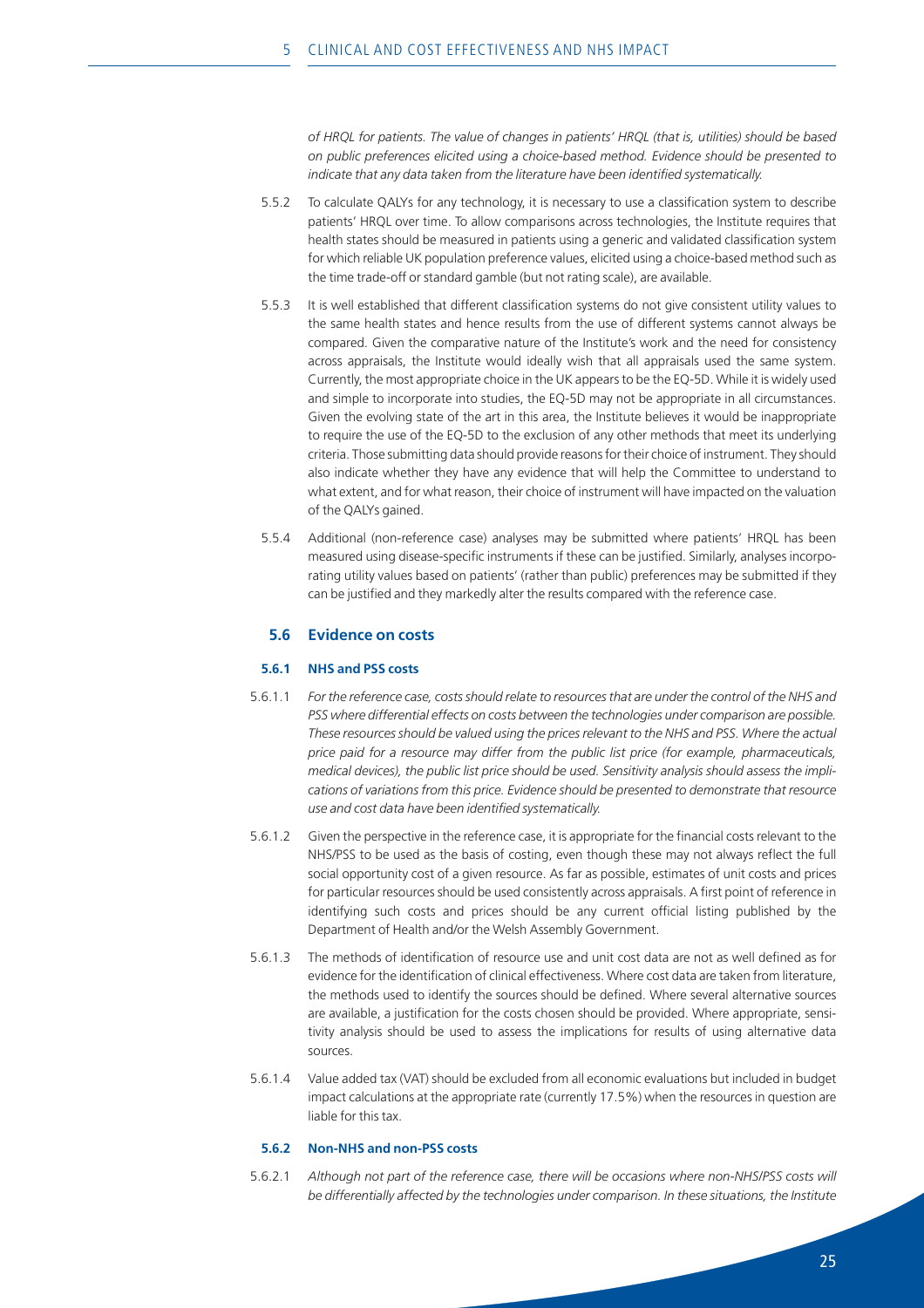*should be made aware of the implications of taking a broader perspective on costs for the decision about cost effectiveness. When non-reference case analyses include these broader costs, explicit methods of valuation are required. In all cases, these costs should be reported separately from NHS/PSS costs.*

# **5.7 Discounting**

- 5.7.1 *Cost-effectiveness results should reflect the present value of the stream of costs and benefits accruing over the time horizon of the analysis. For the reference case, an annual discount rate of 3.5% should be used for both costs and benefits. When results are potentially sensitive to the discount rate used, sensitivity analysis should vary the rate between 0% and 6%.*
- 5.7.2 The need to discount to a present value is widely accepted in economic evaluation, although the specific rate is variable across jurisdictions and over time. The annual rate of 3.5%, for both costs and health effects, is based on the recommendations of the UK Treasury.

# **5.8 Modelling methods**

- 5.8.1 *The models used to synthesise available evidence to generate estimates of clinical and cost effectiveness for the Institute's needs should follow accepted guidelines. Full documentation and justification of structural assumptions and data inputs should be provided. Probabilistic sensitivity analysis should be conducted on models to reflect the combined implications of uncertainty in parameters.*
- 5.8.2 As described in section 5.2.2, modelling provides an important framework for synthesising available evidence and generating estimates of clinical and cost effectiveness relevant to the Appraisal Committee's decision-making process. Situations where modelling is likely to be required include those where:
	- ➤ patients participating in trials do not match the typical patients likely to use the technology within the NHS
	- ➤ intermediate outcomes measures are used rather than effect on HRQL and survival
	- ➤ relevant comparators have not been used or trials do not include evidence on relevant subgroups
	- ➤ the long-term costs and benefits of the technologies extend beyond trial follow-up.
- 5.8.3 Providing an all-embracing definition of what constitutes a high-quality model is not possible, but some guidelines are available. In general, all structural assumptions and data inputs should be clearly documented and justified. This is particularly important in the case of modelling to extrapolate costs and health benefits over an extended time horizon. In such circumstances alternative time horizon scenarios should be considered in order to compare the implications of different assumptions for the results. Scenarios might include that treatment benefit in the extrapolated phase is (i) nil; (ii) the same as during the treatment phase and continues at the same level; or (iii) diminishes in the long term.
- 5.8.4 It is important for models to quantify the decision uncertainty associated with a technology that is, the probability that a different decision would be reached if we were able to ascertain the true cost effectiveness of each technology before making the decision. The uncertainty associated with parameters can simultaneously be reflected in the results of the model by the use of probabilistic sensitivity analysis. Furthermore, in non-linear decision models, probabilistic methods provide the only reliable means of estimating mean costs and outcomes. In some circumstances the computational methods required to implement an appropriate model structure may limit the feasibility of conducting probabilistic sensitivity analysis. In these circumstances, the use of model structures which limit the feasibility of probabilistic sensitivity analysis should be clearly specified and justified.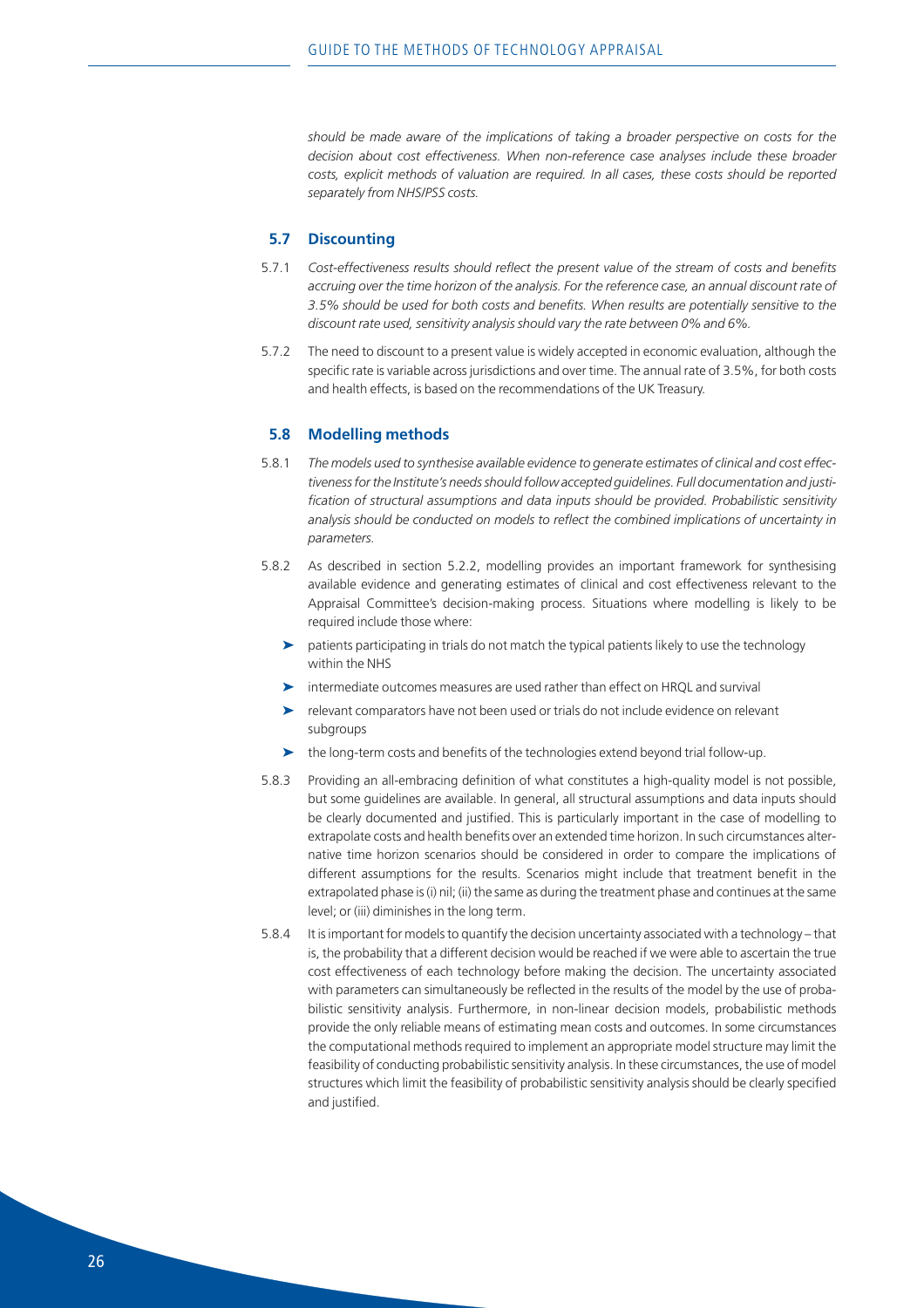# **5.9 Presentation of data and results**

## **5.9.1 Presenting data**

- 5.9.1.1 *All data used to estimate clinical and cost effectiveness should be presented clearly in tabular form and include details of data sources. For continuous variables, mean values should be presented and used in the analyses. For all variables, measures of precision should be detailed. For probabilistic analyses, the distributions used to characterise the uncertainty in input parameters should be defined and justified.*
- 5.9.1.2 As much detail as possible on the data used in an analysis should be provided. The distributions chosen for probabilistic sensitivity analysis are not arbitrary, and therefore distributions for parameters should be chosen to appropriately represent the available evidence on the parameter of interest, and their use should be justified.

# **5.9.2 Presenting expected cost-effectiveness results**

- 5.9.2.1 *The expected value of each component of cost and expected total costs should be presented; expected QALYs for each option compared in the analysis should also be detailed. Incremental cost-effectiveness ratios should be calculated as appropriate.*
- 5.9.2.2 Standard decision rules should be followed in combining costs and QALYs. These should reflect any situation where dominance or extended dominance exists. Incremental cost-effectiveness ratios (ICERs) reported must be the ratio of expected cost to expected QALY. Given that most models consist of non-linear combinations of parameters, probabilistic sensitivity analysis should be used to generate expected mean results, as this may not be achieved with models based on point estimates of parameter values.

## **5.9.3 Dealing with parameter uncertainty in cost-effectiveness analysis**

- 5.9.3.1 *All inputs used in the analysis will be estimated with a degree of imprecision. Probabilistic sensitivity analysis should be used to translate the imprecision in all input variables into a measure of decision uncertainty in the cost effectiveness of the options being compared. The most appropriate ways of presenting uncertainty are confidence ellipses and scatter plots on the costeffectiveness plane and cost-effectiveness acceptability curves.*
- 5.9.3.2 The use of univariate, best/worst case or scenario-based sensitivity analysis to quantify the effect of parameter uncertainty in an analysis cannot incorporate the uncertainty in more than two or three parameters simultaneously. The use of probabilistic sensitivity analysis (or, where appropriate, stochastic analysis of patient-level data) allows complete characterisation of the uncertainty associated with all input parameters. This can then be reflected in terms of decision uncertainty in the cost effectiveness of the options – that is, the probability that a given technology is more cost effective than its comparator(s) if the data and model structure are accepted as valid. The most appropriate ways of presenting uncertainty are confidence ellipses and scatter plots on the cost-effectiveness plane and cost-effectiveness acceptability curves. When patient-level data are available to inform one or more parameters of the model, then statistical analysis of those data can be used to express uncertainty in those inputs. Within a probabilistic analysis it is also helpful to present the contribution of the uncertainty in each parameter to overall decision uncertainty. This can be achieved using expected-value-of-information methods.

# **5.9.4 Dealing with other forms of uncertainty**

- 5.9.4.1 Sensitivity analysis should be used to deal with sources of uncertainty other than that related to the precision of the parameter estimates. This will include uncertainty about the choice of studies to include in a meta-analysis, and the structural assumptions made in a model. Each alternative analysis should present separate (probabilistic) results. Analyses using alternative methods to the reference case should be presented separately from those relating to structure and data.
- 5.9.4.2 The analysis of the uncertainty in all parameters for decision uncertainty assumes that factors such as a model's structure and data inputs are considered to be appropriate. However, these characteristics of the model are also subject to uncertainty, which should be formally examined using sensitivity analysis.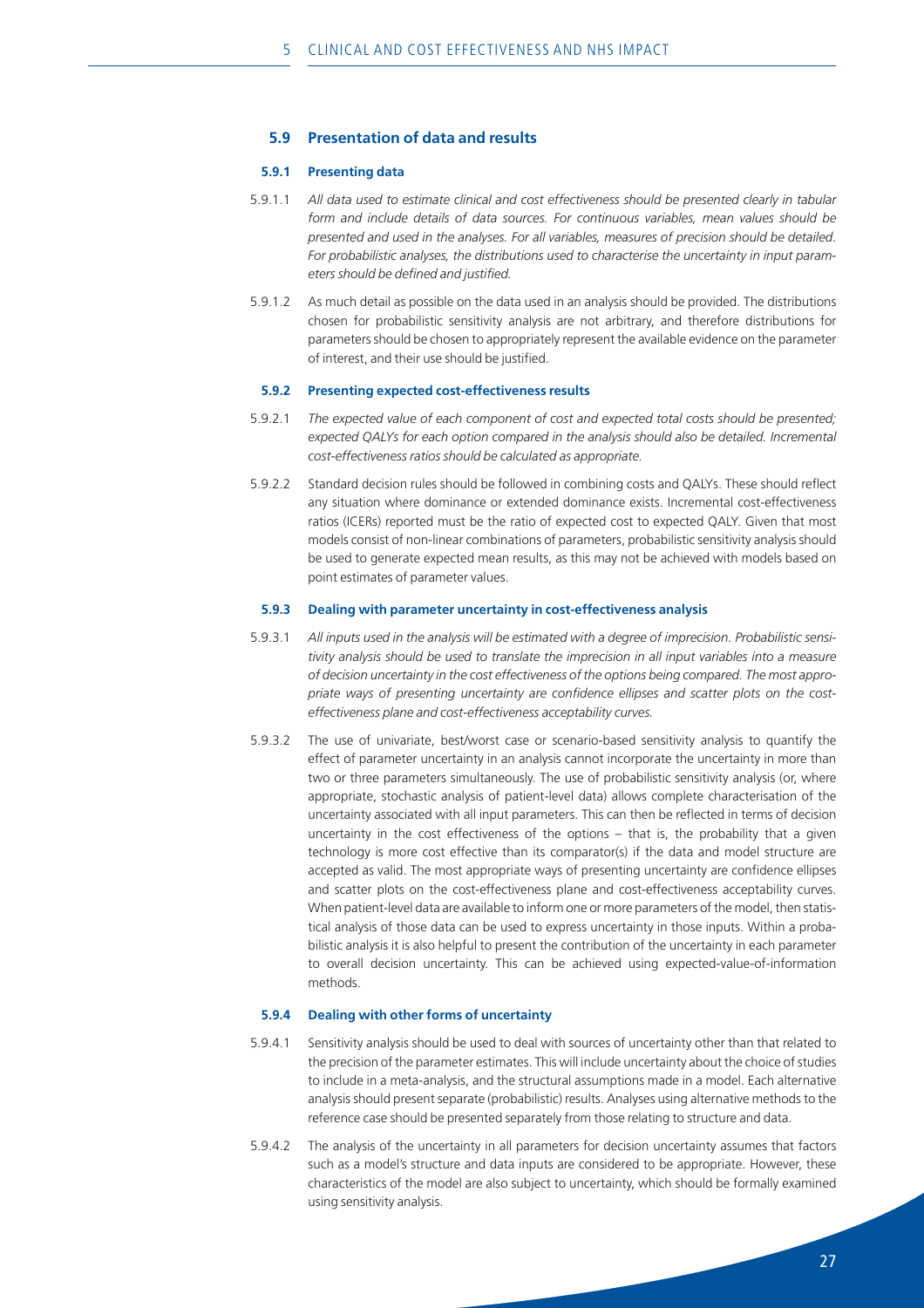- 5.9.4.3 Common examples of this type of sensitivity would be:
	- ➤ where there are doubts about the quality or relevance of a particular study in a meta-analysis, in which case the analysis could be re-run excluding this study
	- ➤ where there is uncertainty about the most appropriate assumption to use for extrapolation of costs and outcomes beyond trial follow-up
	- ➤ where there is variability between hospitals in the cost of a particular resource or service, or the acquisition price of a particular technology.
- 5.9.4.4 Uncertainty about the appropriateness of the methods used in the reference case can also be dealt with using sensitivity analysis, but these analyses must be presented separately.

#### **5.9.5 Presenting analysis of clinical and cost effectiveness for patient subgroups**

- 5.9.5.1 *For many technologies, the capacity to benefit from treatment will differ for patients with differing characteristics. This should be reflected in the analysis by the provision of separate estimates of clinical and cost effectiveness for each relevant subgroup of patients. The characteristics of patients in the subgroup should be clearly defined and care should be taken to justify the clinical basis for the subgroup differences. The uncertainty around estimates of parameters specific to the subgroup should be fully reflected in the analysis.*
- 5.9.5.2 Given the Institute's focus on maximising health gain from limited resources, it is important to consider how clinical and cost effectiveness may differ because of differing characteristics of patient populations. Typically, the capacity to benefit from treatment will differ between patients, but this may also impact on the subsequent cost of care. There should be a clear clinical justification and, where appropriate, biological plausibility for the definition of the patient subgroup and the expectation of a differential effect. Ad hoc data mining in search of significant subgroup effects should be avoided. Care should be taken to specify how subgroup analyses were undertaken, including the choice of scale on which effect modification is defined. The precision of all subgroup estimates should be reflected in the analysis of parameter uncertainty. The characteristics of the patients associated with the subgroups presented should be clearly specified to allow the Appraisal Committee to judge the appropriateness of the analysis with regard to the decision problem.
- 5.9.5.3 An intention-to-treat (ITT) analysis (where data for all participants are analysed regardless of whether or not they dropped out of the study, crossed over to another treatment or received an alternative intervention) is required to estimate clinical effectiveness because ITT analysis preserves the randomisation of the trial population. However, a particular instance of subgroup analysis that may also be useful is the analysis of per-protocol populations. The per-protocol population comprises individuals who completed the trial according to the pre-specified trial protocol. A per-protocol population can be a pragmatically valid subgroup when such a population would be successfully selected for treatment in the normal care setting.

#### **5.9.6 Identifying future research needs from the evidence**

- 5.9.6.1 *Candidate topics for future research can be identified on the basis of evidence gaps identified by the systematic review and cost-effectiveness analysis. These may be best prioritised by considering the value of additional information in reducing the degree of decision uncertainty.*
- 5.9.6.2 Part of the analysis of uncertainty is to identify the parameter uncertainty to which the decision is most sensitive. This information can then be fed into decisions about future research priorities. As part of cost-effectiveness analysis, formal value-of-information methods are available that use probabilistic sensitivity analysis to establish the value for money of additional research and where that research should be focused.

#### **5.9.7 Reflecting equity considerations in cost-effectiveness analysis**

- 5.9.7.1 *In the reference case, an additional QALY should receive the same weight regardless of the other characteristics of the individuals receiving the health benefit.*
- 5.9.7.2 The estimation of QALYs as defined in the reference case implies a particular position regarding the comparison of health gained between individuals. Thus, an additional QALY is of equal value regardless of other characteristics of the individuals such as their socio-demographic details, or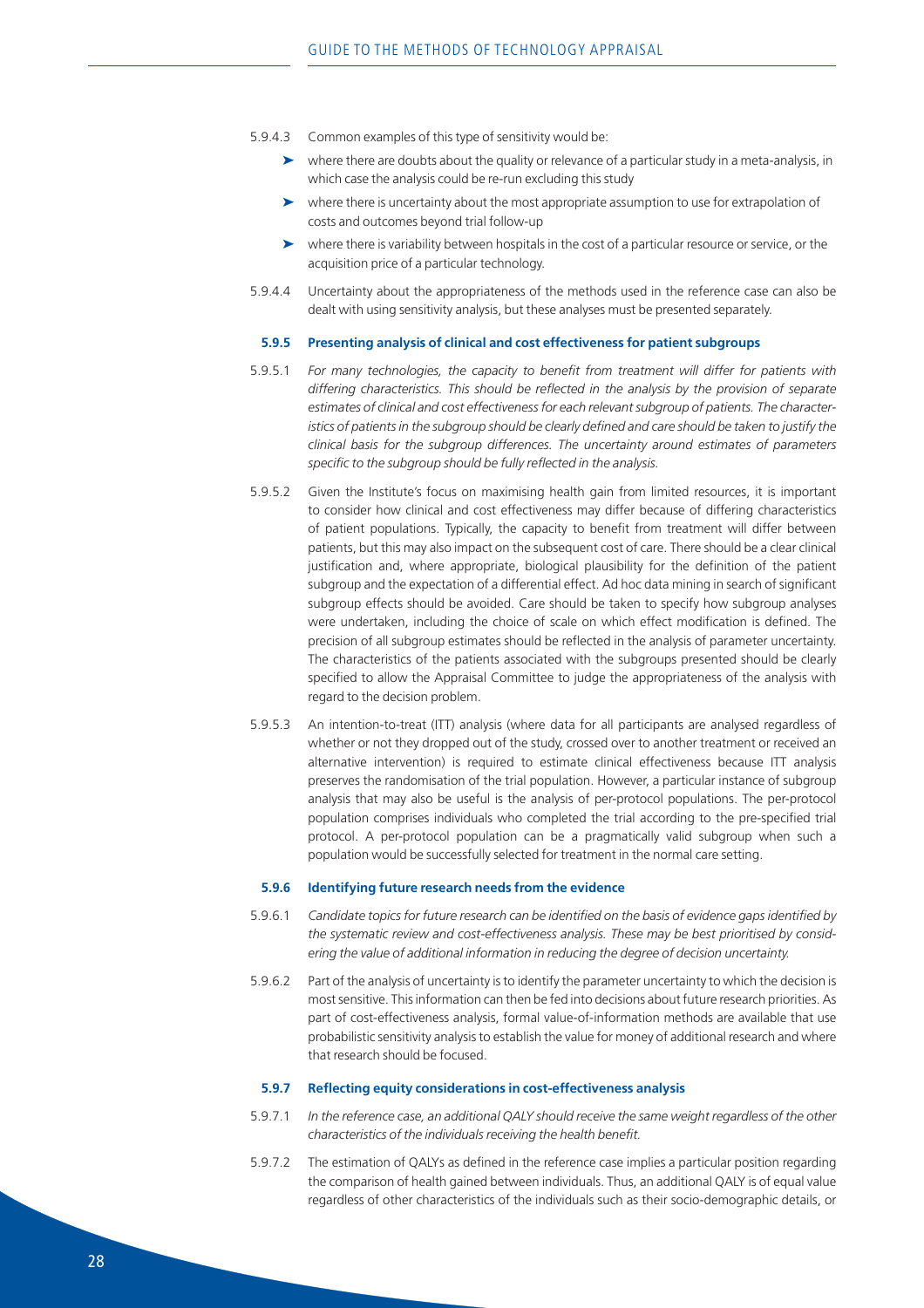their pre- or post-treatment level of health. This position reflects the absence of consensus regarding whether these or other characteristics of individuals should result in differential weights being attached to QALYs gained. Research is currently being undertaken to inform this position for future updates of this document.

# **5.10 Impact on NHS**

# **5.10.1 Implementation of NICE guidance**

- 5.10.1.1 *Information on the net impact on the NHS (and PSS where appropriate) of the implementation of the health technology is required. Ultimately this information supports the Department of Health, Welsh Assembly Government and local NHS staff when planning the implementation of NICE appraisal guidance in the NHS in England and Wales.*
- 5.10.1.2 As outlined in more detail below, where possible, the information on NHS impact should include details on key epidemiological and clinical assumptions, resource units and costs with reference to a general England and Wales population, patient or service base (for example, per 100,000 population, per average primary care trust or per ward).

## **5.10.2 Implementation/uptake and population health impact**

5.10.2.1 Evidence-based estimates of the current baseline treatment rates and expected appropriate implementation/uptake/treatment rates of the appraised and comparator technologies in the NHS should be supplied. In addition, an estimate of the resulting health impact (for example, QALYs or life-years gained) in a given population should ideally be attempted. These should take account of the condition's epidemiology and the appropriate levels of access to diagnosis and treatment in the NHS. It should also highlight any key assumptions or uncertainties.

# **5.10.3 Resource impact**

- 5.10.3.1 Implementation of a new health technology will have direct implications for the provision of units of the appraised and comparator technologies (for example, doses of drugs, theatre hours) by the NHS. In addition, the technology may have a knock-on impact (increase or decrease) on other NHS and PSS resources, including alternative or avoided treatment and resources required to support the use of the new technology. These might include:
	- ➤ staff numbers and hours
	- $\blacktriangleright$  training and education
	- ➤ support services (for example, laboratory tests)
	- ➤ service capacity/facilities (for example, hospital beds, clinic sessions, diagnostic services, residential home places).
- 5.10.3.2 Any likely constraints on the resources required to support the implementation of the appraised technology should be highlighted, and comment made on the impact of this on the implementation time scale.

## **5.10.4 Costs**

- 5.10.4.1 Estimates of net NHS (and PSS where appropriate) costs of the expected resource impact are required to allow effective national and local financial planning. The costs should be disaggregated by appropriate generic organisational (for example, NHS, PSS, hospital, primary care) and budgetary categories (for example, drugs, staffing, consumables, capital), where possible, to the same level and detail as adopted in resource unit information. Where savings are anticipated, the extent to which these finances can actually be realised should be specified. Supplied costs should also specify the inclusion or exclusion of VAT. The cost information should be based on published cost analyses or recognised publicly available databases or price lists.
- 5.10.4.2 Where the impact of implementation of the technology could have substantial resources implications for other services, the effects on the submitted cost-effectiveness evidence for the technology should be explored.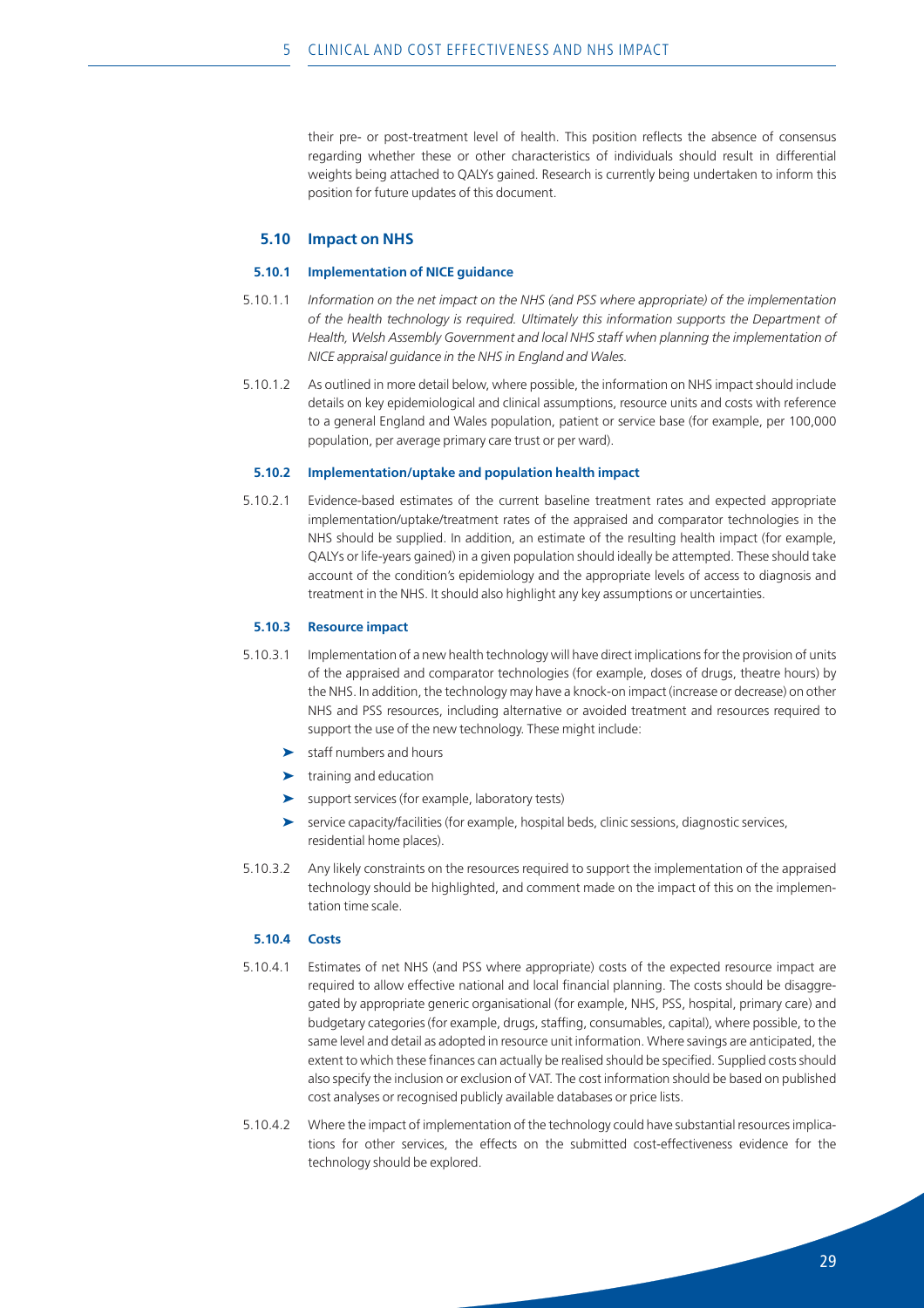# 6 The appraisal of the evidence

# **6.1 Introduction**

- 6.1.1 The purpose of this section is to explain how the Appraisal Committee appraises the evidence and how it makes the judgements that lead to its final conclusions.
- 6.1.2 The Appraisal Committee is an independent advisory body that makes recommendations to the Institute regarding the clinical and cost effectiveness of treatments for use within the NHS. It is also the role of the Appraisal Committee to recommend against the use of treatments where the benefits to patients are unproven or are not cost effective. The Institute is responsible for the dissemination of the final guidance to the NHS.
- 6.1.3 The credibility of the guidance produced by the Institute is dependent on the transparency of the Appraisal Committee's decision-making process. It is crucial that the Appraisal Committee's decisions are seen to be consistent across appraisals and that the views of consultees in the appraisal are taken into account.
- 6.1.4 The language and style used in the documents produced during an appraisal are governed by the following principles.
	- ➤ The need for clarity and transparency to ensure that readers understand how the Appraisal Committee has come to its conclusions. Therefore, of particular importance is the 'Considerations' section of the guidance document, which summarises the various issues that have been debated and the rationale for the conclusions drawn.
	- ➤ The need to ensure that the text of the documents does not simply reiterate the factual information that can be found in the Evaluation/Assessment Reports, which are published alongside the guidance on the Institute's website. This requires careful judgement so that enough information and justification is given to enable the reader to understand what evidence the Appraisal Committee considered and, if appropriate, who provided that evidence.
- 6.1.5 The Appraisal Committee is not empowered to alter the Direction from the Secretary of State for Health and Welsh Assembly Government on the implementation of the Institute's guidance regarding the mandatory requirement placed upon health commissioners to make funds available for implementation of the Institute's appraisal guidance within 3 months of publication. However, the Appraisal Committee may consider circumstances in which this implementation period should be varied. The Committee's discretion to do so is limited to those circumstances in which it is apparent that either the technology cannot be acquired and/or the NHS will not be in a position to use it within the 3-month period. The Institute will advise the Secretary of State and Welsh Assembly Government if it considers that the Direction should be varied.
- 6.1.6 The Appraisal Committee is also not normally expected to make recommendations regarding the use of a drug outside its current licensed indications, as published in the manufacturer's Summary of Product Characteristics. However, the availability of evidence relating to such 'off licence' use is not precluded from consideration during the assessment phase and may inform the Appraisal Committee's deliberations regarding the licensed use of the drug. For technologies that are not subject to the licensing procedures (for example, medical devices) evidence of acceptable quality of manufacturing processes such as the CE mark will be required.
- 6.1.7 If evidence is forthcoming during the appraisal that leads the Appraisal Committee to question the original remit or scope, then it may do one of the following.
	- ➤ Advise the Institute that the guidance document should contain sufficient information to fully clarify the limits of the current appraisal and encourage a widening or change of the scope for the appraisal review.
	- ➤ Suggest to the Institute that the appraisal should be suspended until further analysis of the new evidence has been undertaken to fully inform the Committee's deliberations.
- 6.1.8 The Committee is not able to make recommendations on the pricing of technologies to the NHS.
- 6.1.9 The remainder of this chapter describes the sequence of the discussions that take place at the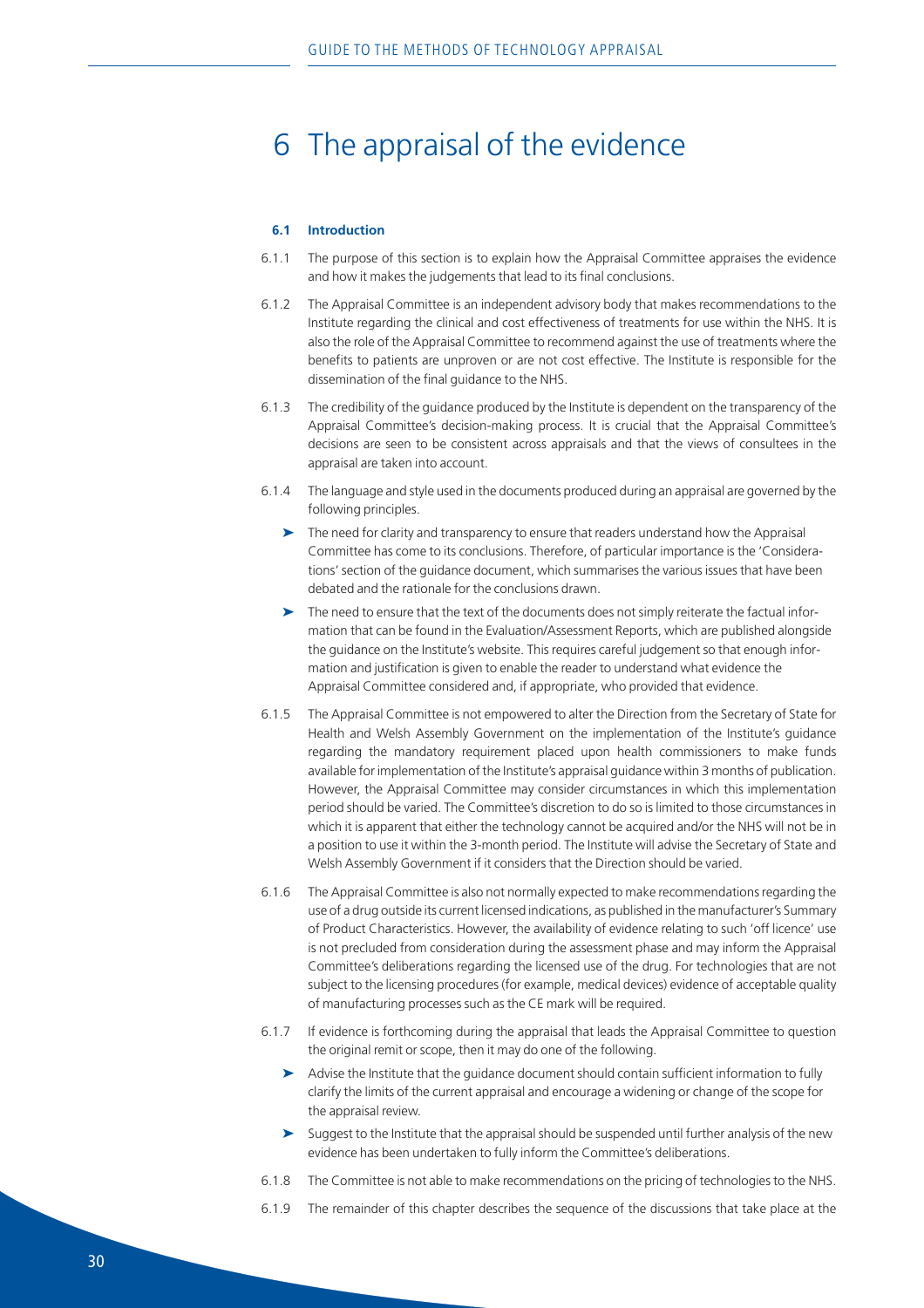Appraisal Committee's meetings to develop an ACD and a FAD and the ways in which the various inputs from consultees and commentators are used to inform the Appraisal Committee's conclusions.

# **6.2 Appraisal Committee meeting to develop the ACD**

# **6.2.1 Lead team presentation**

- 6.2.1.1 Two members of the Appraisal Committee (the 'lead team') make a brief presentation to the other members to introduce the topic of the appraisal. The presentation usually has the following format:
	- ➤ overview of the condition for which the technology is indicated, including the epidemiology and pathophysiology relevant to the Appraisal Committee's considerations
	- ➤ overview of the technology and its place in the pathway of care for the condition and relevant alternative treatments/comparators
	- ➤ overview of the evidence of clinical effectiveness
	- ➤ overview of the evidence of cost effectiveness and, where appropriate, clarification and critique of the economic models received
	- ➤ identification of issues of importance for consideration by the Appraisal Committee to facilitate the discussion.
- 6.2.1.2 The presentation does not pre-empt the Committee's debate or the formulation of the guidance.

# **6.2.2 Role of the clinical specialists and patient experts**

- 6.2.2.1 The invited clinical specialists and patient experts are selected from the nominations received from formal consultees, as described in the *Guide to the Technology Appraisal Process*. The clinical specialist nominees will be expected to have appropriate clinical experience of the circumstances surrounding the use of the technology being appraised. The patient/carer nominees represent the views of people who have used the technology. The clinical specialist and patient experts are:
	- ➤ present throughout the discussion of the technology and are encouraged to interact fully in the debate with the Committee, including both responding to and posing questions
	- ➤ not expected to make additional presentations to the Committee
	- ➤ asked to withdraw for the final part of the meeting when the Committee discusses the content of the ACD.

# **6.2.3 The role of the Assessment Group**

- 6.2.3.1 Members of the independent Assessment Group attend the meeting of the Appraisal Committee to develop the ACD. This allows the Committee to clarify aspects of the assessment covered in the written documentation. The Assessment Group is not involved in the drafting of the ACD and therefore has no direct input into this process.
- 6.2.3.2 If there are any outstanding issues following the meeting, the Committee, through the Institute, will seek clarification from the clinical specialists and patient experts and the Assessment Group.

# **6.2.4 Functions of the Chair**

- 6.2.4.1 The functions of the Chair of the Appraisal Committee are:
	- ➤ to highlight general considerations associated with the appraisal and identify key issues including those raised in the lead team presentation and during the discussion with the experts
	- ➤ to guide the Appraisal Committee in discussion regarding the importance of issues raised; in particular, the need to:
		- consider the factors listed in the Directions of the Secretary of State for Health and the Welsh Assembly Government (for details see the *Guide to The Technology Appraisal Process*)
		- keep within the remit and scope of the appraisal topic
		- consider the balance of probabilities when coming to conclusions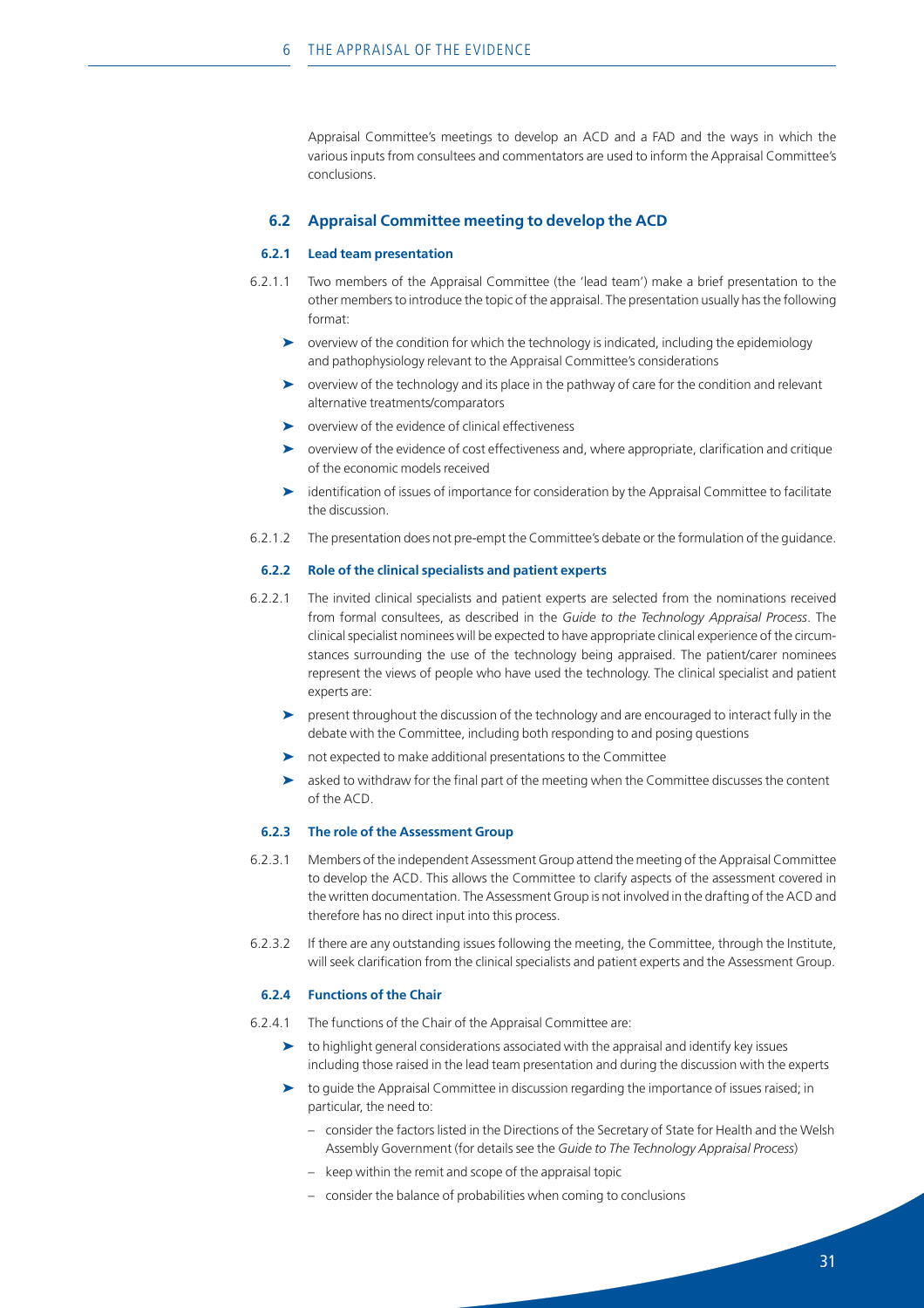– ensure that the Committee takes account of the views expressed by the clinical specialists and patient experts.

## **6.2.5 Appraising clinical effectiveness**

- 6.2.5.1 The Appraisal Committee has the discretion to take full account of the various kinds of clinical studies that have been carried out and is not expected to restrict itself to consideration of certain categories of evidence only.
- 6.2.5.2 This requires the Appraisal Committee to consider the full range of the hierarchy of evidence from RCTs to observational and qualitative evidence related to the experiences of patients and carers who have used the technology being appraised.
- 6.2.5.3 The importance given to these various kinds of evidence need not be restricted to the formal rules of the evidence hierarchy and depends on the overall balance and quality of the evidence from different sources, and the suitability of a particular type of evidence to address the issues under consideration. However, in general, greater importance is given to evidence derived from highquality studies with methodology designed to minimise bias.
- 6.2.5.4 The Appraisal Committee's judgements on clinical effectiveness take account of the following factors:
	- ➤ the nature and quality of the evidence derived from:
		- the analysis of the Assessment Group
		- the written submissions of the consultees
		- the views expressed by the clinical specialists, particularly their experience of the use of the technology in clinical practice including the extent and nature of 'off licence' use
		- the views of the patient experts on the experiences of patients who have used the technology
	- uncertainty generated by the evidence and differences between the evidence submitted for licensing and that relating to effectiveness in clinical practice
	- ➤ consideration of possible differential effectiveness or greater risk of adverse events in different subgroups of patients
	- ➤ the risks (adverse effects) and benefits of the technology as seen from the patient's perspective
	- ➤ the position of the technology in the overall pathway of care and the alternative treatments that are available.
- 6.2.5.5 Whether all or some of the above factors are taken into account in making judgements about the evidence of clinical effectiveness is a matter for the Committee's discretion. The Committee should also take into account advice from the Institute, which is partly informed by the work of its Citizens Council, on the appropriate approach to making scientific and social value judgements.

#### **6.2.6 Appraising cost effectiveness**

- 6.2.6.1 The Institute is asked to take account of the overall resources available to the NHS when determining cost effectiveness. Therefore, decisions on the cost effectiveness of a new technology must include judgements on the implications for healthcare programmes for other patient groups that may be displaced by the adoption of the new technology.
- 6.2.6.2 The Appraisal Committee does not consider the affordability of the new technology but does take account of how its advice may enable the more efficient use of available healthcare resources.
- 6.2.6.3 The Appraisal Committee takes account of how the cost effectiveness of the technology being appraised relates to other interventions/technologies currently being applied in the NHS, including those that have been the subject of previous appraisals.
- 6.2.6.4 The Committee also has to make judgements on the appropriateness of comparator technologies as perceived by all NHS stakeholders, which is crucial to the weighting given to the cost-effectiveness evidence. This may be particularly relevant when considering the input from patient and carer organisations and their assessment of quality of life during treatment.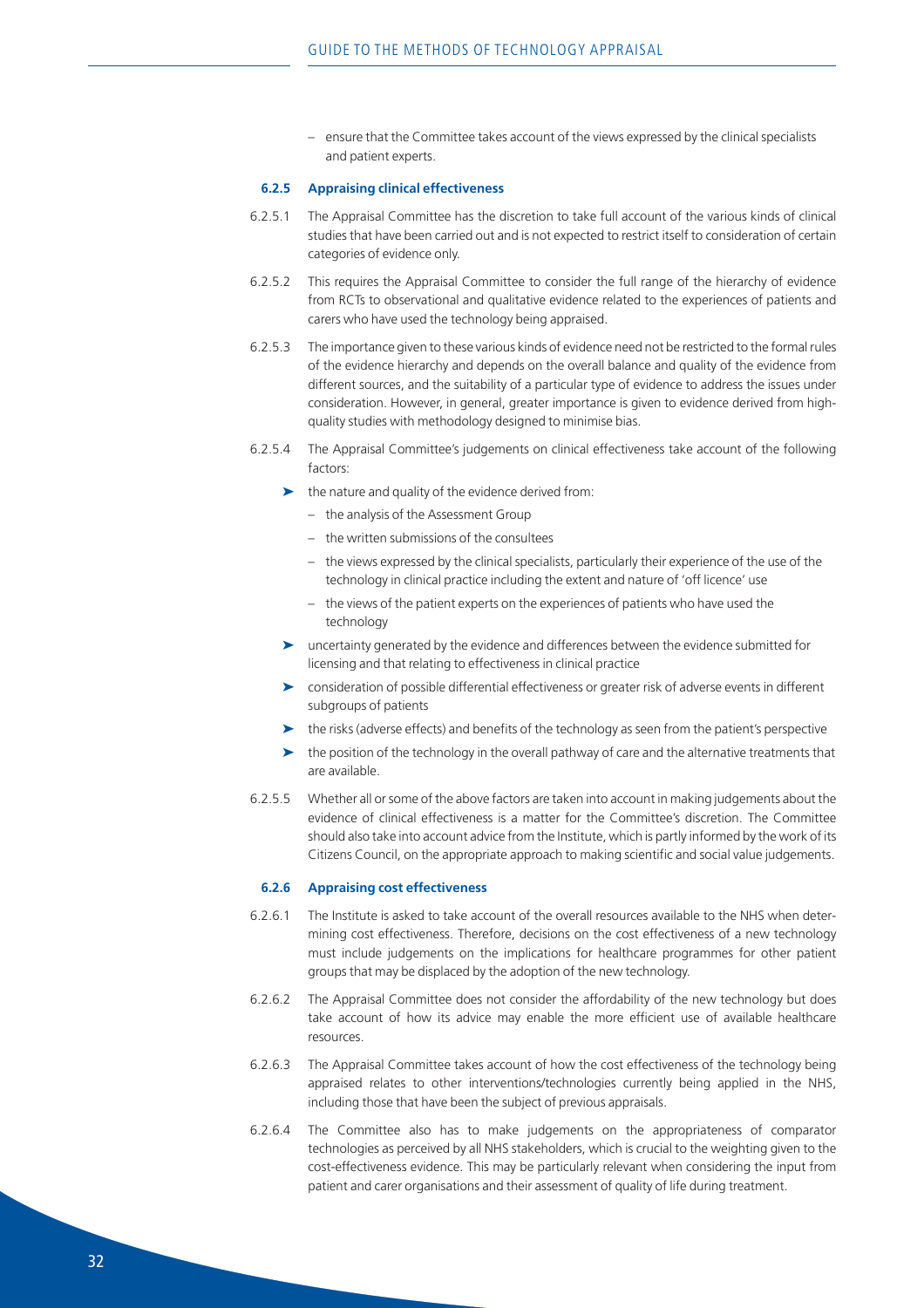- 6.2.6.5 Where the evidence on clinical effectiveness used to estimate cost effectiveness has serious limitations and/or where a variety of assumptions have been necessary in the cost-effectiveness modelling, the additional uncertainty this generates will be taken into account in decisionmaking. For the most part, the Appraisal Committee is likely to give greater weighting to evidence on cost effectiveness that is underpinned by the best-quality clinical data than to evidence that is dependent to a large extent on theoretical modelling alone.
- 6.2.6.6 The Committee's judgements on cost effectiveness are influenced by the following factors:
	- ➤ strength of the supporting clinical effectiveness evidence
	- ➤ the robustness of the structure and the plausibility of the assumptions made in the economic models
	- ➤ the Committee's preferred modelling approach, taking into account all of the economic evidence submitted and the critique of the manufacturers' models by the Assessment Group
	- ➤ the range and plausibility of the ICERs generated by the models reviewed.
- 6.2.6.7 The Appraisal Committee does not use a fixed ICER threshold above which a technology would automatically be defined as not cost effective or below which it would. Given the fixed budget of the NHS, the appropriate threshold is that of the opportunity cost of programmes displaced by new, more costly technologies. However, estimating this threshold would require complete information about the costs and QALYs from all competing healthcare programmes and the Committee does not have this information. Furthermore, the threshold will change over time as the budget for healthcare changes. Although the use of a threshold is inappropriate, comparisons of the most plausible ICER of a particular technology compared with other programmes that are currently funded are possible and are a legitimate reference for the Committee. Such comparisons are helpful when the technology has an ICER that is lower than programmes that are widely regarded as cost effective, substantially higher than other currently funded programmes or higher than programmes previously rejected as not cost effective by the Committee.
- 6.2.6.8 The Appraisal Committee has been given discretion when determining cost effectiveness to take into account those factors it considers most appropriate to each appraisal. In doing so, it makes reference, selectively, to the factors listed in the Directions of Secretary of State for Health and the Welsh Assembly Government:
	- ➤ the broad clinical priorities of the Secretary of State for Health and the Welsh Assembly Government (for example, as set out in *National Priorities and Planning Framework 2003–2006* and in National Service Frameworks, or any specific guidance on individual referrals)
	- ➤ the degree of clinical need of the patients with the condition under consideration
	- ➤ the broad balance of benefits and costs
	- ➤ any guidance from the Secretary of State for Health and the Welsh Assembly Government on the resources likely to be available
	- ➤ the effective use of available resources.
- 6.2.6.9 The Institute also takes into account the longer-term interests of the NHS in encouraging innovation in technologies that will benefit patients.
- 6.2.6.10 Below a most plausible ICER of £20,000/QALY, judgements about the acceptability of a technology as an effective use of NHS resources are based primarily on the cost-effectiveness estimate. Above a most plausible ICER of £20,000/QALY, judgements about the acceptability of the technology as an effective use of NHS resources are more likely to make more explicit reference to factors including:
	- ➤ the degree of uncertainty surrounding the calculation of ICERs
	- ➤ the innovative nature of the technology
	- $\blacktriangleright$  the particular features of the condition and population receiving the technology
	- ➤ where appropriate, the wider societal costs and benefits*.*
- 6.2.6.11 Above an ICER of £30,000/QALY, the case for supporting the technology on these factors has to be increasingly strong. The reasoning for the Committee's decision will be explained, with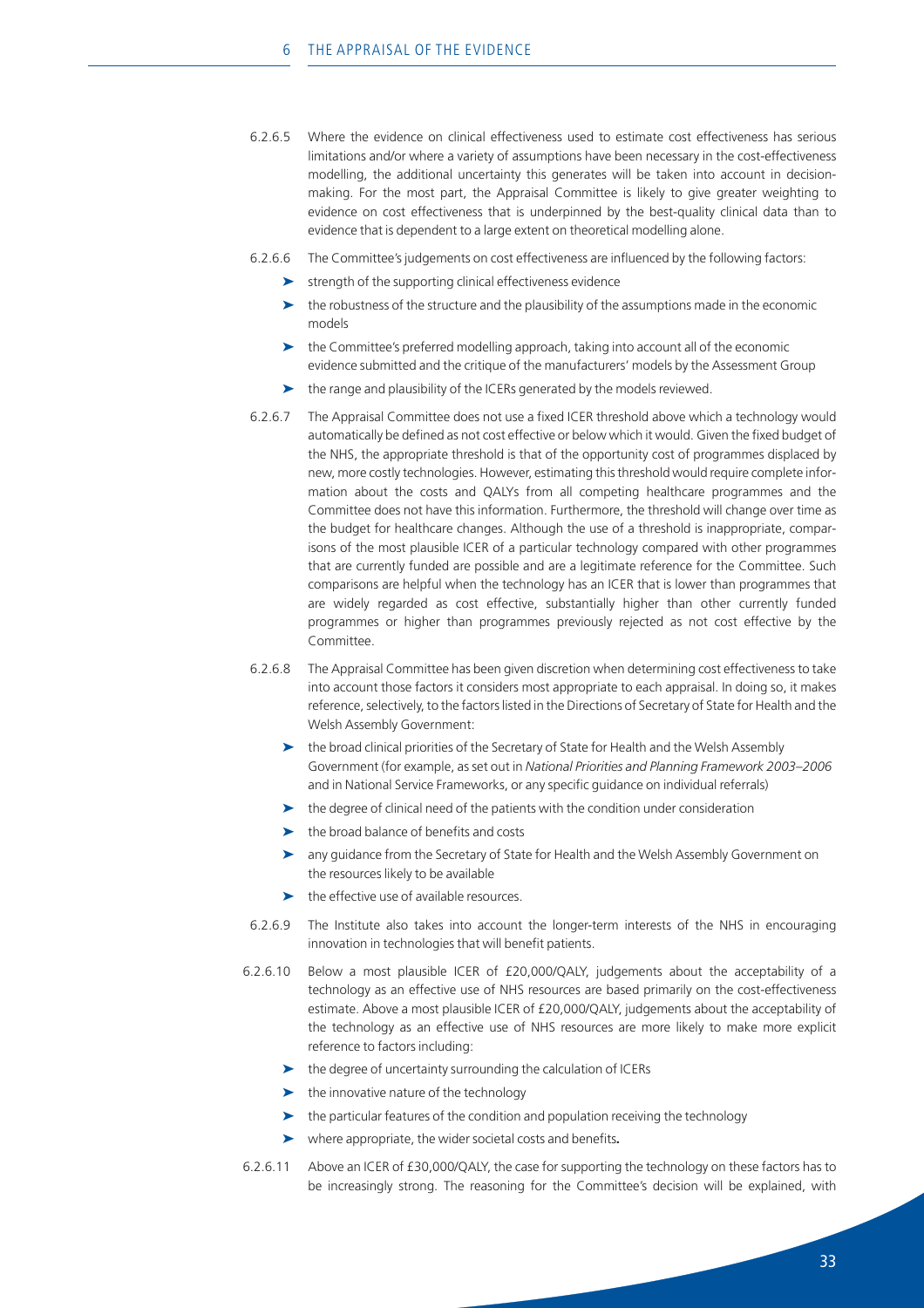reference to the factors that have been taken into account, in the 'Considerations' section of the guidance.

6.2.6.12 The Committee has a strong preference for expressing health gains in terms of QALYs. In circumstances where the health gain is expressed in terms of life-years gained, the range of most plausible ICERs that are acceptable will be substantially lower than those described above. The exact adjustment that the Committee considers should be made to take account of the differences between QALYs and life-years gained are guided by reference to the population norms for HRQL for the affected population, and generally lower than this for a sick population.

# **6.2.7 Provisional decision**

- 6.2.7.1 In coming to its provisional decision the Appraisal Committee will derive its recommendations directly from the evidence base and the views expressed by clinical specialists and patient experts at the Committee meeting. The Committee will attempt to resolve uncertainties as far as possible. However, if there remains significant uncertainty about either the clinical effectiveness evidence or the provisional assessment of the cost effectiveness of the technology, the Appraisal Committee may request additional information or suggest that further research is undertaken before even a provisional decision is made.
- 6.2.7.2 The Appraisal Committee will consider carefully who benefits most from the technology and whether there are subgroups of individuals for whom the effectiveness evidence suggests differential benefit or risk of adverse events.
- 6.2.7.3 The Appraisal Committee, under the direction of the Chair, will endeavour to reach a consensus view on the preliminary recommendations for the ACD. If a consensus cannot be reached then, exceptionally, a vote may be taken among members present at the meeting.
- 6.2.7.4 Before calling for a vote, the Chair of the Appraisal Committee will consider whether deferring the topic for further consideration at the next meeting is likely to achieve a consensus decision. Only when this is unlikely is a vote taken. The decision after anonymous voting will be carried on a simple majority, with the Chair of the Appraisal Committee having a casting vote.

### **6.2.8 Preparation of the ACD**

- 6.2.8.1 A consensus view on the Committee's preliminary recommendations on the use of the technology is reached during the Committee meeting. The Institute's appraisals team, in consultation with the Committee Chair and the Appraisal Committee, then prepares the content of the ACD.
- 6.2.8.2 The ACD goes through a number of drafting stages with consultation with members of the Appraisal Committee before a final version is agreed and sent out for the official consultation to consultees and placed on the Institute's website.
- 6.2.8.3 Formulating the 'Appraisal Committee's Preliminary Recommendations' and 'Considerations' sections of the ACD represents an important component of the Appraisal Committee's work at this stage. The Considerations section identifies the key evidence considered by the Appraisal Committee and its view of this evidence. It describes the Appraisal Committee's thoughts on each aspect of the guidance. It highlights the areas of contention and uncertainty that have arisen during the Appraisal Committee's discussions of the evidence and presents a general description of the Committee's views of the written and oral inputs that have been used in order to resolve areas of conflict.

# **6.3 Appraisal Committee meeting to consider the FAD**

# **6.3.1 Review of consultation comments**

6.3.1.1 Another meeting is held to review the results of the consultation on the ACD. The Committee is principally interested in the comments from consultees, commentators and the website consultation on the ACD within the context of the evidence base reviewed at the meeting to develop the ACD. The comments received on the key issues identified at the first meeting are carefully reviewed.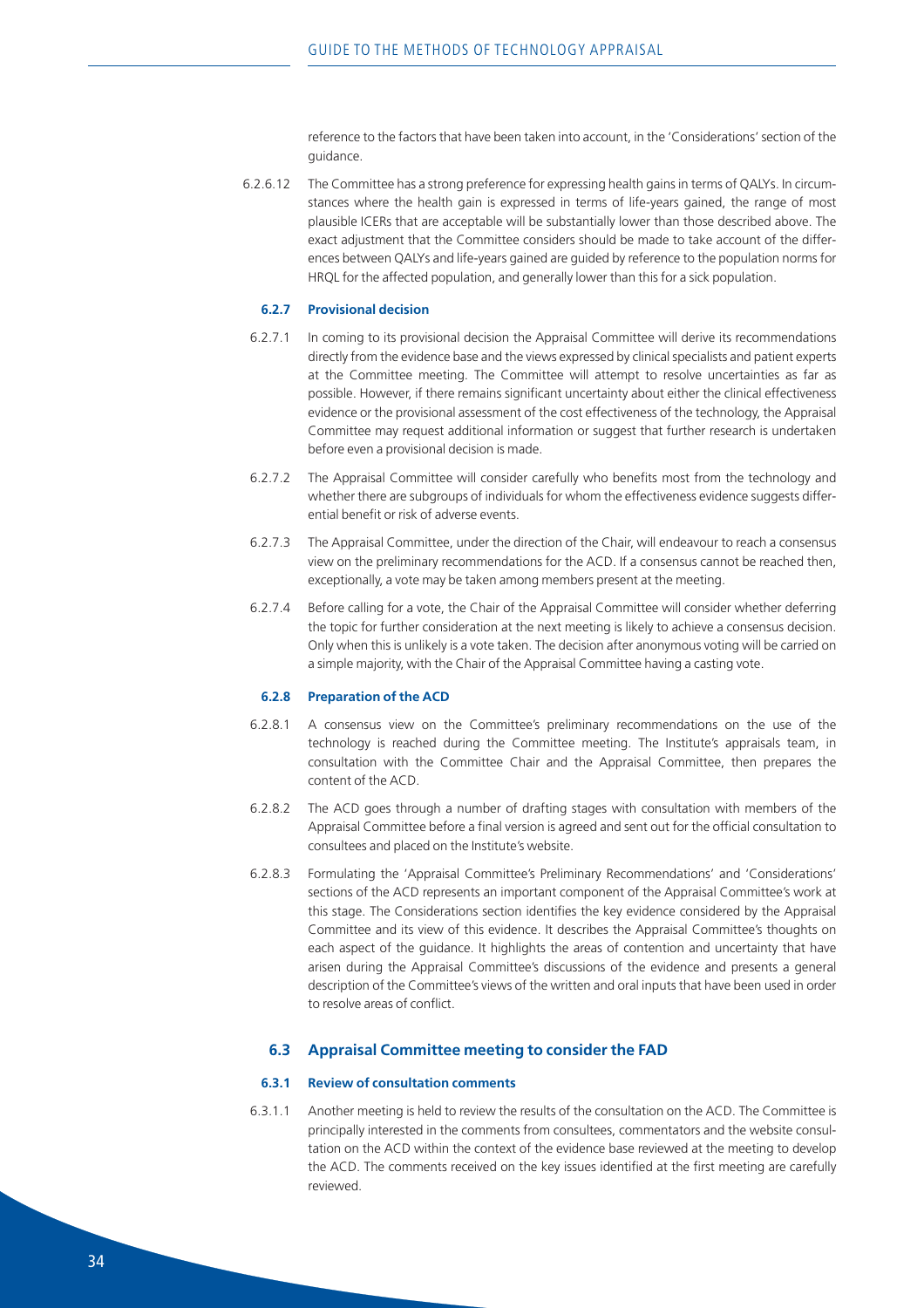- 6.3.1.2 At this stage it is important to separate the submission of any new data from the general comment and opinion received on the ACD. Deciding whether new data are important is a significant component of the work of both the Appraisal Committee and the Institute's appraisal team at the second meeting. New data will generally only be accepted if they are likely to materially affect the provisional recommendations in the ACD, and only by prior agreement with the Appraisal Programme Director.
- 6.3.1.3 Under these circumstances new data or additional analysis of the original evidence can be reviewed at this stage but, if considered substantial, might lead the Committee to conclude, on the advice of the Appraisal Programme Director, the Chair of the Appraisal Committee and the Executive Lead, that it is necessary to re-formulate and re-issue an ACD for a further round of consultation rather than issue a FAD.
- 6.3.1.4 Examples of data that might lead the Committee to re-issue an ACD include:
	- ➤ new trial evidence (published or unpublished) that was not included in the Assessment Report and which substantially adds to or alters the Appraisal Committee's original view of the evidence base
	- ➤ new analysis of an existing or re-worked economic model leading to substantial re-evaluation of the cost effectiveness of the technology
	- ➤ consultee comment that identifies key evidence that was missed in the original Assessment Report and that may have a substantial impact on the Appraisal Committee's deliberations
	- ➤ changes in the licensed indications of the technology.

#### **6.3.2 Consideration of the Appraisal Committee's preliminary recommendations**

- 6.3.2.1 The Appraisal Committee at this stage considers the impact of the consultation comments on:
	- ➤ the preliminary recommendations on the use of the technology
	- ➤ the other sections of the ACD
	- ➤ recommendations for further research
	- ➤ issues for implementation, including:
		- resource availability to support implementation (for example, workforce planning and training, new clinics)
		- the extent of any changes in current clinical practice
		- the need to suggest that the Institute should consider recommending varying their advice to the Department of Health regarding the application of implementation criteria agreed with the Department of Health
	- ➤ the need to reconsider the timing of the appraisal review, such as the timing and potential impact of research in progress (for example, new RCTs).

#### **6.3.3 Preparation of the FAD**

- 6.3.3.1 A consensus is arrived at on the nature and importance of the comments from consultation and whether changes to the ACD are needed. The appraisals team, in consultation with the Committee Chair and the Appraisal Committee, then prepares the content of the FAD in which the 'Appraisal Committee's preliminary recommendations' become 'Guidance'.
- 6.3.3.2 The FAD undergoes a number of drafting stages involving consultation with the Appraisal Committee before a final version is agreed.
- 6.3.3.3 As is the case with the ACD, the final content of the 'Considerations' section of the FAD is modified to clarify the key evidence considered by the Appraisal Committee and its view of this evidence. It clearly describes the Appraisal Committee's thoughts on each aspect of the guidance. It highlights particularly the areas of contention that have arisen during the Appraisal Committee discussions of the evidence and details in general terms the written and oral inputs that the Appraisal Committee has used in order to resolve areas of conflict.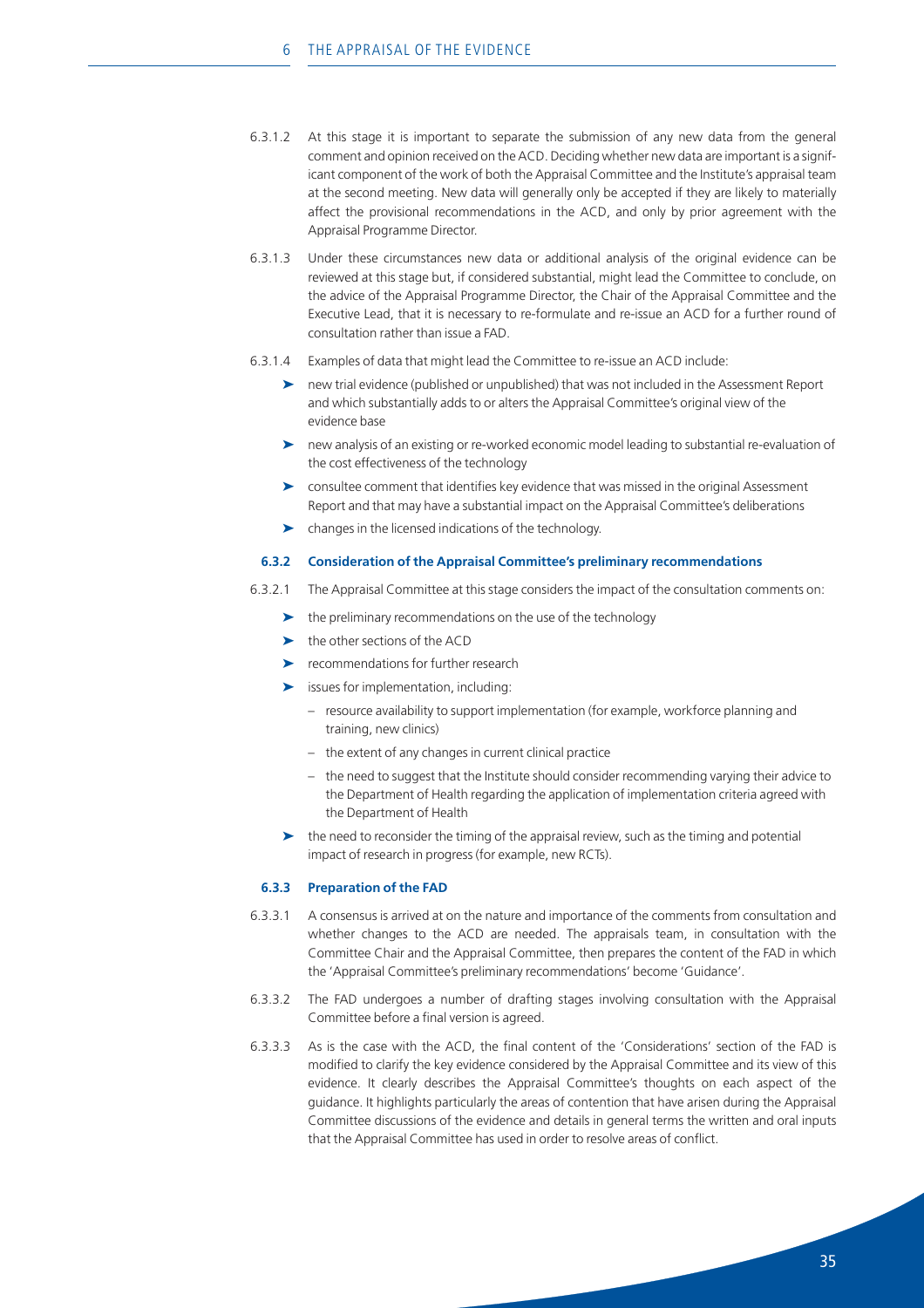# **6.4 Final guidance**

- 6.4.1 The final review of the FAD and approval for distribution to consultees is the responsibility of the Institute's Guidance Executive. During this phase, the Committee Chair is consulted to ensure that the Committee's deliberations are fully reflected in the FAD that is sent out for consultation. Subject to any appeal, the FAD will form the Institute's guidance on the use of the appraised technology.
- 6.4.2 If an appeal is required and some or all of the appellants' points have been upheld, the Committee may be required to review the appraisal at a further meeting. Under these circumstances the Committee may require further evidence from consultees, clinical specialists, patient experts and the Assessment Group.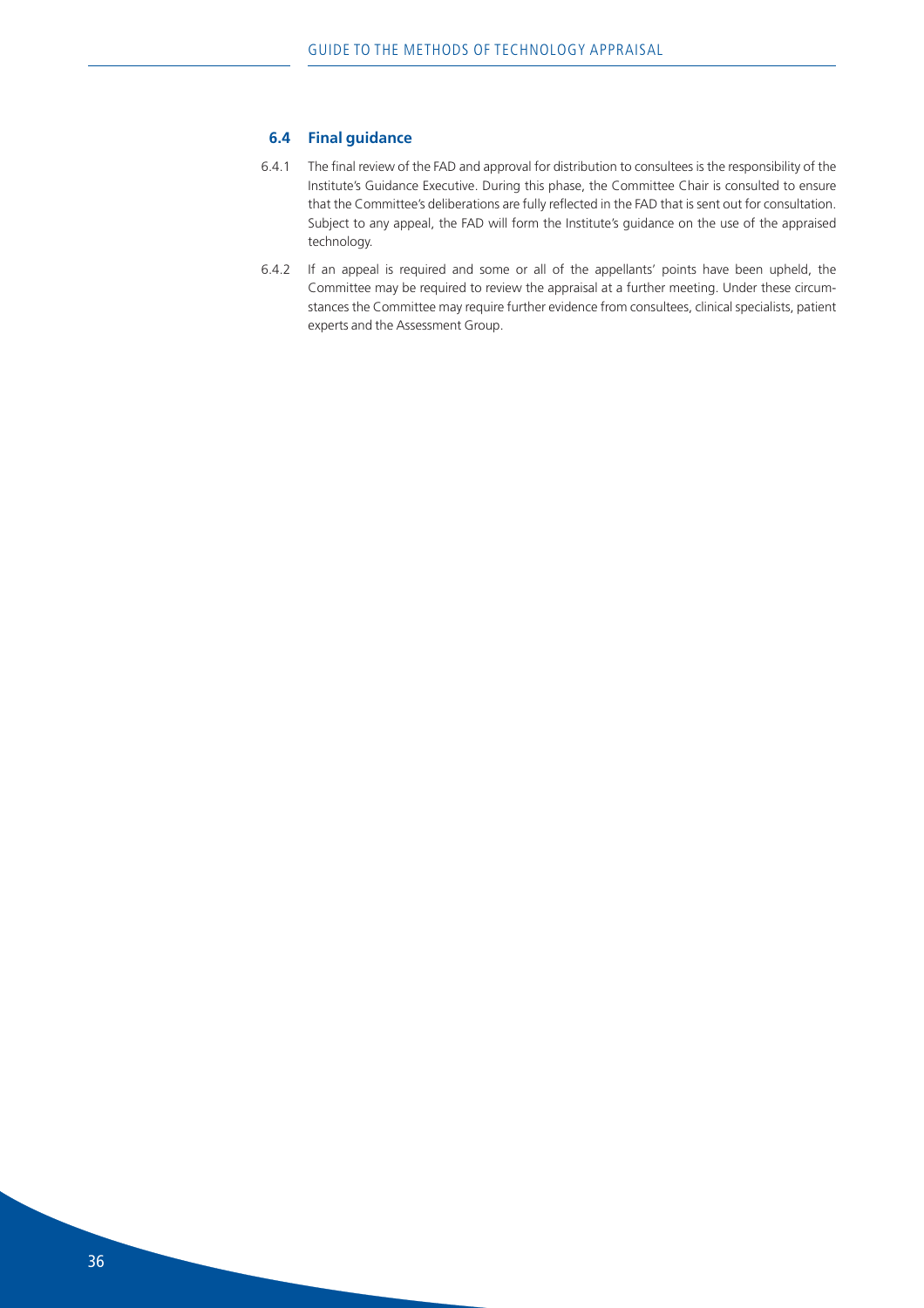# APPENDIX A Steering Group and Working Parties

# **Steering Group**

Andrew Dillon (Chair) Chief Executive, NICE

David Barnett (Chair, Methodology Working Party) Chair, Appraisals Committee

Carole Longson (Chair, Process Working Party) Appraisal Programme Director, NICE

# **Methodology Working Party**

David Barnett (Chair) Chair, Appraisals Committee

Ron Akehurst Dean and Professor of Health Economics, School of Health & Related Research, University of Sheffield

Chris McCabe Senior Lecturer in Health Economics, University of Sheffield

Tony Culyer Non-Executive Director, NICE

Marcia Kelson Director, Patient Involvement Unit

Carole Longson Appraisal Programme Director, NICE

David Murray Technical Team Leader, NICE

Mark Sculpher Professor of Health Economics, University of York

Andrew Stevens Professor of Public Health, University of Birmingham

Kent Woods Chief Executive, Medicines and Healthcare products Regulatory Agency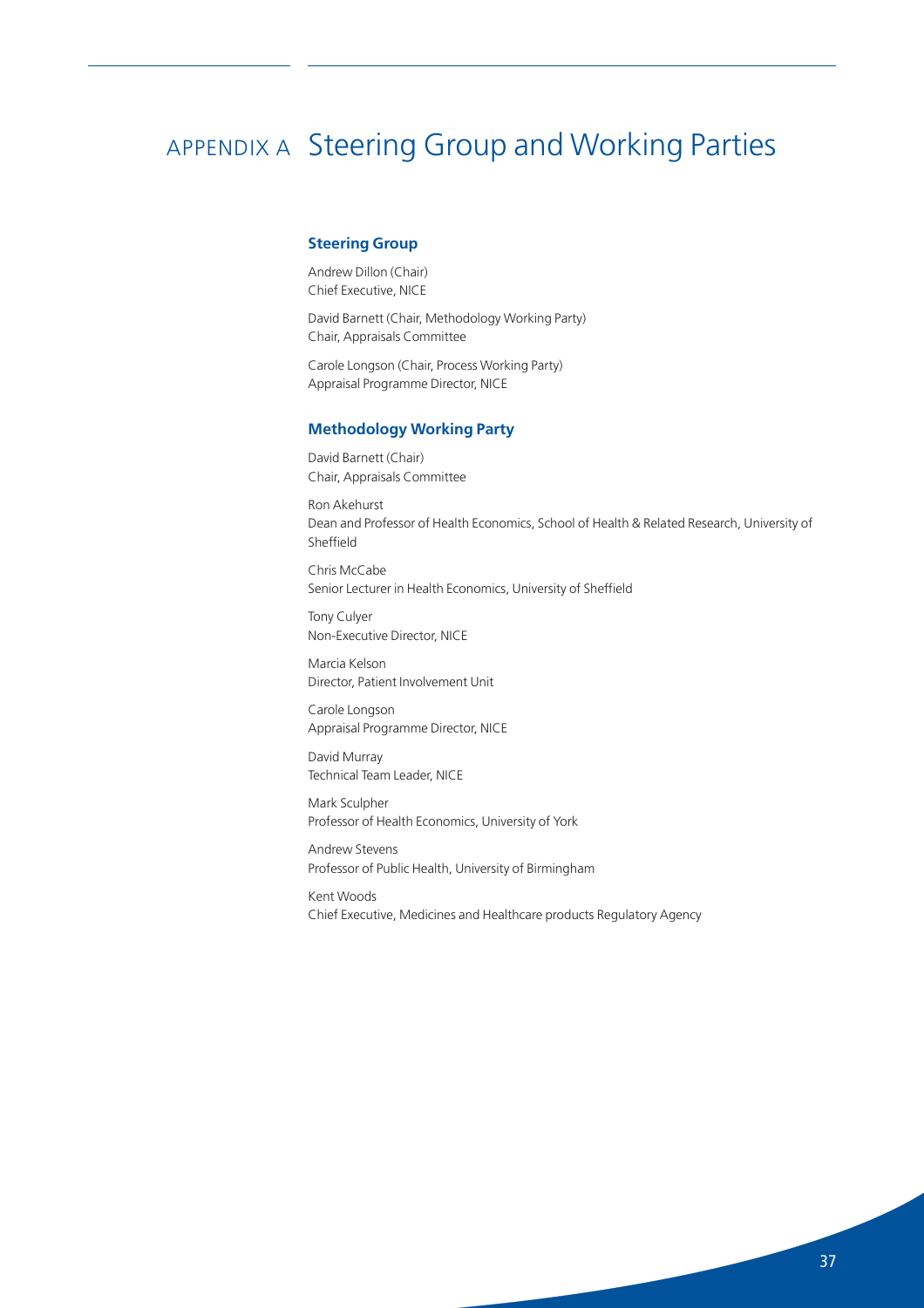# APPENDIX B Task groups

# **Clinical effectiveness**

Andrew Stevens (Chair) Professor of Public Health, University of Birmingham

Keith Abrams Professor of Medical Statistics, University of Leicester

Mike Clarke Nursing Collaborating Centre

Sarah Garner Technical Advisor, NICE

Gill Gyte National Childbirth Trust/Cochrane Collaboration

Philip Home Professor of Diabetes Medicine, University of Newcastle Upon Tyne

Peter Littlejohns Clinical Director, NICE

Ruairidh Milne Senior Lecturer in Health Technology Assessment, National Coordinating Centre for Health Technology Assessment

Jackie Napier Specialist Care Medical Director, Schering Healthcare

Janet Robertson Technical Advisor, NICE

# **Economics**

Mark Sculpher (Chair) Professor of Health Economics, University of York

John Brazier Professor of Health Economics, University of Sheffield

Andrew Briggs Public Health Career Scientist, Health Economics Research Centre, Department of Public Health, University of Oxford

Martin Buxton Academic Director of Health Economics, Brunel University

Ruth Carlyle Information Materials Programme Manager, Macmillan Cancer Relief

Karl Claxton Senior Lecturer in Economics, University of York

Francoise Cluzeau Guidelines Technical Advisor, NICE

Michael Donaghy Clinical Neurologist, Radcliffe Infirmary, Oxford

Dogan Fidan Health Technology Analyst, NICE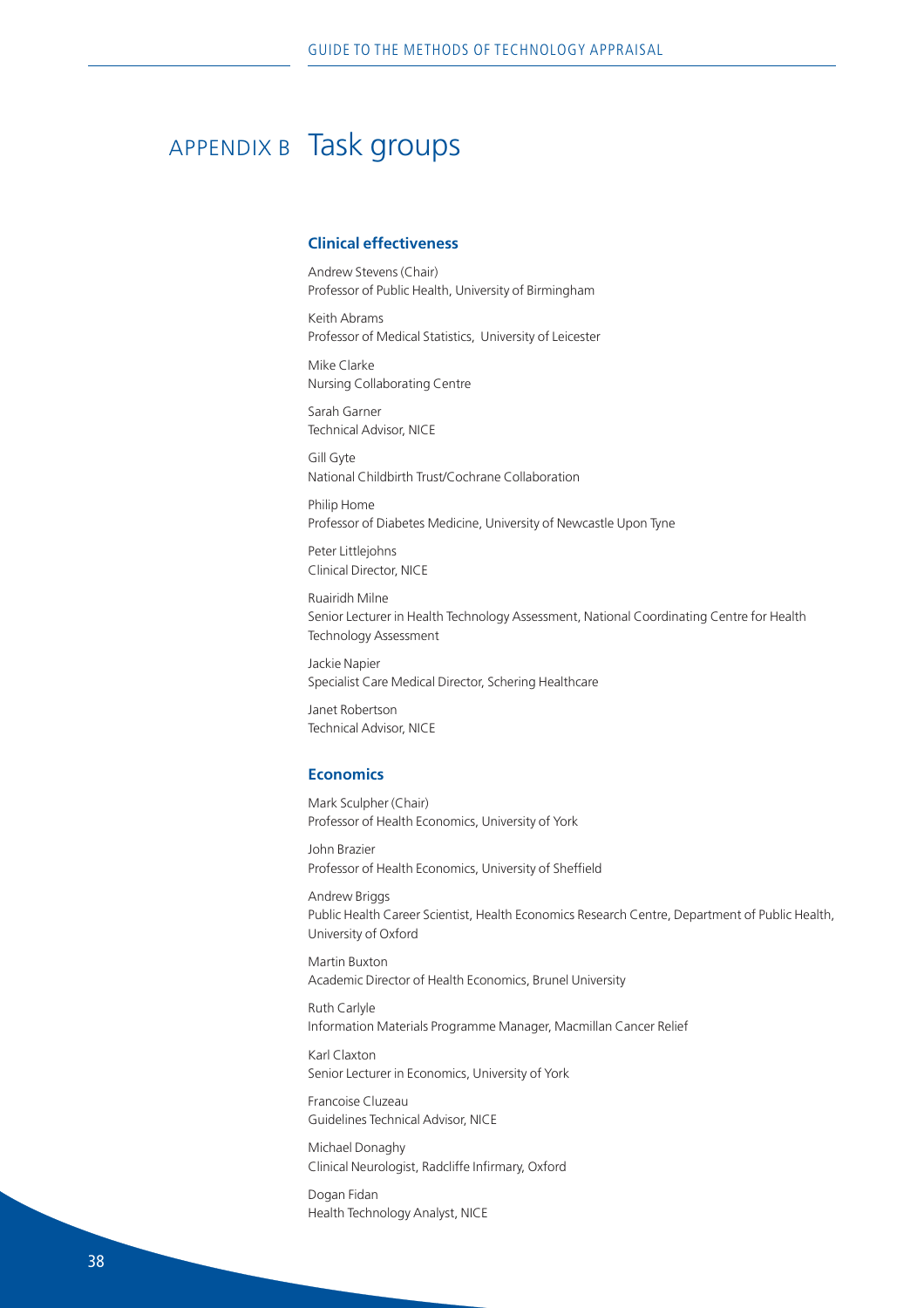Alastair Fischer Health Technology Analyst, NICE

Nick Wells Senior Director, Outcomes Research, Pfizer

## **Patient evidence**

Marcia Kelson (Chair) Director, Patient Involvement Unit

Iain Chalmers (comments on documents) Project Co-ordinator, James Lind Initiative

Eleanor Donegan Health Technology Analyst, NICE

Rahana Mohammed Policy & Campaigns Manager, Arthritis Care

James Partridge Chief Executive, Changing Faces

Anne-Toni Rodgers Corporate Affairs Director, NICE

Peter Sharplin Manager of Health Economics, Aventis Pharma

Sophie Staniszewska Senior Research Fellow, Royal College of Nursing Institute

Karen Thompson Senior Policy Officer, Diabetes UK

# **Technology assessment**

Ron Akehurst (Chair) Dean and Professor of Health Economics, School of Health & Related Research, University of Sheffield

Stirling Bryan Professor of Health Economics, Health Services Management Centre, Birmingham

Tom Dent Director, Interventional Procedures Programme, NICE

Julia Earnshaw Head of Evidence Planning and Outcomes Research, GlaxoSmithKline

John Gabbay Director, National Collaborating Centre for Health Technology Assessment

Alec Miners Technical Advisor, NICE

Suzy Paisley Managing Director, Rapid Reviews Group, School of Health and Related Research, University of Sheffield

Seren Phillips Associate Director of Technology Appraisals, NICE

Cathryn Thomas Senior Lecturer, Department of Primary Care and General Practice, University of Birmingham

Norman Waugh Professor of Public Health Medicine, University of Aberdeen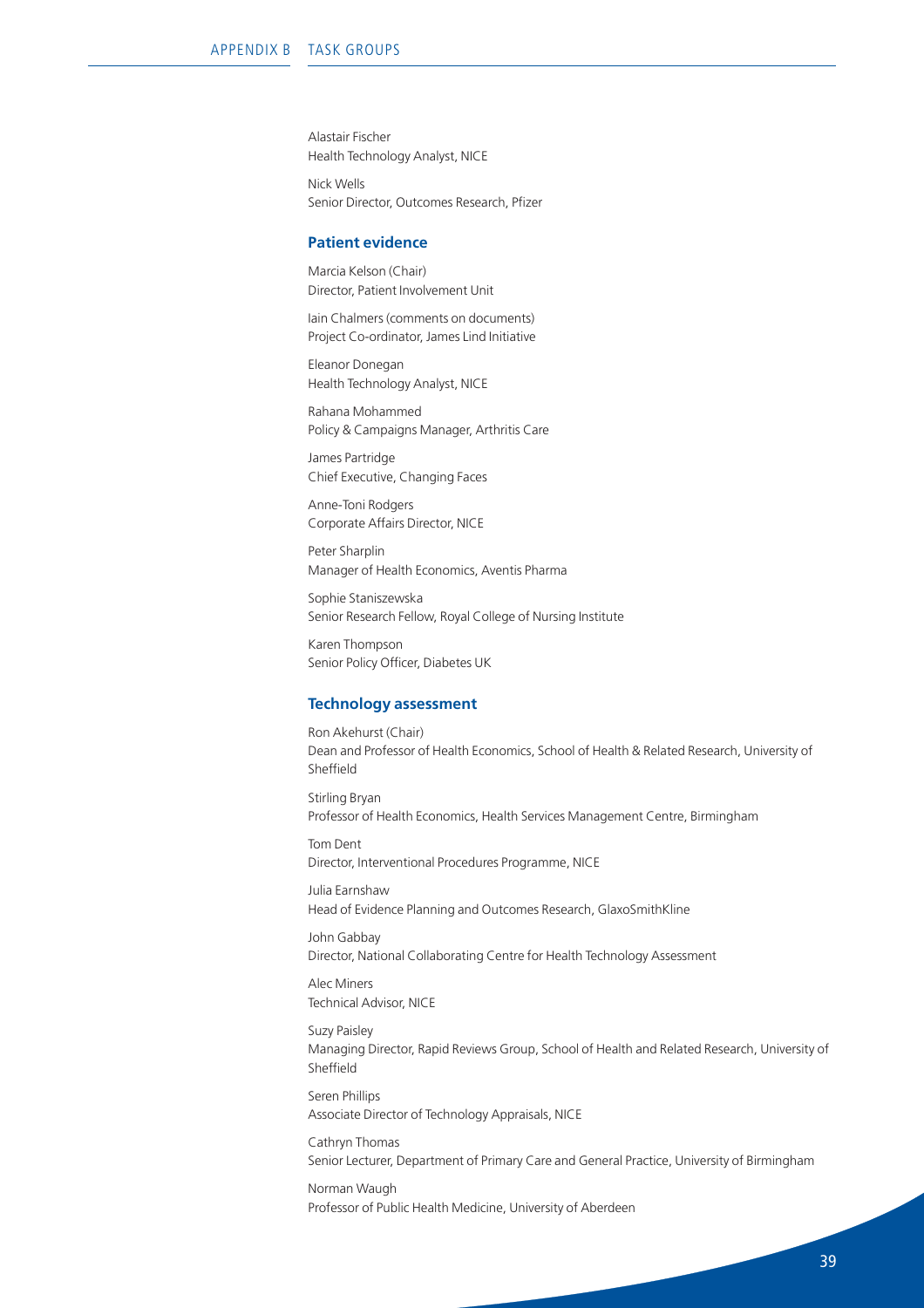# APPENDIX C Glossary

#### **Abstract**

Summary of a study, which may be published alone or as an introduction to a full scientific paper.

#### **Adherence**

The extent to which a person adheres to the health advice agreed with healthcare professionals. May also be referred to as 'compliance'.

## **Aggregated data**

Data presented as the sum of all the resources and costs involved.

## **Appraisal Committee**

Standing advisory committees of the Institute. Members are drawn from the NHS, patient/carer organisations, relevant academic disciplines and the pharmaceutical and medical devices industries.

# **Appraisal Programme Director**

The Appraisal Programme Director (APD) is responsible for the delivery of the appraisal programme. In addition to, and in conjunction with, the Executive Lead the APD is responsible for signing off consultation documents at various stages of an individual appraisal. The APD is also responsible for ensuring that appraisals are conducted in accordance with the published appraisal process and methodology.

# **Assessment Group**

An independent academic group commissioned by the NHS Research and Development Health Technology Assessment Programme (HTA Programme) to assist the Appraisal Committee.

# **Assessment protocol**

Written instructions for the conduct and analysis of the assessment of a technology.

#### **Assessment Report**

In technology appraisals, a critical review of the clinical and cost effectiveness of a health technology/technologies. It is prepared by the Assessment Group. To prepare the report, the Assessment Group carries out a review of the published literature and the submissions from manufacturers and sponsors.

#### **Baseline**

The initial set of measurements at the beginning of a study (after run-in period where applicable), with which subsequent results are compared.

#### **Bias**

Systematic (as opposed to random) deviation of the results of a study from the 'true' results that is caused by the way the study is designed or conducted.

#### **Blinding (masking)**

Keeping the study participants, caregivers, researchers and outcome assessors unaware about the interventions to which the participants have been allocated in a study.

## **Case–control study**

Comparative observational study in which the investigator selects individuals who have experienced an event (for example, developed a disease) and others who have not (controls), and then collects data to determine previous exposure to a possible cause.

# **Case series**

Report of a number of cases of a given disease, usually covering the course of the disease and the response to treatment. There is no comparison (control) group of patients.

### **CE mark**

Abbreviation of 'Conformité Européene'. The marking indicates that the manufacturer has conformed with all the obligations required by European law applying to health, safety and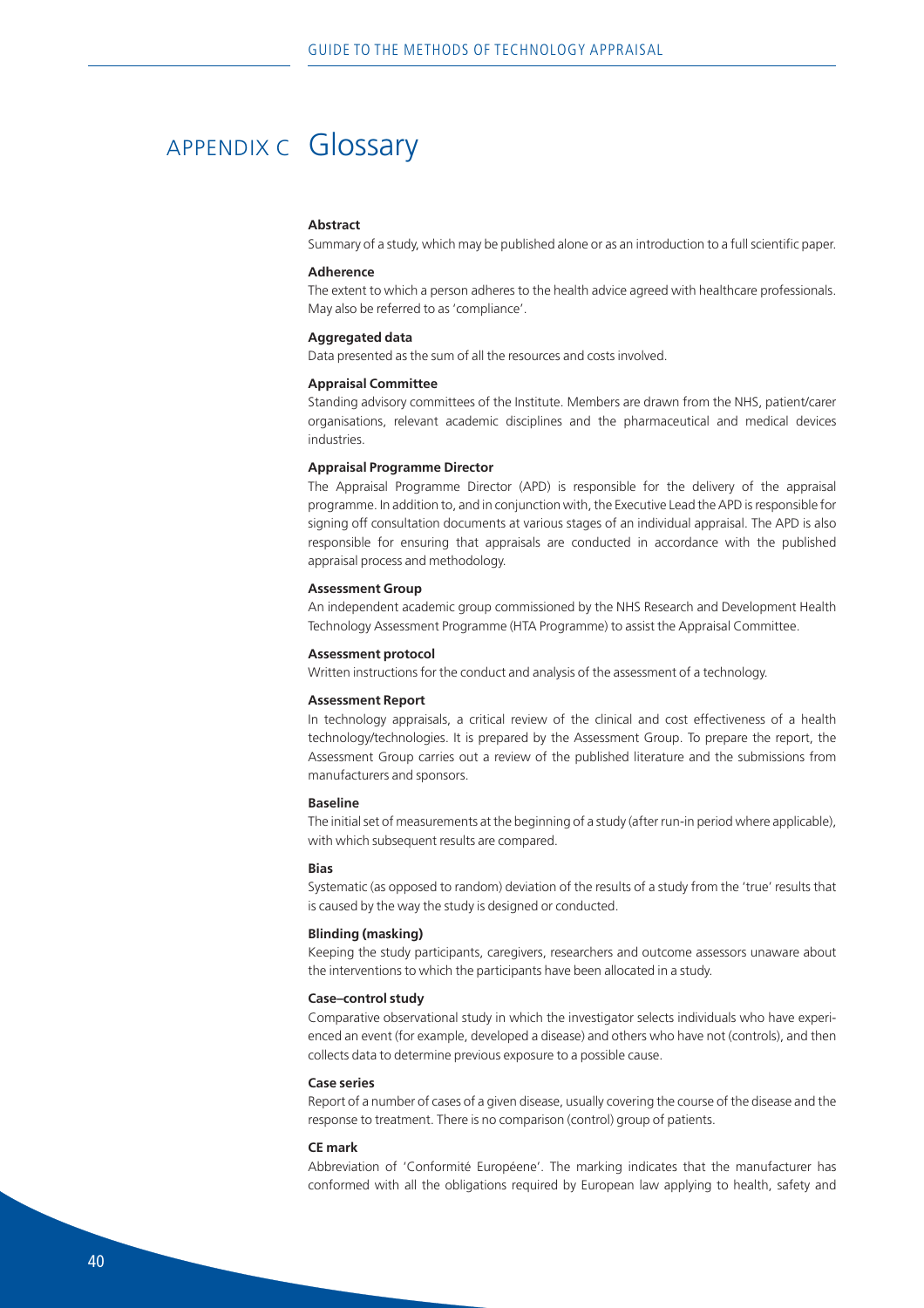environmental protection legislation. The CE mark allows a manufacturer to freely circulate their products within the European marketplace.

# **Class (of drugs in NICE appraisal)**

A group of drugs with the same or similar mechanism of action which may or may not have the same basic chemical structure. However, there may be differences between drugs within a class, for example, in side-effect profile.

# **Clinical audit**

A quality improvement process that seeks to improve patient care and outcomes through systematic review of care against explicit criteria and the implementation of change.

## **Clinical effectiveness**

The extent to which an intervention produces an overall health benefit in routine clinical practice.

# **Clinical efficacy**

The extent to which an intervention is active when studied under controlled research conditions.

#### **Clinical specialist**

In technology appraisals, clinical specialists act as expert witnesses to the Appraisal Committee. They are selected on the basis of specialist expertise and personal knowledge of the use of the technology and other treatments for the condition. They provide a view of the technology under current clinical practice, with insights not typically available in the published literature.

#### **Cochrane Library**

A regularly updated electronic collection of evidence-based medicine databases, including the Cochrane Database of Systematic Reviews.

# **Cohort study**

A retrospective or prospective follow-up study. Groups of individuals to be followed up are defined on the basis of presence or absence of exposure to a suspected risk factor or intervention. A cohort study can be comparative, in which case two or more groups are selected on the basis of differences in their exposure to the agent of interest.

#### **Commentator**

Organisations that engage in the appraisal process but that are not asked to prepare a submission dossier, and that receive the Final Appraisal Determination (FAD) for information only, without right of appeal. These organisations are manufacturers of comparator technologies, NHS Quality Improvement Scotland, the relevant National Collaborating Centre, other related research groups and other groups where appropriate.

### **Commercial in confidence**

See 'In confidence material'.

# **Co-morbidity**

Co-existence of more than one disease or an additional disease (other than that being studied or treated) in an individual.

# **Comparator**

The standard intervention against which the intervention under appraisal is compared. The comparator can be no intervention, for example, best supportive care.

# **Confidence interval (CI)**

A range of values for an unknown population parameter with a stated 'confidence' (conventionally 95%) that it contains the true value. The interval is calculated from sample data, and generally straddles the sample estimate. The 'confidence' value means that if the method used to calculate the interval is repeated many times, then that proportion of intervals will actually contain the true value.

# **Confounding**

In a study, confounding occurs when the effect of an intervention on an outcome is distorted as a result of an association between the population or intervention or outcome and another factor (the 'confounding variable') that can influence the outcome independently of the intervention under study.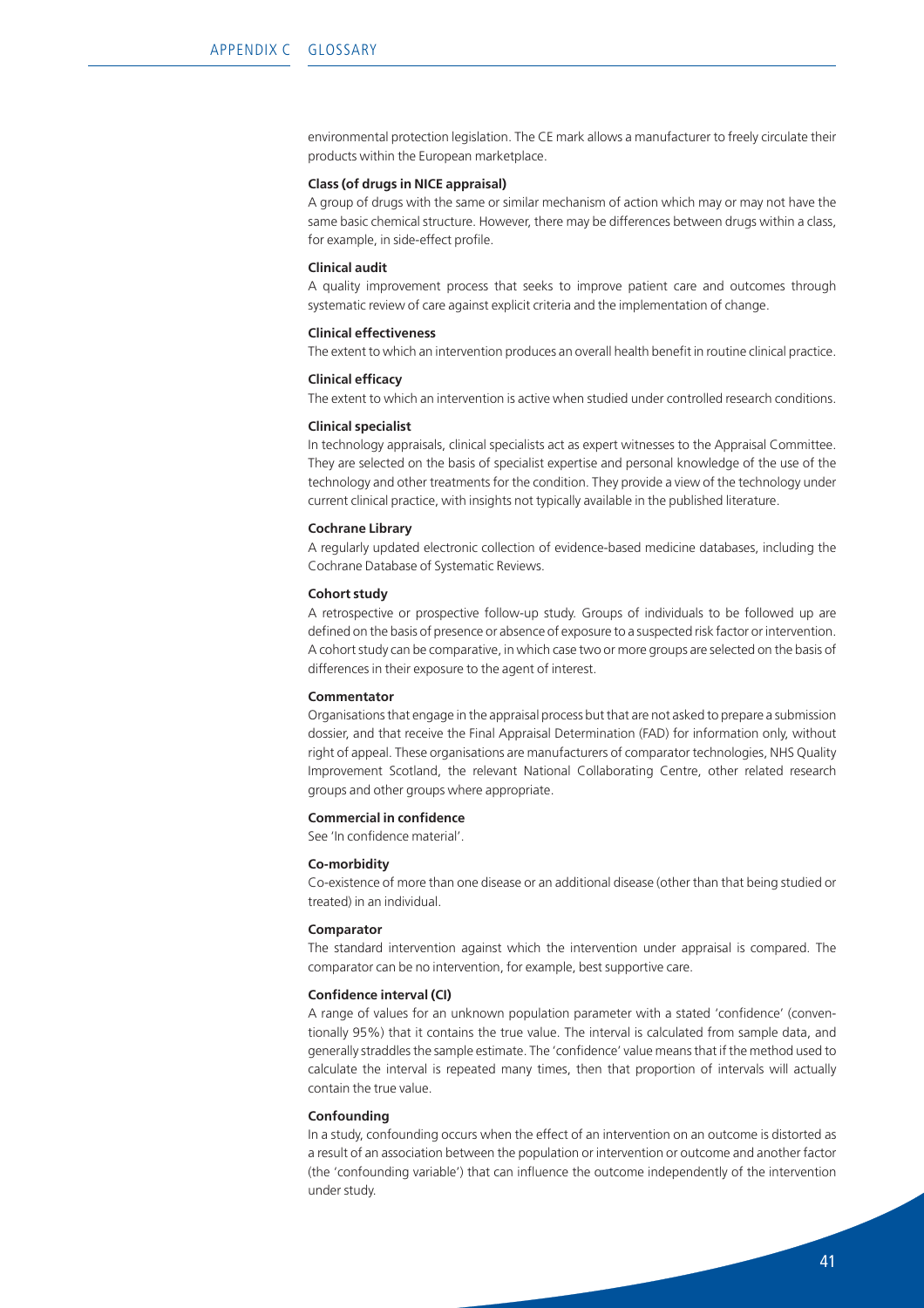#### **Constant proportional trade-off**

The proportion of remaining life that one would trade off for a given quality improvement is independent of the amount of remaining life.

# **Consultation**

The process that allows stakeholders and individuals to comment on initial versions of NICE guidance and other documents so their views can be taken into account when the final version is being produced.

#### **Consultee**

Organisations that accept an invitation to participate in the appraisal. Consultees can participate in the consultation on the draft scope, the Assessment Report and the Appraisal Consultation Document (ACD). Consultee organisations representing patient/carers and professionals can nominate clinical specialists and patient experts to present their personal views to the Appraisal Committee. All consultees are given the opportunity to appeal against the Final Appraisal Determination (FAD).

#### **Control**

An explicitly defined comparator against which the effects of an intervention are compared in a clinical study.

#### **Cost–benefit analysis**

An economic evaluation that expresses both costs and outcomes of an intervention in monetary terms. Benefits are valued in monetary terms using valuations of peoples' observed or stated preferences using, for example, the willingness-to-pay approach.

## **Cost-effectiveness acceptability curves**

A graph that plots the willingness to pay per extra unit of effect of an intervention on the x axis against the probability (chance) that the intervention will be cost effective on the y axis. In technology appraisals, cost-effectiveness acceptability curves are a means of representing the uncertainty surrounding the cost-effectiveness estimates in relation to the decision.

# **Cost-effectiveness analysis**

An economic study design in which consequences of different interventions are measured using a single outcome, usually in 'natural' units (for example, life-years gained, deaths avoided, heart attacks avoided, cases detected). Alternative interventions are then compared in terms of cost per unit of effectiveness.

## **Cost-effectiveness model**

An explicit mathematical framework, which is used to represent clinical decision problems and incorporate evidence from a variety of sources in order to estimate the costs and health outcomes.

#### **Cost-effectiveness plane**

A graphical illustration of cost effectiveness. The horizontal axis represents the difference in effect between the intervention of interest and the comparator. The vertical axis represents the difference in cost.

### **Data synthesis**

Combining evidence from different sources.

#### **Decision problem**

A clear description of the interventions, patient populations, outcome measures and perspective adopted in an evaluation, which relates specifically to the decision(s) that the evaluation is designed to inform.

## **Discounting**

Costs and perhaps benefits incurred today have a higher value than costs and benefits occurring in the future. Discounting health benefits reflects individual preference for benefits to be experienced in the present rather than the future. Discounting costs reflects individual preference for costs to be experienced in the future rather than the present.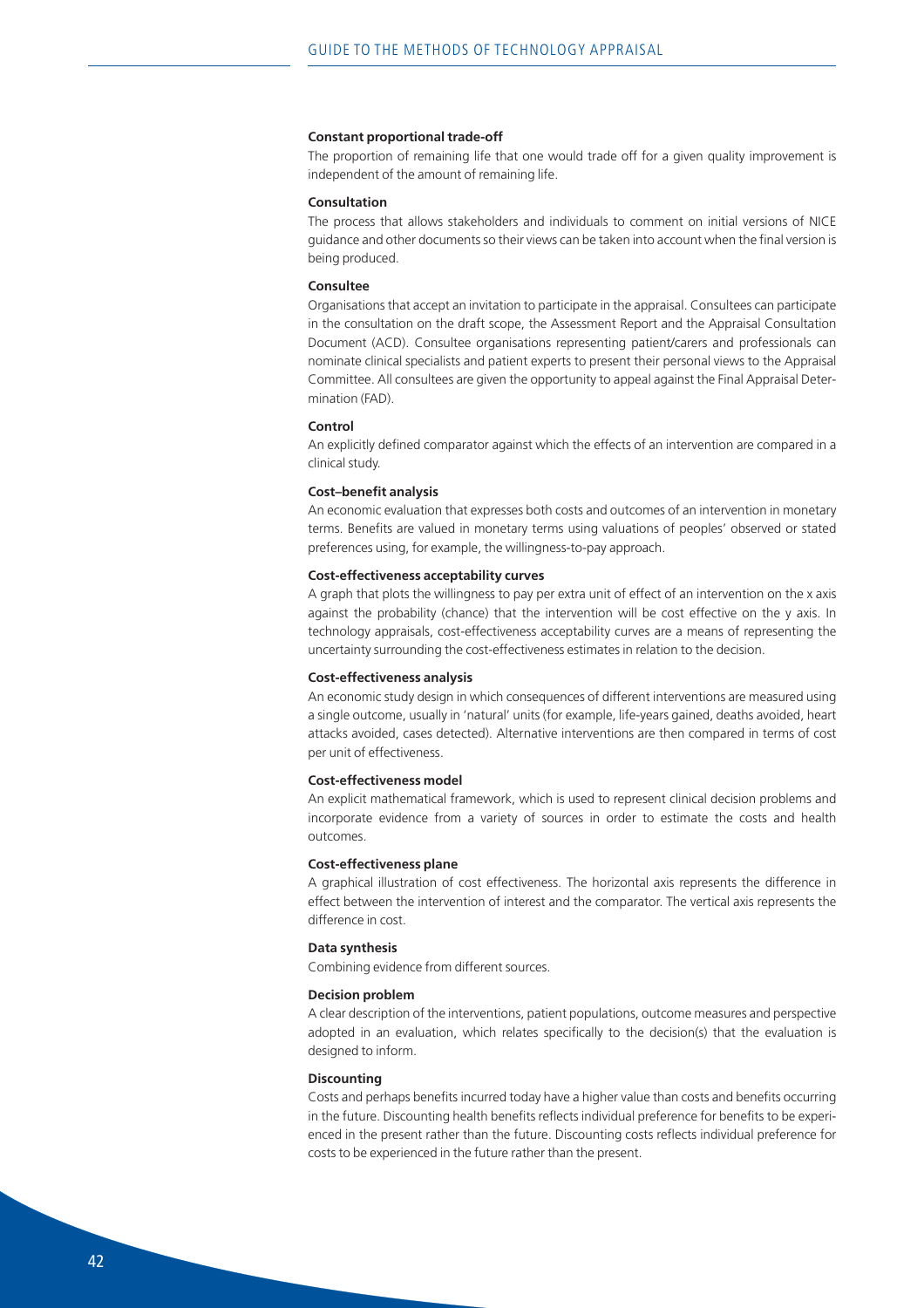#### **Dominance**

An intervention is dominated if it has higher costs and lower outcomes than an alternative intervention.

# **Effectiveness**

See 'Clinical effectiveness'.

# **Efficacy**

See 'Clinical efficacy'.

# **Epidemiological study**

The study of a disease within a population, defining its incidence and prevalence and examining the roles of external influences (for example, infection, diet) and interventions.

## **Equity**

Fair distribution of resources or benefits.

# **Evaluation report**

In technology appraisals, the written evidence considered by the Appraisal Committee.

## **Evidence**

Information on which a decision or guidance is based. Evidence is obtained from a range of sources including randomised controlled trials, observational studies and expert opinion (of clinical professionals and/or patients).

## **Exclusion criteria (clinical study)**

Criteria that define who is not eligible to participate in a clinical study.

# **Experimental study (analytic study)**

A study with an explicit control group that allows testing of a hypothesis.

#### **Extended dominance**

The incremental cost-effectiveness ratio for a given treatment alternative is higher than that of the next, more effective, alternative.

### **External validity**

The degree to which the results of an observation, study or review are likely to hold true in the clinical practice setting. See 'Internal validity'.

#### **Extrapolation**

In data analysis, predicting the value of a parameter outside the range of observed values.

## **Forrest plot**

A common way of presenting the results of a meta-analysis. The estimates of treatment effects, alone with their standard errors, are plotted on the same axis. From this plot, an idea of the distribution of the estimates can be gained.

#### **Generalisability**

The extent to which the results of a study based on measurement in a particular patient population and/or a specific context hold true for another population and/or in a different context.

# **General-population-generated utility weightings**

Weightings for utilities that are derived from studies in the general population. See 'Utility'.

# **Health-related quality of life (HRQL)**

A combination of an individual's physical, mental and social well-being; not merely the absence of disease.

#### **Health technology**

Any method used by those working in health services to promote health, prevent and treat disease and improve rehabilitation and long-term care. Technologies in this context are not confined to new drugs or items of sophisticated equipment.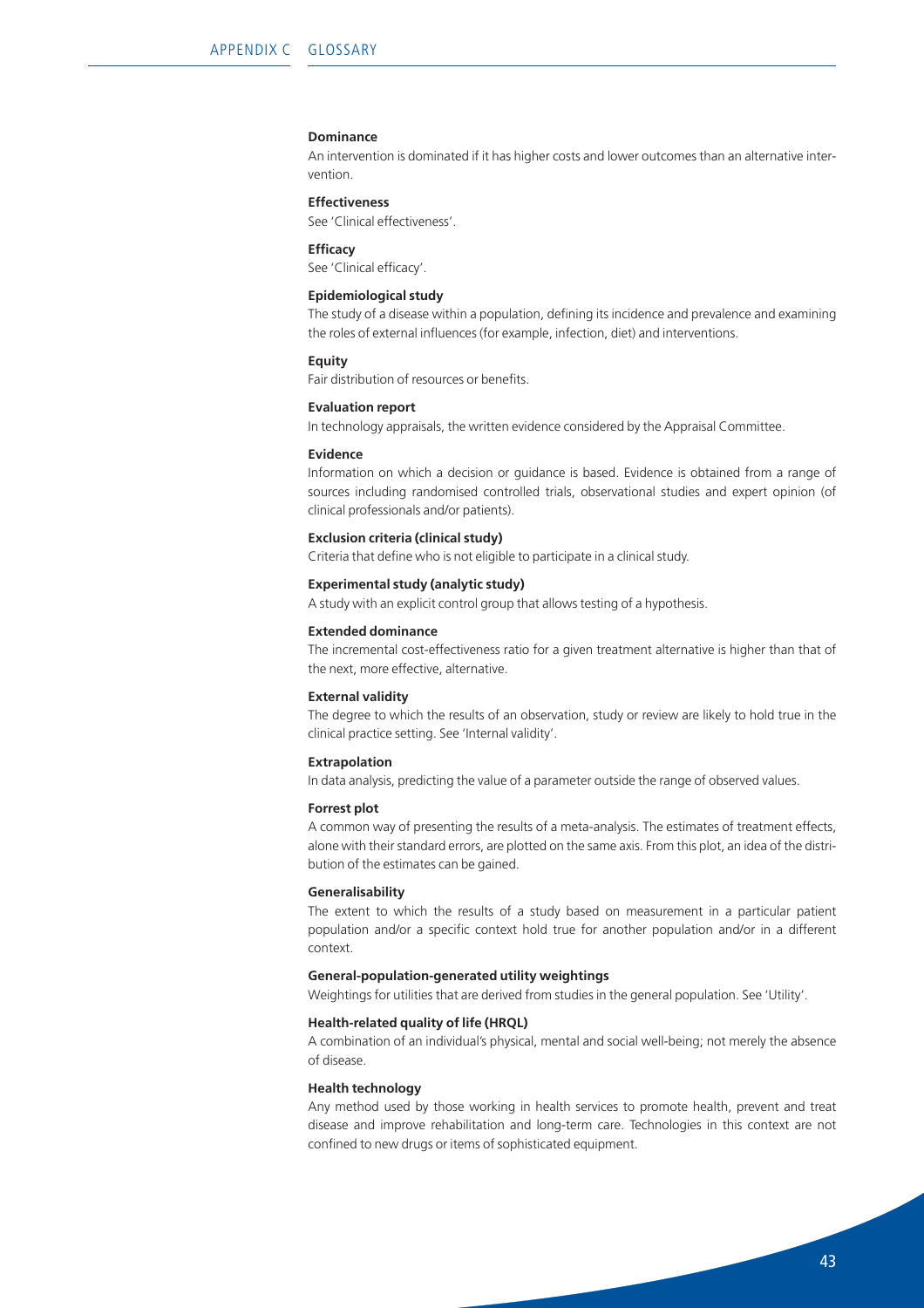#### **Healthy-years equivalent**

A measure of health-related quality of life used in cost–utility analysis. It is the hypothetical number of years spent in perfect health which could be considered equivalent to the actual number of years spent in a defined imperfect health state. It differs from a QALY because not only is it based on the individuals' preferences for the duration of life, but also on the individuals' preferences for the states of health.

## **Inclusion criteria (literature review)**

Explicit criteria used to decide which studies should be considered as potential sources of evidence.

# **In confidence material**

Information (for example, the findings of a research project) defined as 'confidential' as its public disclosure could have an impact on the commercial interests of a particular company or the academic interests of a research or professional organisation.

#### **Incremental cost-effectiveness ratio (ICER)**

The difference in the mean costs in the population of interest divided by the differences in the mean outcomes in the population of interest.

#### **Indication (specific)**

The defined use of a technology as licensed by the Medicines and Healthcare products Regulatory Agency (MHRA).

## **Intention-to-treat analysis (ITT analysis)**

An analysis of the results of a clinical study in which the data are analysed for all study participants as if they had remained in the group to which they were randomised, regardless of whether or not they remained in the study until the end, crossed over to another treatment or received an alternative intervention.

## **Intermediate outcome**

Outcomes that are related to the outcome of interest but may be more easily assessed within the context of a clinical study; for example, blood pressure reduction is related to the risk of a stroke.

### **Internal validity**

The degree to which the results of a study are likely to approximate the 'truth' for the participants recruited in a study (that is, are the results free of bias?). It refers to the integrity of the design and is a prerequisite for applicability (external validity) of a study's findings. See 'External validity'.

## **Life-years gained**

Average years of life gained per person as a result of the intervention.

#### **Medicines and Healthcare products Regulatory Agency (MHRA)**

The Executive Agency of the Department of Health protecting and promoting public health and patient safety by ensuring that medicines, healthcare products and medical equipment meet appropriate standards of safety, quality, performance and effectiveness, and are used safely.

#### **Meta-analysis**

A statistical technique for combining (pooling) the results of a number of studies that address the same question and report on the same outcomes to produce a summary result. The aim is to derive more precise and clear information from a large data pool. It is generally more reliably likely to confirm or refute a hypothesis than the individual trials.

#### **National Coordinating Centre for Health Technology Assessment (NCCHTA)**

Part of the Wessex Institute for Health Research and Development at the University of Southampton. The NCCHTA coordinates the Health Technology Assessment programme on behalf of the NHS Research and Development programme. The aim of the HTA programme is to ensure that high-quality research information on the costs, effectiveness and broader impact of health technologies is produced in the most efficient way for those who make policy for, use, manage and work in the NHS.

#### **Natural history**

The progression of a disease when untreated.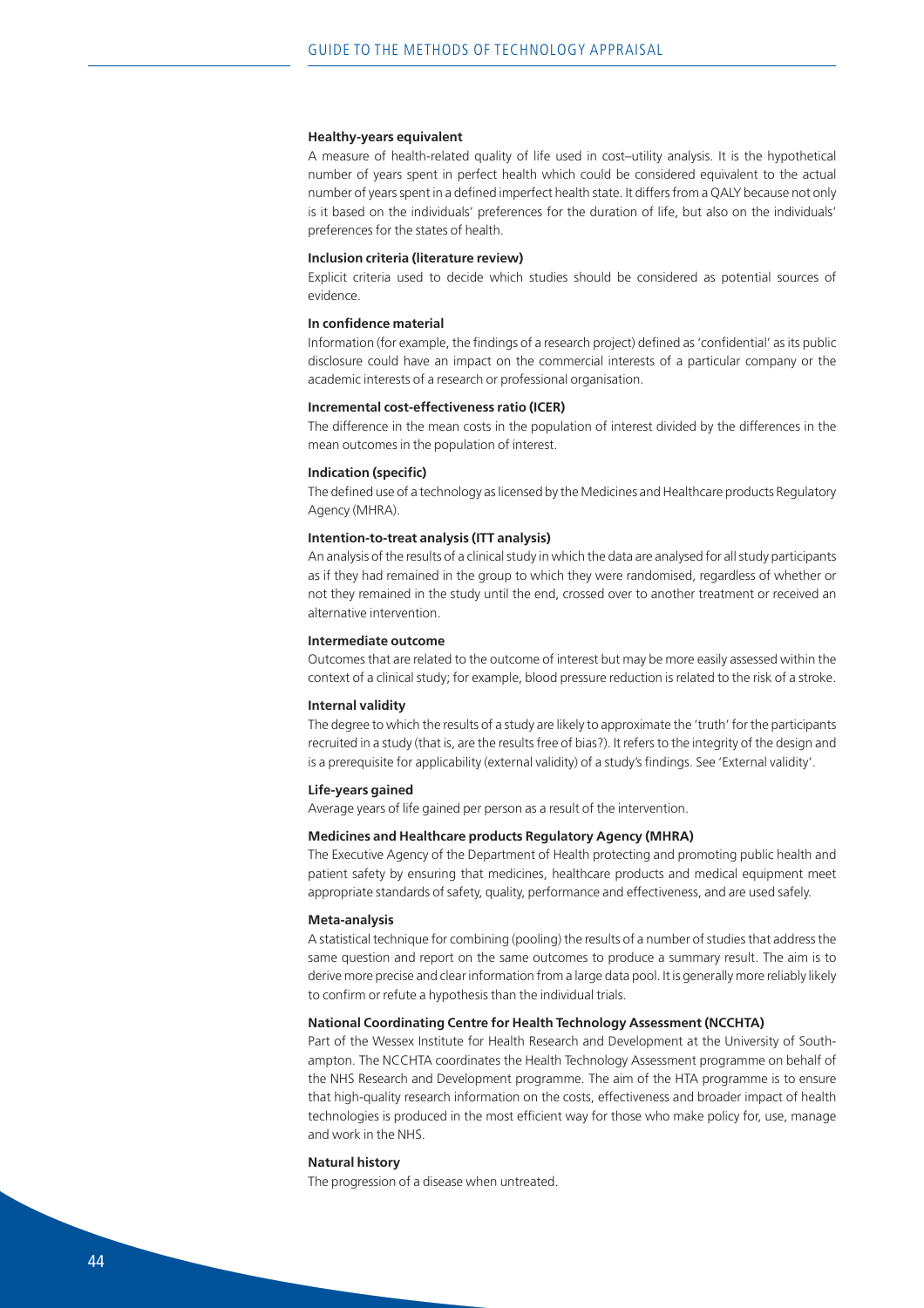#### **Observational study**

Retrospective or prospective study in which the investigator observes the natural course of events with or without control groups; for example, cohort studies and case–control studies.

#### **Opportunity cost**

The opportunity cost of investing in a healthcare intervention is the other healthcare programmes that are displaced by its introduction. This may be best measured by the health benefits that could have been achieved had the money been spent on the next best alternative healthcare intervention.

# **Outcome**

The measure of the possible results that may stem from exposure to a preventive or therapeutic intervention. Outcome measures may be intermediate endpoints or they can be final endpoints. See 'Intermediate outcome'.

#### **Patient expert**

Acts as expert witness to the Appraisal Committee. Patient experts have experience of the use of the technology either personally or as part of a representative group. They provide an individual view on the risks and benefits of the technology from personal experience as a patient or carer, and an understanding of the wider range of patient/carer views.

# **Patient-level data**

Information on the outcome and cost of treatment collected for individual patients.

### **Per-protocol analysis**

Analysis of individuals who completed the trial according to the pre-specified trial protocol.

## **Perspective (in economic evaluation)**

The viewpoint from which an economic evaluation is conducted. The viewpoint may be that of the patient, hospital/clinic, healthcare system or society.

#### **Primary research**

Study generating original data rather than analysing data from existing studies (which is called secondary research).

#### **Product licence**

An authorisation from the MHRA to market a medicinal product.

#### **Quality-adjusted life year (QALY)**

An index of survival that is adjusted to account for the patient's quality of life during this time. QALYs have the advantage of incorporating changes in both quantity (longevity/mortality) and quality (morbidity, psychological, functional, social, and other factors) of life. Used to measure benefits in cost–utility analysis.

# **Quality of life**

See 'Health-related quality of life'.

### **Random effects model**

In meta-analysis, a model allowing for the heterogeneity between studies. The simplest models allow for a single random effect term; more complicated models can allow for different levels of heterogeneity.

# **Randomisation**

Allocation of participants in a research study to two or more alternative groups using a chance procedure, such as computer-generated random numbers. This approach is used to attempt to ensure there is an even distribution of participants with different characteristics between groups and thus reduce sources of bias.

# **Randomised controlled trial (RCT)**

A comparative study in which participants are randomly allocated to intervention and control groups and followed up to examine differences in outcomes between the groups.

#### **Reference case**

When estimating clinical and cost effectiveness, the reference case specifies the methods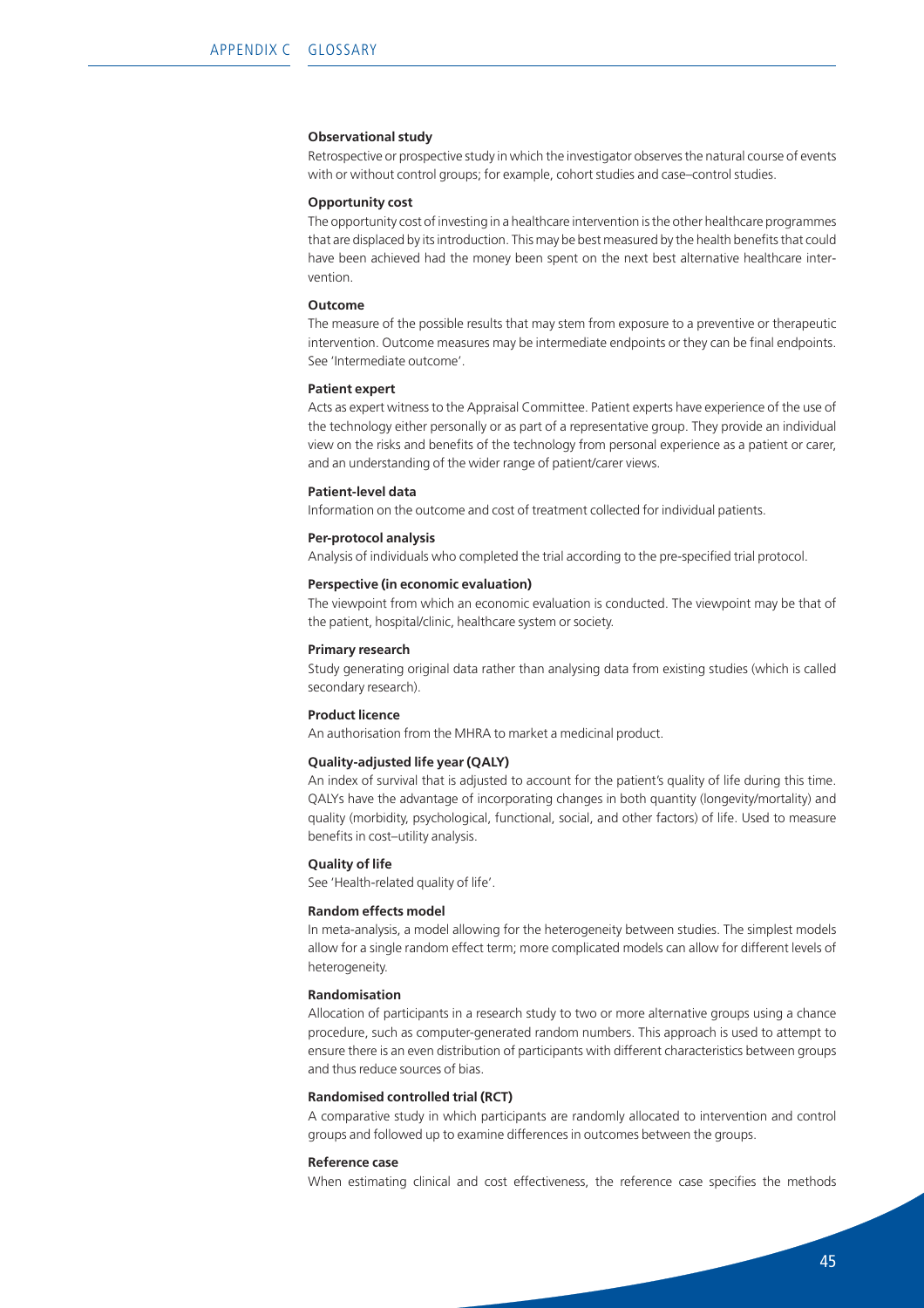considered by NICE to be the most appropriate for the Appraisal Committee's purpose and consistent with an NHS objective of maximising health gain from limited resources.

## **Relative risk (RR)**

The number of times more likely or less likely an event is to happen in one group compared with another (calculated as the risk of the event in group A divided by the risk of the event in group B).

# **Remit**

The brief given to the Institute by the Department of Health and Welsh Assembly Government when a technology is referred to NICE for appraisal.

### **Sensitivity analysis**

A means of representing uncertainty in the results of economic evaluations. Uncertainty may arise from missing data, imprecise estimates or methodological controversy. Sensitivity analysis also allows for exploring the generalisability of results to other settings. The analysis is repeated using different assumptions to examine the effect on the results.

One-way simple sensitivity analysis (univariate analysis): each parameter is varied individually in order to isolate the consequences of each parameter on the results of the study.

Multi-way simple sensitivity analysis (scenario analysis): two or more parameters are varied at the same time and the overall effect on the results is evaluated.

Threshold sensitivity analysis: the critical value of parameters above or below which the conclusions of the study will change are identified.

Probabilistic sensitivity analysis: probability distributions are assigned to the uncertain parameters and are incorporated into evaluation models based on decision analytical techniques (for example, Monte Carlo simulation).

#### **Sensitivity (of a test)**

The proportion of individuals classified as **positive** by the gold (or reference) standard, who are correctly identified by the study test.

# **Specificity (of a test)**

The proportion of individuals classified as **negative** by the gold (or reference) standard, who are correctly identified by the study test.

#### **Standard gamble**

A method used to measure utility (for example, health states) where the individual is asked to make a trade-off between having a chronic disease (the state being valued) for a certain period of time, and a gamble with good health for the same period and death. The chances of ending up in good health are varied until the individual is indifferent between the certain and uncertain choices.

## **Synthesis of evidence**

A generic term to describe methods used for summarising (comparing and contrasting) evidence into a clinically meaningful conclusion in order to answer a defined clinical question. This can include systematic review (with or without meta-analysis), and qualitative and narrative summaries.

# **Systematic review**

Research that summarises the evidence on a clearly formulated question according to a predefined protocol using systematic and explicit methods to identify, select and appraise relevant studies, and to extract, collate and report their findings. It may or may not use statistical metaanalysis.

#### **Technical Lead**

An appraisals team member who has responsibility for the technical aspects of the appraisal including liaising with the Assessment Group, scoping the appraisal, preparing drafts of consultation documents and advising the Appraisal Committee on technical aspects of the appraisal. There may be more than one Technical Lead for an appraisal.

# **Technology**

See 'Health technology'.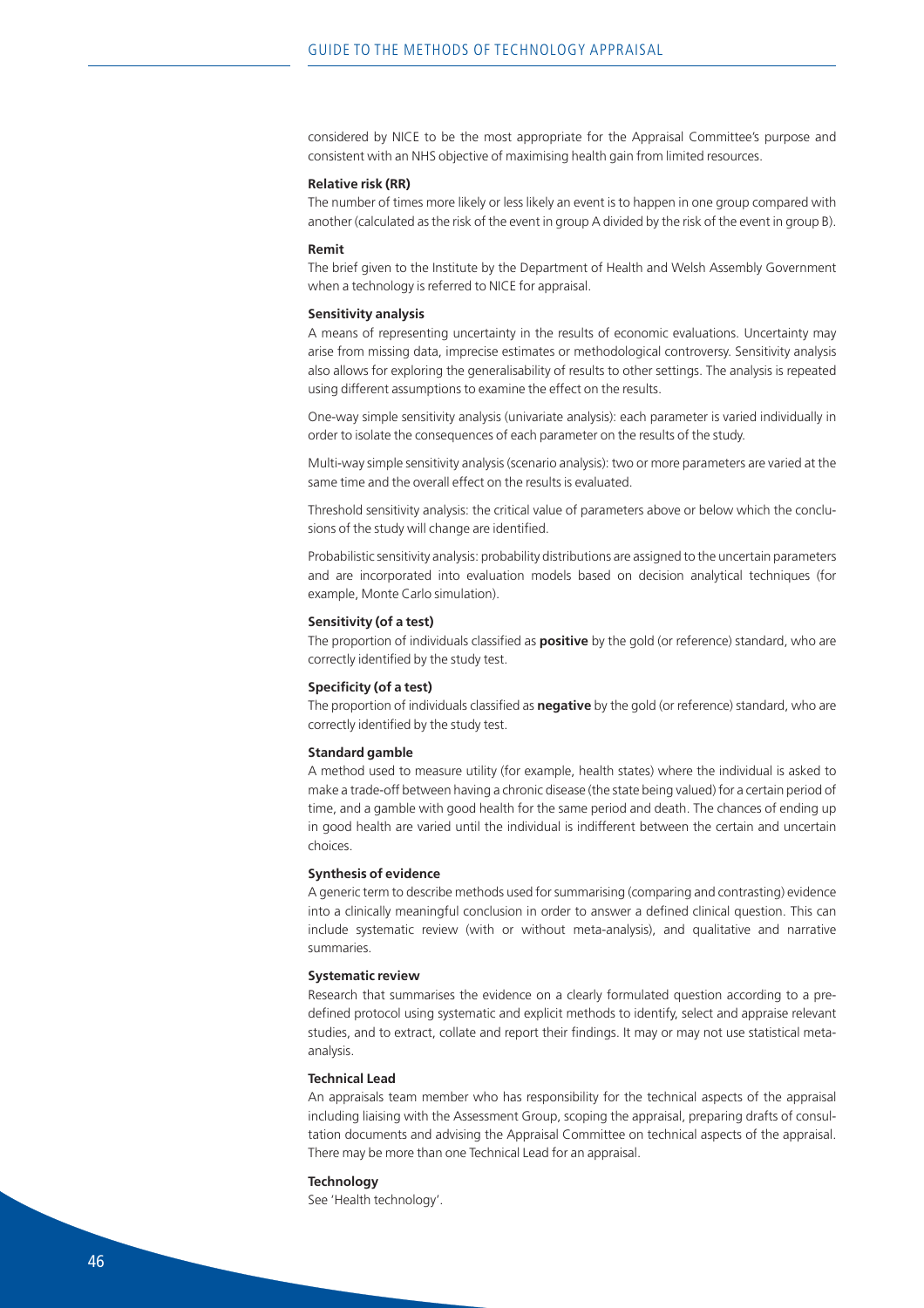#### **Technology assessment**

The process of evaluating the clinical, economic and other evidence relating to use of a technology in order to formulate guidance on its most efficient use.

## **Time horizon**

The time span used in the NICE appraisal that reflects the period over which the main differences between interventions in health effects and use of healthcare resources are expected to be experienced, and taking into account the limitations of supportive evidence.

### **Time trade-off**

A method used to measure utility (for example, health states). The utility value is measured by finding the point at which the respondent cannot choose between two scenarios. For chronic illness, the choice is between the illness for a period of time and perfect health for a shorter time, both followed by death. For short-term illness, the choice is between the illness for a period of time and a worse health state for a shorter time, both followed by the same specified outcome.

### **Treatment options**

The choices of intervention available.

# **Treatment sequence**

The intervention being evaluated and the comparator are used sequentially in the management of a condition.

## **Utility**

A measure of the strength of an individual's preference for a specific health state in relation to alternative health states. The utility scale assigns numerical values on a scale from 0 (death) to 1 (optimal or 'perfect' health). Health states can be considered worse than death and thus have a negative value.

# **Willingness-to-pay**

Individuals are asked the maximum, in monetary terms, they are willing to give up (from surplus income) to acquire the benefits of the intervention.